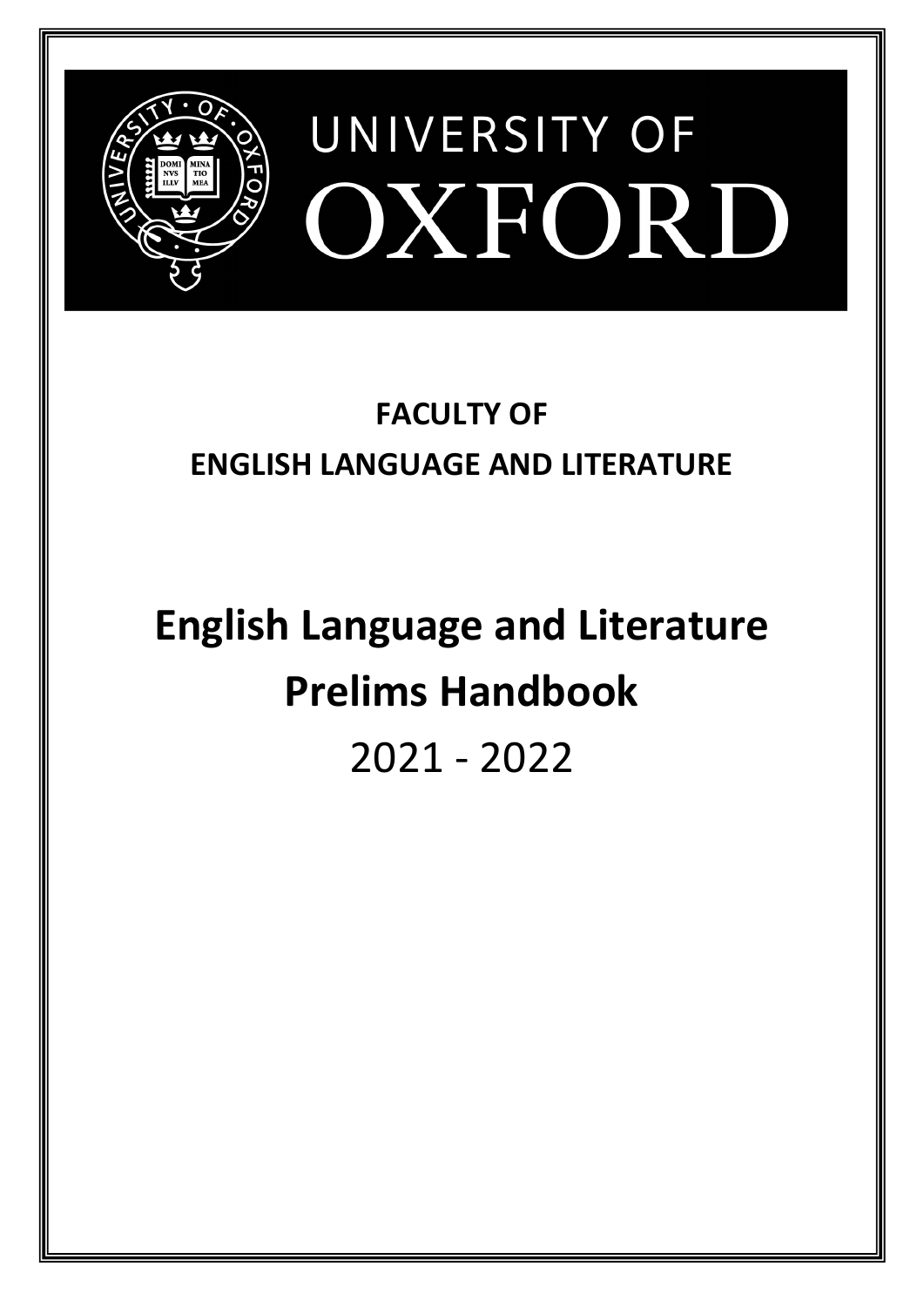# <span id="page-1-0"></span>**1 FOREWORD**

# <span id="page-1-1"></span>**1.1 Welcome**

A warm welcome to your studies with the Faculty of English at Oxford. We are very proud of what we can offer you through your course. We have more tutors and students than any other Faculty of English in the UK and we have been ranked first in the world in our subject for the last three years. Our strength lies in the range of material we cover and the individual attention we can give you to help you find your way. We aim to spark your interest and develop your talents to make you the best critics you can be. Your studies here will be stimulating, testing, challenging, and fun, in equal measure. Oxford has extraordinary resources for the study of English literature and culture; it has outstanding libraries and museums and collections, both famous and little-known; a host of entertainment venues to expand your cultural horizons; beautiful and inspiring buildings; and lovely countryside within reach. There are countless opportunities to learn at Oxford and lots of willing brilliant minds to guide you through them. Do not be afraid to seize every chance and to ask questions. I wish you all the best for your time here.

Professor Marion Turner

Jesus College

Chair of the English Faculty Board.

# <span id="page-1-2"></span>**1.2 Covid-19**

A great deal of careful planning has taken place before the start of your programme to ensure you remain safe whilst receiving the best possible learning experience, and that you benefit from the resources, services and facilities available to you at Oxford. This handbook will support you with detailed guidance on teaching and assessment for your course and will be an important point of reference for you throughout the year. Please bear in mind, however, that the changing nature of the pandemic and its impact on the University means that the standard information below may not always reflect the specific adaptations that become necessary during your course.

We ask you to bear in mind that circumstances may change at short notice, and that the English Faculty may need to alter, adapt or postpone teaching sessions for reasons beyond our control. All efforts will be made to minimise disruption and maintain the continuity of your course experience. Please ensure that you pay close attention to email communication, remain in regular contact with your key Faculty contacts (details below), and check the University's [Covid-19 webpages](https://www.ox.ac.uk/coronavirus/students) regularly to follow the latest institutional-level guidance.

#### **Assessment in 2021-22**

After careful thought and consultation, the Faculty has decided to return to three-hour invigilated exams in Exam Schools for Trinity term 2022. Should the pandemic make this impossible, the backup plan is to hold open-book, open-web, online exams with an 8 hour submission window.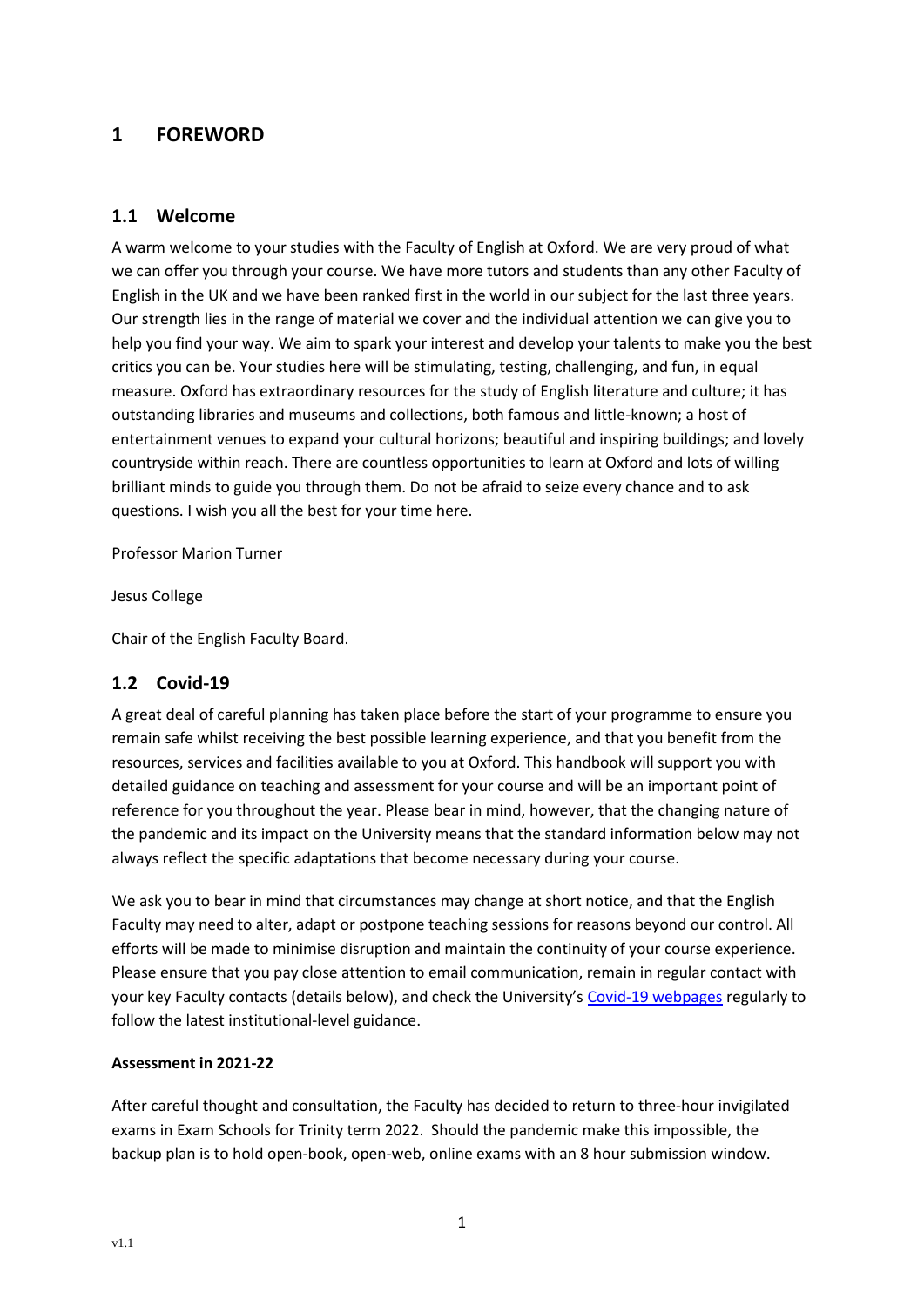Sectio[n 3.1.14](#page-26-0) of the examination conventions explains the relevant details in the event of in-person exams being cancelled.

# <span id="page-2-0"></span>**1.3 Statement of coverage**

This handbook applies to students starting the course in Michaelmas Term 2021. The information in this handbook may be different for students starting in other years.

# <span id="page-2-1"></span>**1.4 Version**

| <b>Version</b> | <b>Details</b>                            | <b>Date</b> |  |
|----------------|-------------------------------------------|-------------|--|
| 1.0            | Handbook published.                       | 23/09/2021  |  |
| 1.1            | Update to section 2.6 Paper 1 description | 11/01/2022  |  |
|                |                                           |             |  |
|                |                                           |             |  |

# <span id="page-2-2"></span>**1.5 Disclaimer**

The Examination Regulations relating to this course are available at [http://www.admin.ox.ac.uk/examregs/.](http://www.admin.ox.ac.uk/examregs/) If there is a conflict between information in this handbook and the Examination Regulations then you should follow the Examination Regulations. If you have any concerns please contact the Academic Office in the English Faculty.

The information in this handbook is accurate as at the time of publication. However, it may be necessary for changes to be made in certain circumstances, as explained at [www.ox.ac.uk/coursechanges.](http://www.ox.ac.uk/coursechanges) If such changes are made the department will publish a new version of this handbook together with a list of the changes and students will be informed.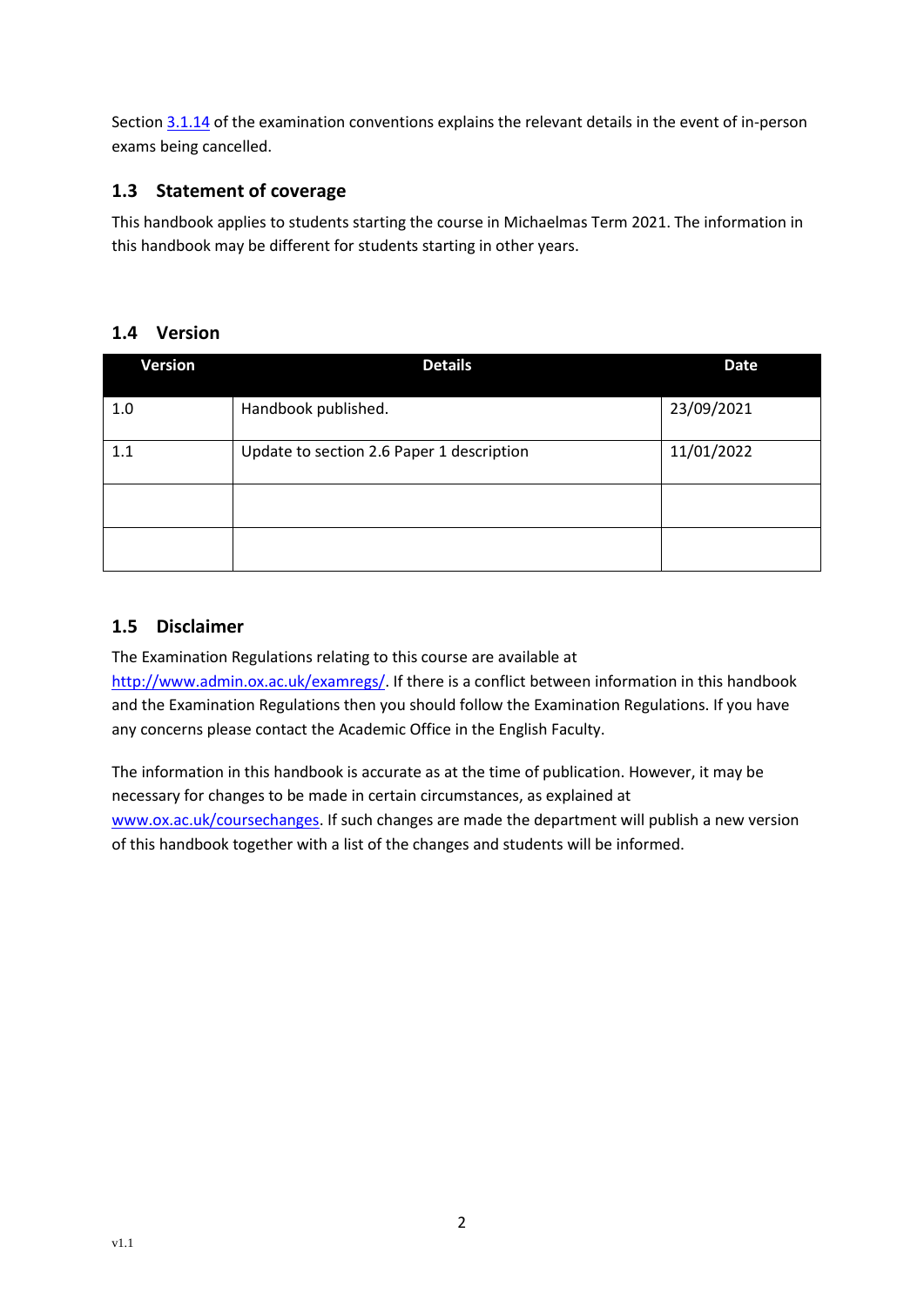# <span id="page-3-0"></span>**1.6 List of contents**

| 1 |         | Foreword                                                       | $\mathbf 1$    |
|---|---------|----------------------------------------------------------------|----------------|
|   | 1.1     | Welcome                                                        |                |
|   | 1.2     | Covid-19                                                       |                |
|   | 1.3     | Statement of coverage                                          | $\overline{2}$ |
|   | 1.4     | Version                                                        | $\overline{2}$ |
|   | 1.5     | Disclaimer                                                     | $\overline{2}$ |
|   | $1.6\,$ | List of contents                                               | 3              |
| 2 |         | <b>Course Information</b>                                      | 5              |
|   | 2.1     | Overview                                                       | 5              |
|   | 2.1.1   | Note on Content                                                | 5              |
|   | 2.2     | Educational Aims of the BA in English Language and Literature  | 6              |
|   | 2.3     | Intended learning outcomes                                     | 6              |
|   | 2.4     | Course structure                                               | 11             |
|   | 2.5     | Recommended Pattern of Teaching                                | 12             |
|   | 2.6     | Paper 1: Introduction to English Language and Literature       | 12             |
|   | 2.7     | Paper 2: Early Medieval Literature, c. 650 - 1350              | 14             |
|   | 2.8     | Paper 3: Literature in English 1830 - 1910                     | 16             |
|   | 2.9     | Paper 4: Literature in English 1910 - present day              | 17             |
| 3 |         | <b>Studying</b>                                                | 18             |
|   | 3.1     | <b>Examination Conventions</b>                                 | 18             |
|   | 3.1.1   | Marking and Classification Criteria                            | 18             |
|   | 3.1.2   | <b>Criteria for Examination Questions</b>                      | 18             |
|   | 3.1.3   | Verification and reconciliation of marks                       | 23             |
|   | 3.1.4   | Scaling of marks                                               | 23             |
|   | 3.1.5   | Short weight convention and departure from rubric              | 23             |
|   | 3.1.6   | Penalties for late or non-submission of portfolio essays       | 24             |
|   | 3.1.7   | Penalties for under-length and over-length portfolio essays    | 24             |
|   | 3.1.8   | Penalties for poor academic practice                           | 25             |
|   | 3.1.9   | Penalties for non-attendance                                   | 25             |
|   | 3.1.10  | Resits                                                         | 25             |
|   | 3.1.11  | <b>Mitigating Circumstances</b>                                | 25             |
|   | 3.1.12  | Details of examiners and rules on communicating with examiners | 25             |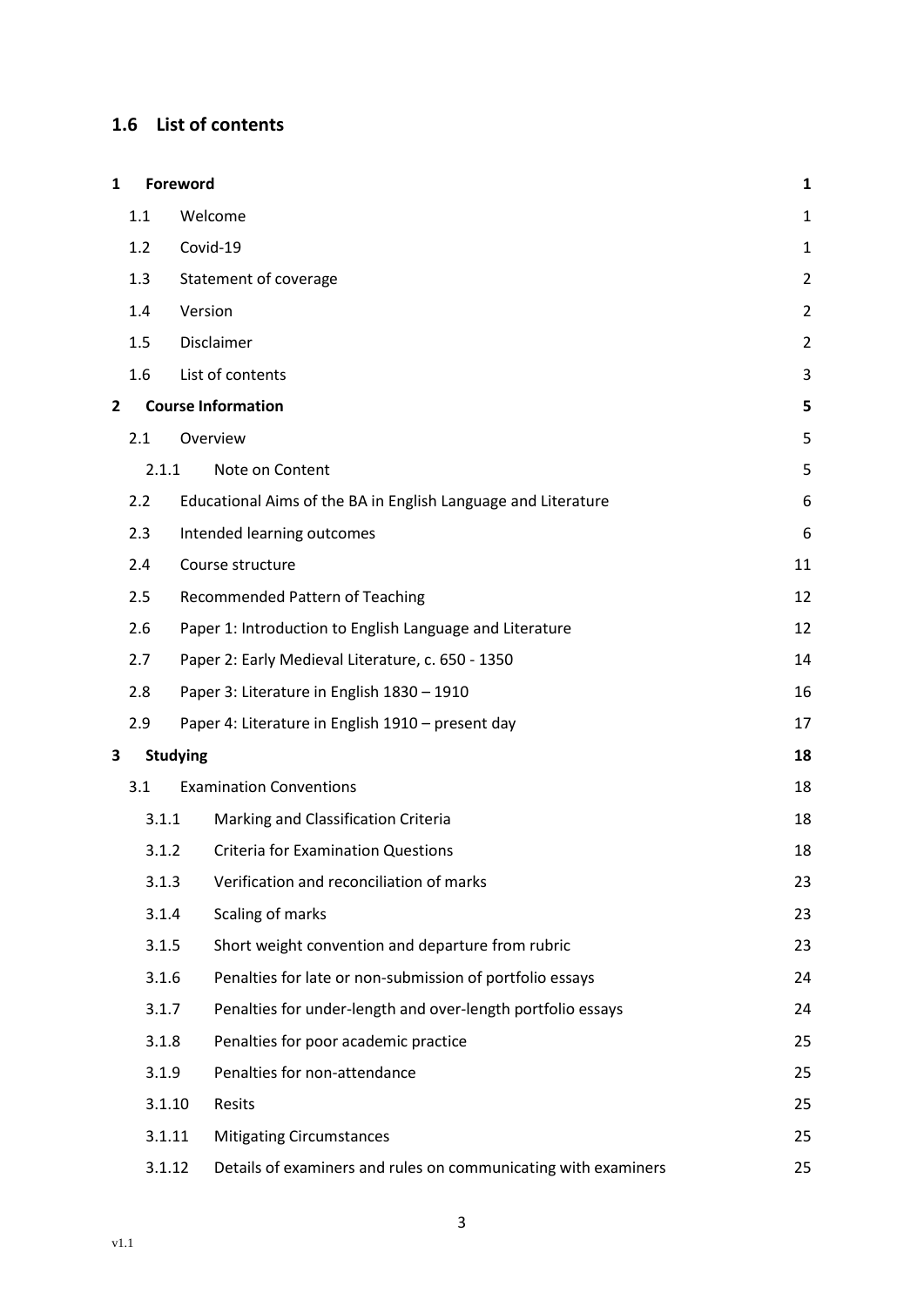|                                                    | 3.1.13 | Old English & Early Middle English character protocol for typed work in timed exams |    |
|----------------------------------------------------|--------|-------------------------------------------------------------------------------------|----|
|                                                    |        |                                                                                     | 26 |
|                                                    | 3.1.14 | Open-book, open-web exams                                                           | 26 |
|                                                    | 3.2    | Good academic practice                                                              | 27 |
|                                                    | 3.3    | Presentation and word limits of portfolio essays                                    | 27 |
|                                                    | 3.3.1  | Word limits and appendices                                                          | 28 |
|                                                    | 3.4    | References and Bibliography                                                         | 28 |
|                                                    | 3.4.1  | Sample bibliography of style handbooks                                              | 29 |
|                                                    | 3.4.2  | Modern Humanities Research Association (MHRA) referencing                           | 29 |
|                                                    | 3.4.3  | Citing the OED                                                                      | 33 |
|                                                    | 3.4.4  | Citation of Objects in Written Work                                                 | 34 |
|                                                    | 3.4.5  | <b>Text Analysis Tools</b>                                                          | 35 |
|                                                    | 3.4.6  | <b>Bibliographies</b>                                                               | 36 |
|                                                    | 3.4.7  | <b>Online Resources</b>                                                             | 36 |
| 4                                                  |        | <b>About the Faculty</b>                                                            | 37 |
|                                                    | 4.1    | Key Contacts and the Faculty Office                                                 | 37 |
|                                                    | 4.2    | Committees and Decision-making within the Faculty                                   | 38 |
|                                                    | 4.3    | The Undergraduate Joint Consultative Committee (JCC)                                | 39 |
|                                                    | 4.4    | <b>Evaluation and feedback</b>                                                      | 39 |
|                                                    | 4.5    | The St Cross Building                                                               | 40 |
|                                                    | 4.6    | Complaints                                                                          | 41 |
|                                                    | 4.7    | Career development                                                                  | 42 |
| 5                                                  |        | <b>Appendices</b>                                                                   | 44 |
|                                                    | 5.1    | <b>Equality and Diversity at Oxford</b>                                             | 44 |
| <b>Student Welfare and Support Services</b><br>5.2 |        |                                                                                     | 44 |
| 5.3                                                |        | Lecture Recording                                                                   |    |
|                                                    | 5.3.1  | <b>EULA (End User Licencing Agreement)</b>                                          | 45 |
|                                                    | 5.3.2  | Notice of Recording                                                                 | 46 |
|                                                    | 5.4    | <b>EMERGENCY INFORMATION</b>                                                        | 47 |
|                                                    | 5.4.1  | <b>Oxford University Security Services</b>                                          | 47 |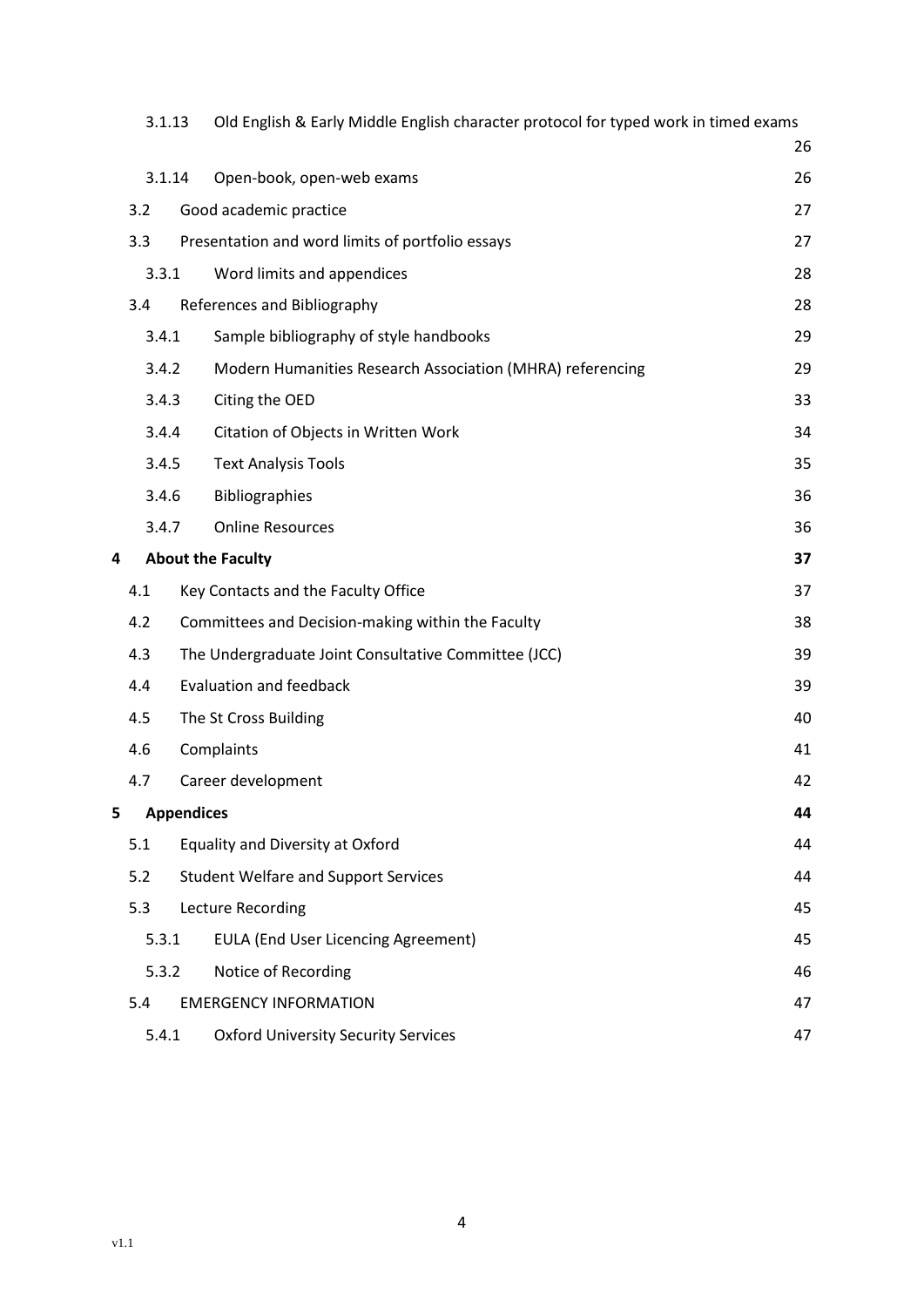# <span id="page-5-0"></span>**2 COURSE INFORMATION**

# <span id="page-5-1"></span>**2.1 Overview**

This handbook covers the Preliminary Examination in English Language and Literature, the first year of BA (Hons) English Language and Literature award. Undergraduate awards are located at Levels 4, 5 and 6 of the Frameworks for Higher Education Qualifications[. The Subject Benchmark Statement](https://www.qaa.ac.uk/en/quality-code/subject-benchmark-statements)  [for English can be found](https://www.qaa.ac.uk/en/quality-code/subject-benchmark-statements) here.

This handbook contains essential information about the Faculty and the course that you will need to refer to on a regular basis throughout the next year. You can find further useful information on the Faculty's Canvas pages for undergraduates at:

#### <https://login.canvas.ox.ac.uk/>

The subject matter of period papers is described as 'Literature in English'. Although most of your work, and exam questions, will focus on authors from the British Isles, students are welcome to study texts written outside these countries, in consultation with their tutors. You might find that there is greater scope for studying non-British Isles authors on later period papers, where American and postcolonial texts are particularly important.

In some papers, you might like to write on texts which were not originally written in English. For all Prelims papers, apart from Paper 1b, the general rule is that you may write on such texts for no more than one-third of the paper. If discussing texts not originally in English, you should always assume that the examiner does not have knowledge of the original language.

Where authors' dates span the period paper boundary, you should discuss with your tutor where their work more appropriately falls given your interests. In the exam, it is perfectly acceptable to discuss the work of a cross-period author within either of the periods their work straddles, depending on how you wish to interpret it. You must not, however, include it in both periods.

If you have any issues with teaching or supervision please raise these as soon as possible so that they can be addressed promptly. Details of who to contact are provided in sectio[n 4.1](#page-37-1) of this handbook.

# <span id="page-5-2"></span>*2.1.1 Note on Content*

*The course explores potentially challenging topics. Literature and the other materials we study sometimes portray extreme physical, emotional and psychological states; depict, question, and/or endorse racist, misogynist and prejudiced views or language; and can include graphic representations of inequality and violence (of all kinds). As a Faculty, we believe that one of the important roles of study in the humanities is to explore and challenge ideas that are shocking or uncomfortable, and to understand their origins, expression and influence. We also recognise that these texts will affect students differently depending on their particular backgrounds and experiences. If anything about the material troubles you, please contact your tutors or welfare supporters.*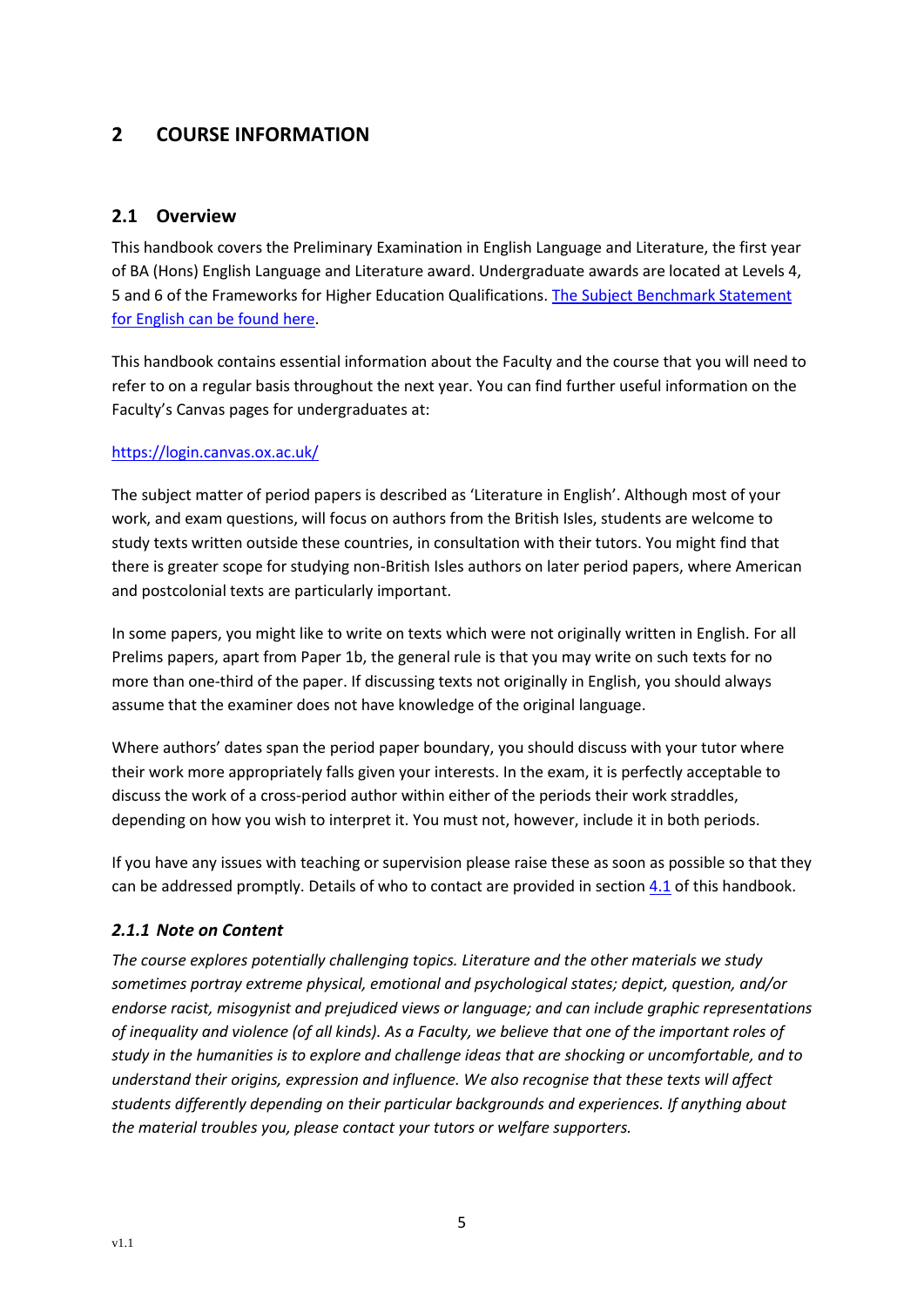# <span id="page-6-0"></span>**2.2 Educational Aims of the BA in English Language and Literature**

The programme aims to enable and encourage its students to:

- i) read widely, acquiring knowledge of written texts in most or all periods of English literary history;
- ii) develop as independent learners and thinkers;
- iii) develop their critical, analytical and comparative skills by engagement with a wide range of texts written in English;
- iv) pursue a curriculum that is broad and balanced in respect of historical and generic range, analytical approach, depth, and conceptual sophistication;
- v) acquire knowledge and understanding of the expressive resources of the English language and the ways in which this relates to and impacts on the production of literary texts;
- vi) develop skills in the marshalling and deployment of evidence, and in the oral and written exposition of complex ideas through discursive analysis and argument;
- vii) develop understanding of the relationship between literary theory and practice, including an awareness of debates regarding the acts of reading and writing;
- viii) think critically and in an historicised manner about the complex relationship between literary texts and their social, political, cultural and other relevant contexts;
- ix) develop their understanding of the formal and aesthetic dimensions of literary texts;
- x) acquire intellectual and personal skills which are transferable to a wide range of employment contexts and life experiences;
- xi) select and analyse appropriate examples; weigh evidence; investigate, analyse, and assess competing historical and critical viewpoints;
- xii) engage and enhance their enthusiasm for the subject and their awareness of its social and cultural importance;
- xiii) be appropriately prepared for further academic work in English or related disciplines.

# <span id="page-6-1"></span>**2.3 Intended learning outcomes**

*A. Knowledge and understanding*

Students will develop a knowledge and understanding of:

- literature written in English between the early Medieval period and the present day;
- aspects of the use of the English language in literary and other texts in modern and / or earlier times, based on an appropriate level of theoretical understanding;
- the intellectual processes involved in the collection and deployment of primary evidence in literary criticism and scholarship;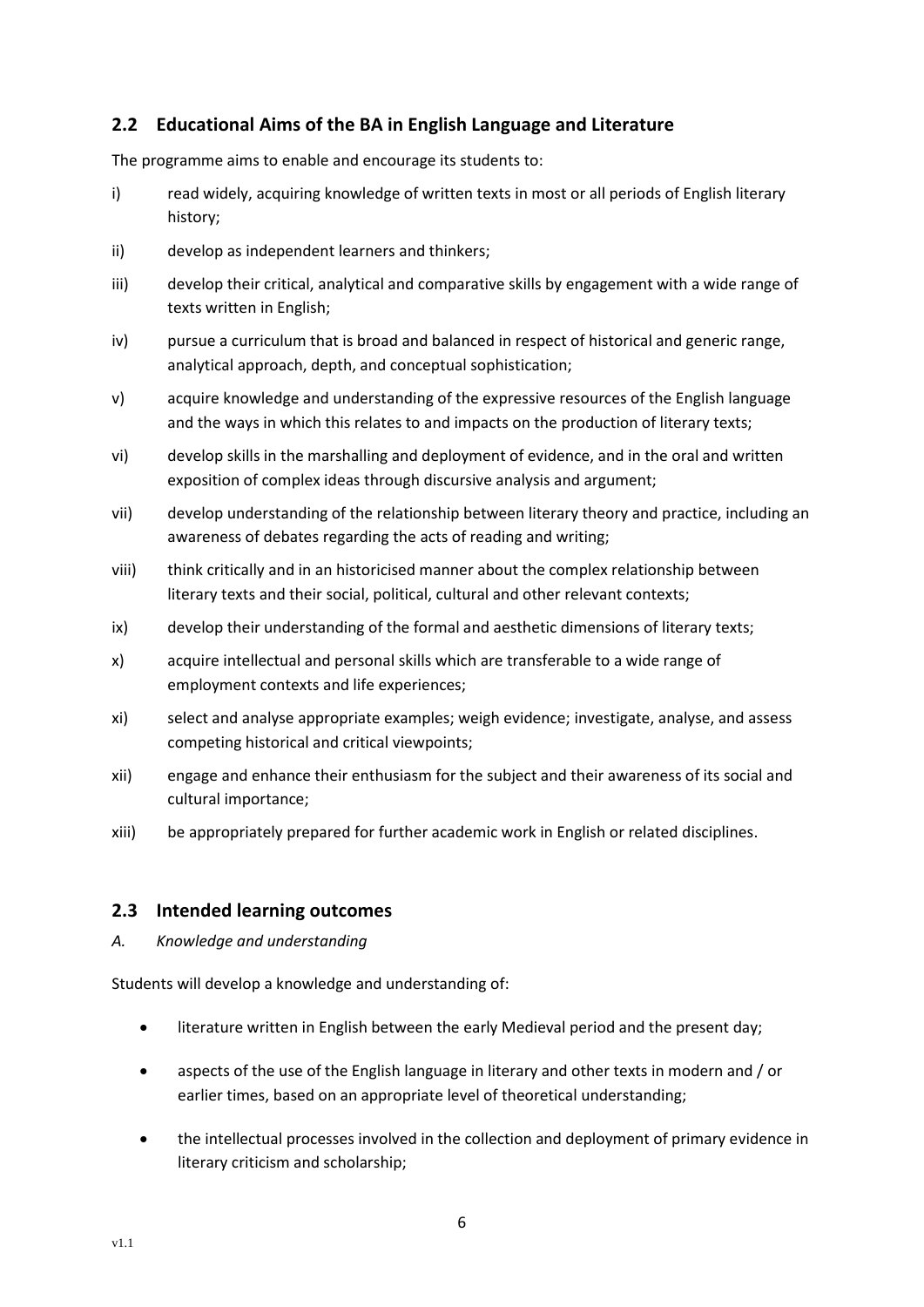- a precise and professional technical vocabulary, appropriately deployed;
- some aspects of literary theory, and of the history of literary criticism;
- processes of literary production and dissemination operative in different historical periods.

#### *Related teaching/learning methods and strategies:*

Teaching is by means of Faculty lectures and classes, alongside tutorials and classes arranged by students' colleges. The general Faculty lectures and classes (open to the whole University) offer instruction in and demonstrations of the application of critical method to literary materials. Faculty seminars are also the vehicle for delivering one of the third-year extended essay papers and are an opportunity for group analysis and discussion of a specific literary or linguistic subject area. College classes (typically about 8 students) may address contextual or textual issues and will encourage assimilation of material and oral analysis and exposition. The tutorial (typically 2 students) will focus on written essays and will often allow the student's own writing to set the intellectual agenda. The essay will form the basis for a wide-ranging discussion; it tests, on a regular (but non-examined) basis, the students' developing abilities in assimilation and analysis, presentation and persuasiveness.

Classes and tutorials, and preparatory work for them, require active learning from the student. The course requires students to read and analyse literature from a very wide range of historical periods and in most recognised literary genres. Cumulatively it allows students to develop their own intellectual archive of texts, approaches and contexts, and encourages them to synthesise, historicise and compare writings across the complete history of literature in English while also allowing work in other Anglophone literatures. While not making obligatory any explicitly theorised syllabus content, the course expects all students to develop a sensitised awareness of theoretical issues by exposure through lectures and other forms of teaching to a wide range of theoretical and ideological approaches to literary and cultural history. In Year 1 students study a core skills-led paper and three period-based papers. The skills-led paper is studied concurrently with, and supports, the period-based papers. The period papers' avoidance of set texts (except for commentary work in the Medieval Prelims and FHS papers) encourages wide reading, gives the students freedom to negotiate their own portfolio of authors and allows exploration and innovation alongside study of the 'canon', all within the parameters of guided tutorial work. Work in subsequent years completes the core of period papers and allows more specialised study of specific genres and authors, whilst also requiring compulsory work on Middle English language. Skills are developed cumulatively and are embedded in the assumptions and expectations of the syllabus.

#### *Assessment:*

Formally, aspects of the required knowledge and understanding are tested through written University examinations held during the course of the third and ninth terms, portfolios submitted in the third and eighth terms, and by two extended essays submitted in the seventh and eighth terms. At college level, extensive preparation for the organisation and communication of such knowledge and understanding is provided by highly personalised formative assessment offered in (typically) weekly tutorials and by practice examinations set and marked by college tutors. All colleges also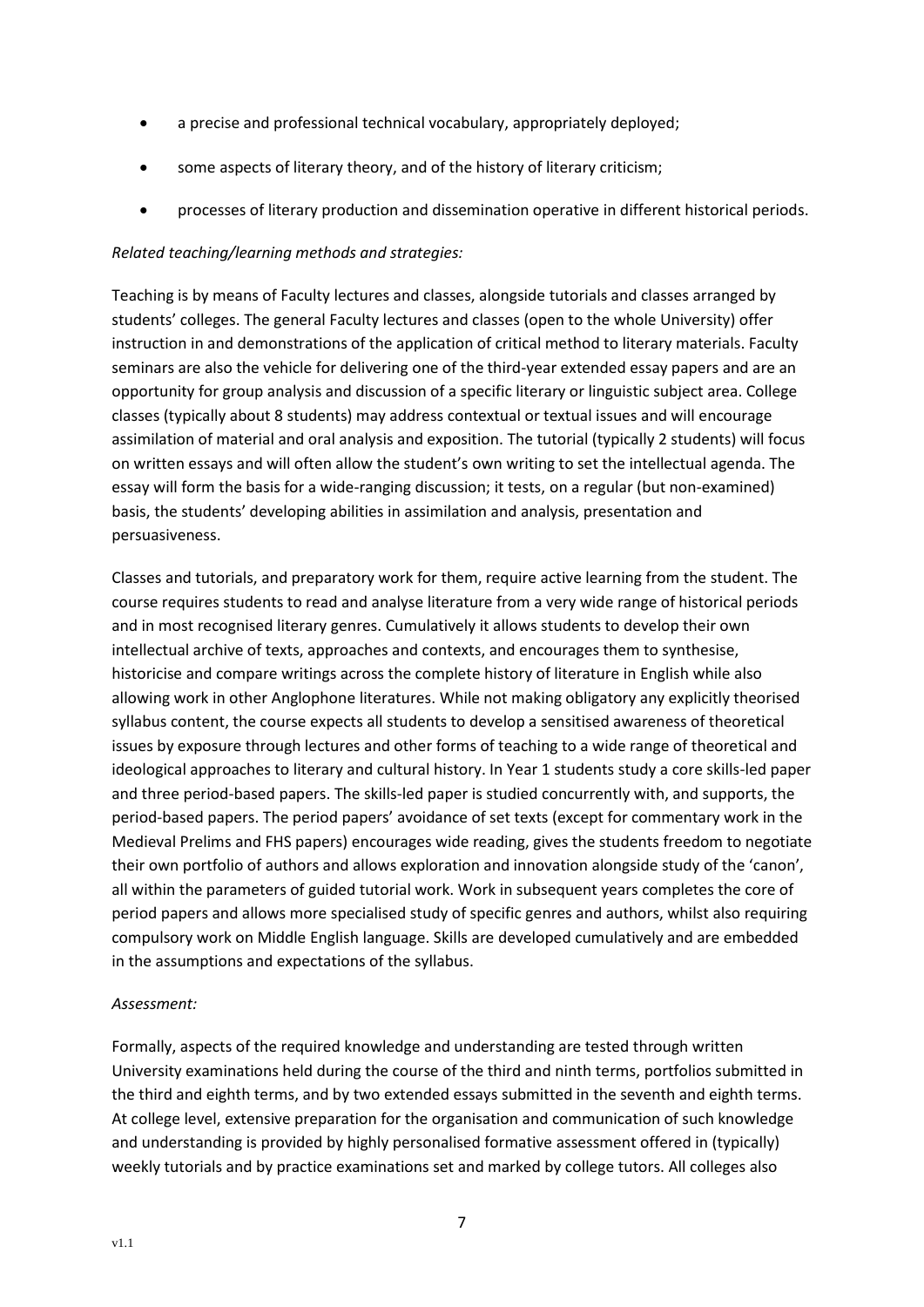have a regime of termly report writing that offers regular valuable feedback and formative assessment to the student.

#### *B. Skills and other attributes*

Students will have the opportunity to develop the following skills during the course:

#### **i. Intellectual skills:**

The ability to:

- listen and read with an open but critical mind;
- exercise critical judgment and undertake sophisticated synthesis, analysis and evaluation of varying kinds of evidence;
- read closely, analytically, and with understanding, texts from a wide range of historical periods and in many different styles and genres;
- argue persuasively and with appropriate illustration and evidence, both orally and in writing;
- approach literary texts and critical issues with imagination, sensitivity and creativity;
- develop independence of mind, including an ability to challenge received opinion.

# *Teaching/learning methods and strategies:*

There is emphasis throughout the programme on the skills relevant to the careful and critical reading and exegesis of primary texts and of secondary studies. These include the ability to gather, sift, and assess evidence, and the development of sophisticated skills of literary criticism.

Faculty lectures will aim to demonstrate the professional deployment of these skills in high-level analysis of texts and contexts, ideas and ideologies. The skills of presentation and discussion are honed within the tutorial context, and in classes at college and Faculty level. Student essays and presentations must demonstrate the ability to identify issues, and to marshal evidence and analysis in a logical and coherent way. These attributes, allied to the exercise of disciplined imagination, are regarded as essential if students are to comprehend the often disparate and unfamiliar values and expectations of past cultures and their texts. All learning strategies are designed to inculcate these skills of independent thought and expression, although they will be displayed and tested most obviously in college tutorials and classes.

# *Assessment:*

The formative assessment provided by classes and tutorials is critical to the development and monitoring of the intellectual skills set out here. In tutorials, students are subjected to regular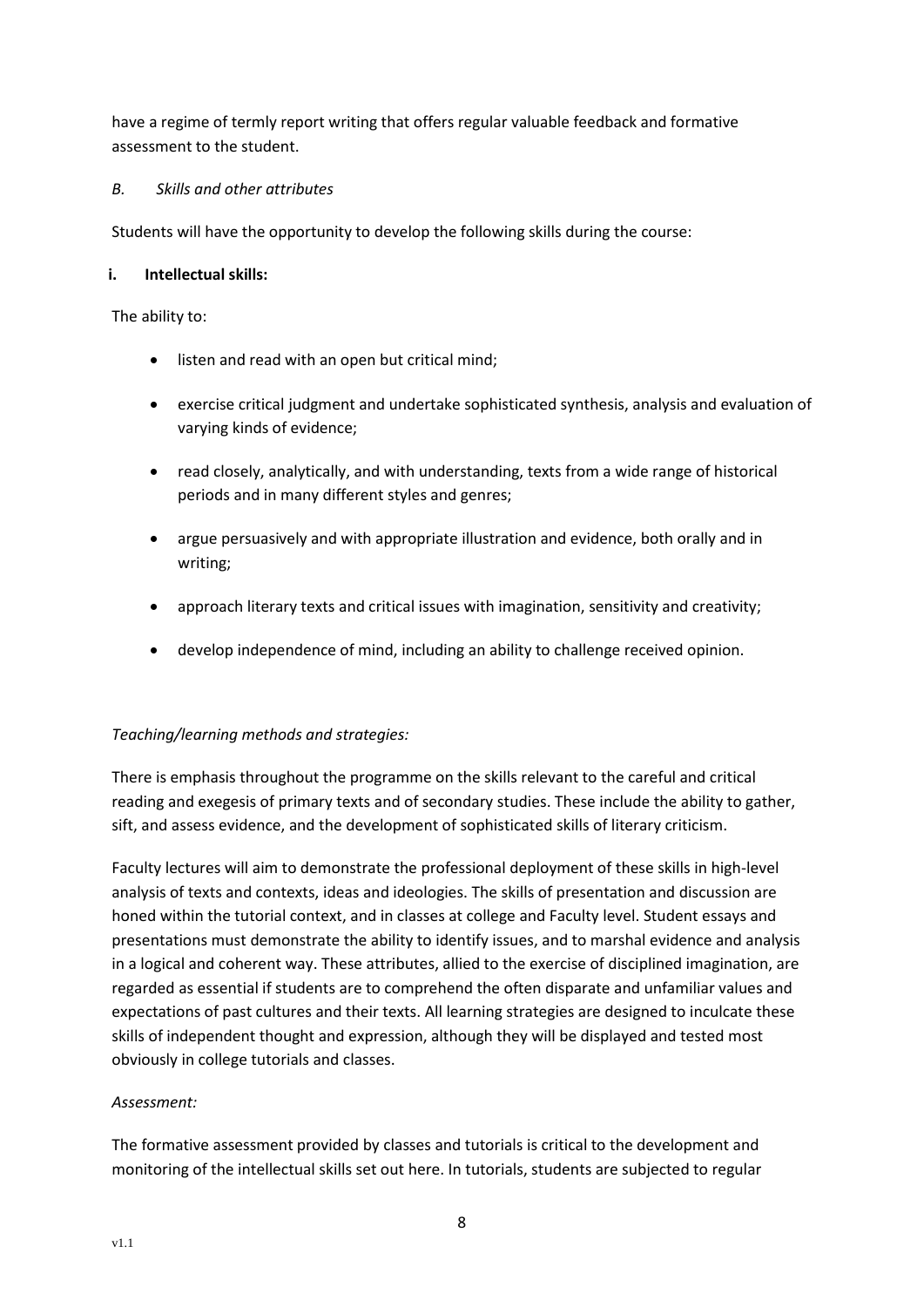scrutiny on these skills through presentation and defence of written essay material in front of an established academic literary scholar and one or more of the student's peer group. In classes, presentations to a larger group of peers need to be thorough, professional, appropriately pitched, and critically and textually persuasive.

#### **ii. Practical skills**

- advanced literacy and communication skills (oral and written) and the ability to apply these for specific audiences and in appropriate contexts;
- the ability to acquire, process, order and deploy large quantities of information (literary, theoretical, contextual and critical);
- active learning;
- critical and self-reflective reasoning;
- research and bibliographic skills, developed through guidance and allowing independent critical working of a high order of reliability and accuracy;
- IT skills such as word-processing, and the ability to access, manipulate and assess electronic data;
- group working and presentation skills through seminar and class participation.

# *Teaching/learning methods and strategies*

Classes and tutorials require constant verbal and written interaction with peers and tutors in differently constituted audiences. Longer extended essays require fuller documentation than timed examination papers. Guidance is given through Faculty lectures on preparation for such long essays, and Faculty Handbooks and college guidance offer assistance with communication and study skills. There are induction sessions at Faculty and college levels, covering both study skills and IT skills. There are regular opportunities for the development of new skills (e.g. through Faculty and University IT training or the University Language Centre). The Faculty's employment of different modes of assessment, and the imposition of regular long- and short-term deadlines throughout the course, demand a high level of time management and a commitment to managing personal learning.

#### *Assessment*

Formative assessment is offered both through the college tutorial, in which the tutor will give feedback on the weekly essays submitted, and through presentations given regularly in college and Faculty classes. These enable continuous monitoring of the development of practical skills.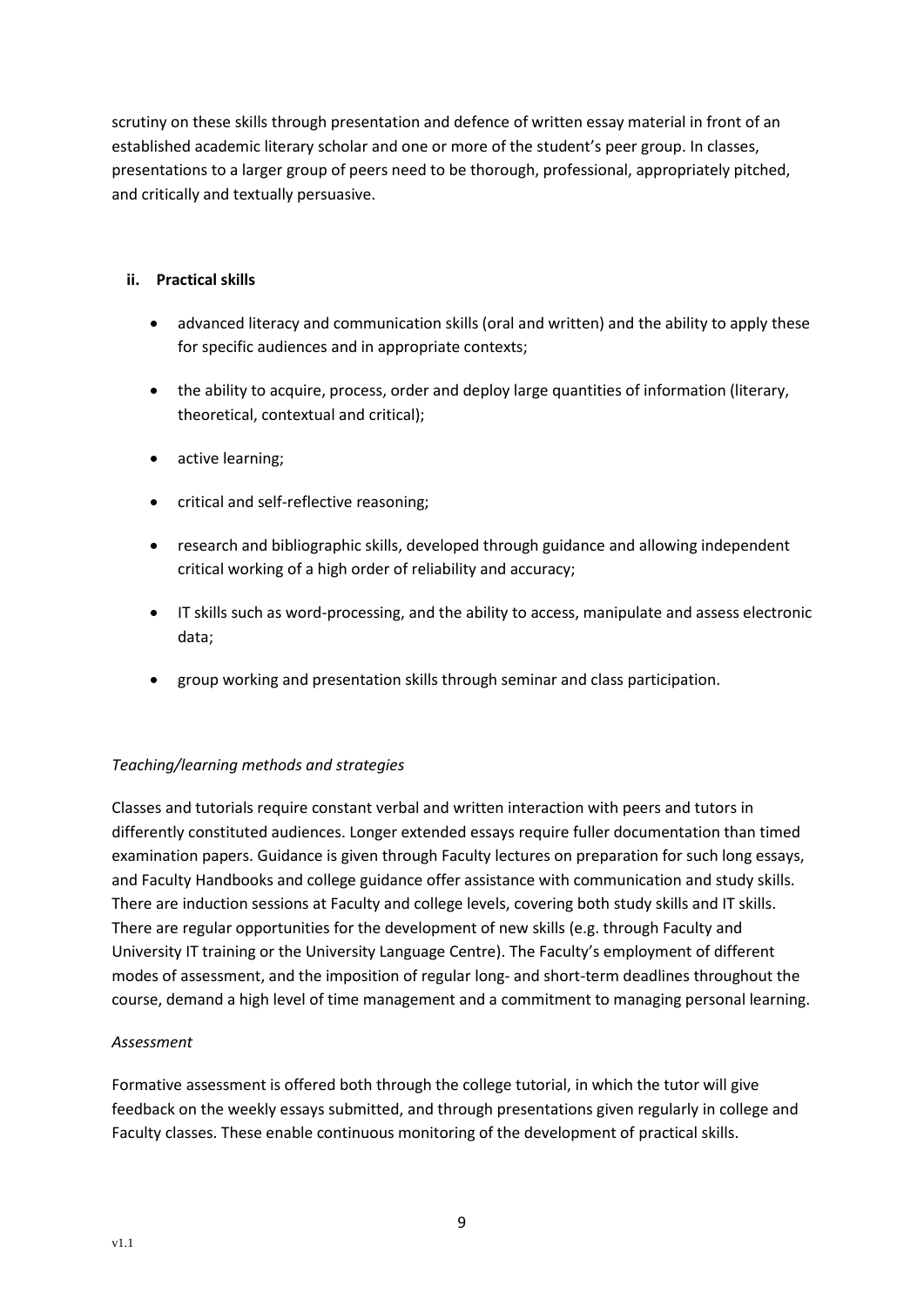Summative assessment is by timed examinations, two portfolios (of 4,000 and 6,000 words), a 6,000 word extended essay and an 8,000 word dissertation. Summative assessments require different strategies of learning and organisation, and encourage the development of a range of writing skills*.* 

Termly tutorial reports identify points of excellence and of concern, e.g. the ability to present and defend an argument or thesis convincingly and cogently. College practice examinations ("collections") provide opportunities to assess and provide feedback on skills associated with timed written examinations.

#### *iii. Transferable skills*

At the end of the programme the student should be able to:

- find information, organise and deploy it;
- draw on such information and, with a trained analytical intelligence, explore complex issues in ways that are imaginative yet sensitive to the integrity of the materials under discussion and the needs of different target audiences;
- formulate opinions and argue these confidently, whilst remaining appropriately responsive to the ideas of others;
- work well independently, with a strong sense of self-direction, but with the ability to work constructively in co-operation with others;
- effectively structure and communicate ideas in a variety of written and oral formats;
- analyse and critically examine different forms of discourse;
- plan and organise the use of time effectively, particularly in relation to the weekly timetable of tutorials and associated essays;
- where relevant, make appropriate use of language and IT skills.

#### *Teaching/learning methods and strategies*

The programme requires:

• information retrieval and highly competent bibliographic work, including the informed use of IT. (This is integral to all aspects of the programme which, although providing guidance and reading lists, also requires students to exercise their initiative and research skills as active learners to explore available resources);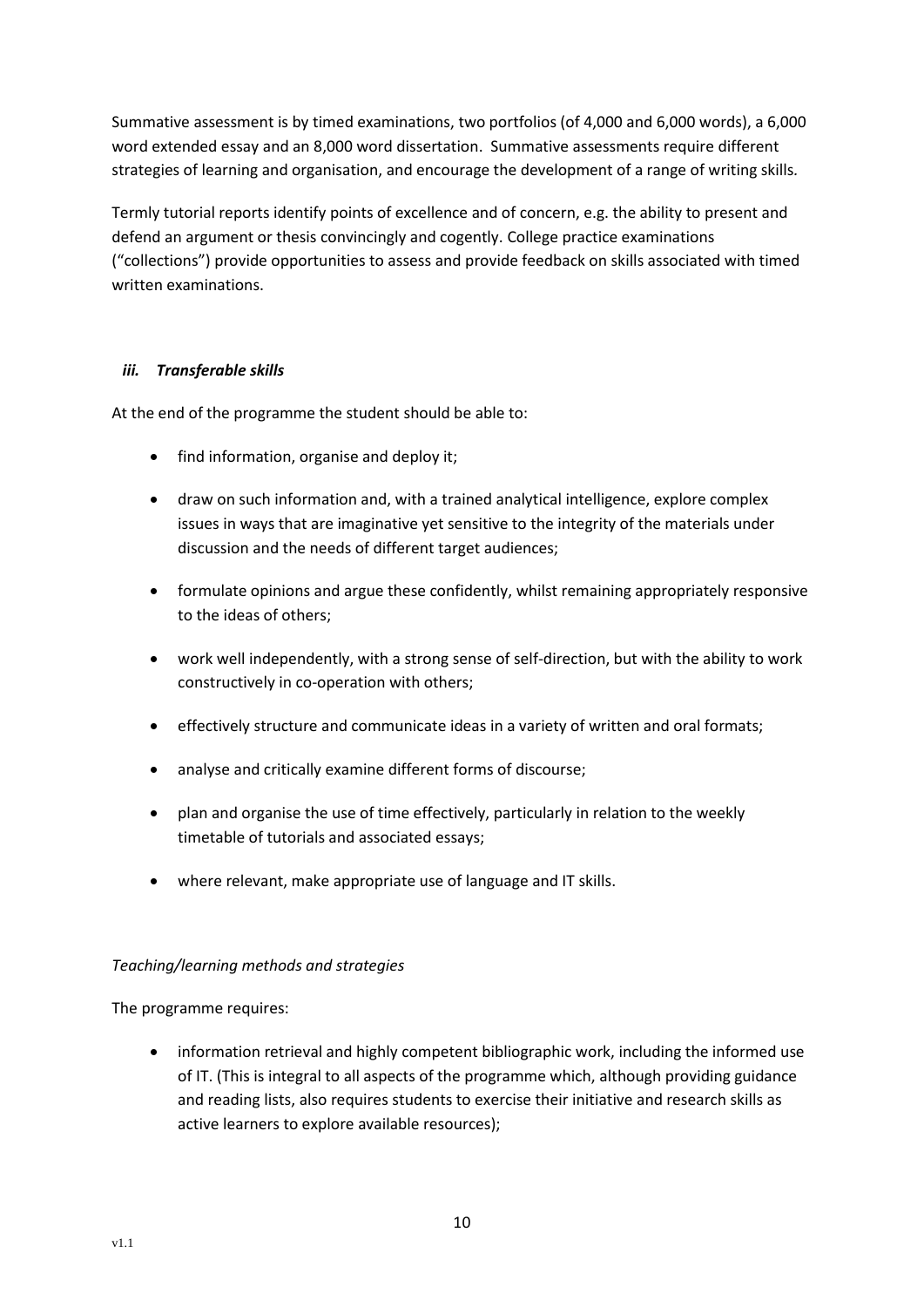- the ability to present ideas effectively and to respond to the ideas of others constructively. (Tutorials, classes and lectures each require different forms of engagement with ideas and arguments);
- the ability to produce material within time constraints and against tight deadlines, whether within the framework of the written examination, in submitting the extended essays, or in the programme of tutorials and classes;
- independent work in preparing for tutorials and extended essays, and more collaborative work in classes organised by the Faculty and within colleges;

#### *Assessment*

The transferable skills identified above are essential elements of the programme. As such their presence or absence is the focus of much of the regular comment provided by tutors in their contacts with students; and in the varying modes of formative assessment and formal feedback provided to students throughout the course. They are implicit in timed examination papers and highly relevant to the Faculty's classification criteria.

# *What is the difference between formative and summative assessment?*

**Formative** assessments provide an opportunity for students to practice their skills and receive feedback – they do not contribute to the final degree outcome. **Summative** assessments must be passed in order to progress through the course, and (in most cases) contribute directly to the final degree classification.

At an undergraduate level, termly collections and weekly tutorial essays are examples of formative assessment; Prelims and Finals (FHS) are the summative assessments, although only Finals contribute to the degree classification.

# <span id="page-11-0"></span>**2.4 Course structure**

Four compulsory papers in year one.

| Year 1                                            |                                                          |        |        |  |
|---------------------------------------------------|----------------------------------------------------------|--------|--------|--|
|                                                   | Paper 1: Introduction to English Language and Literature |        |        |  |
|                                                   | Paper 2: Early Medieval Literature, c. 650 - 1350        |        |        |  |
|                                                   | Paper 3: Literature in English 1830 - 1910               |        |        |  |
| Paper 4: Literature in English 1910 - present day |                                                          |        |        |  |
|                                                   |                                                          |        |        |  |
| Course I<br>Course II                             |                                                          |        |        |  |
| Year <sub>2</sub>                                 | Year 3                                                   | Year 2 | Year 3 |  |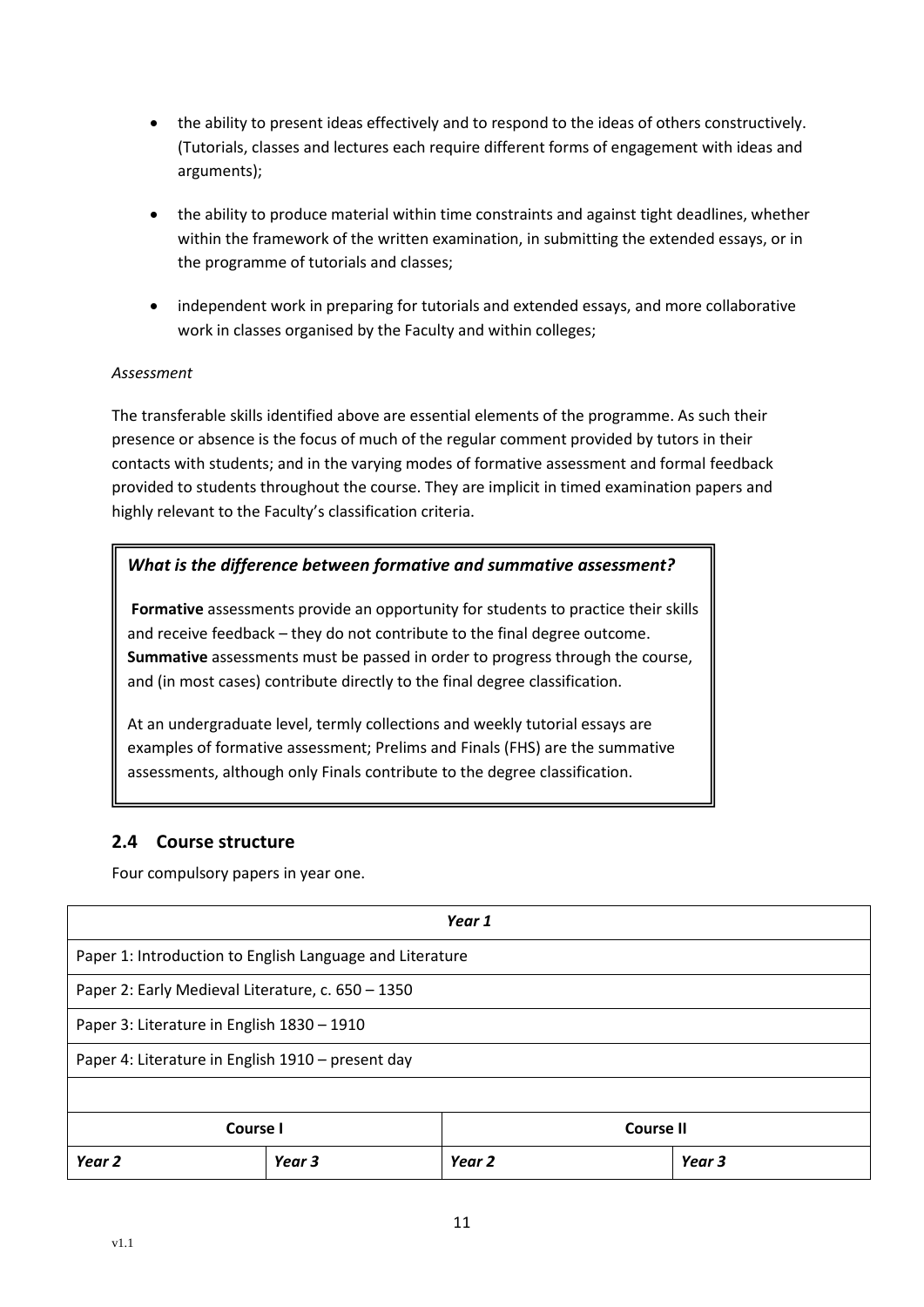| Paper 1: Shakespeare                        |                                    | Paper 1: Literature in English<br>650-1100                     | Paper 6: Special Options |
|---------------------------------------------|------------------------------------|----------------------------------------------------------------|--------------------------|
| Paper 2: Literature in<br>English 1350-1550 | Paper 6: Special<br><b>Options</b> | Paper 2: Medieval English and<br>related Literatures 1066-1550 | Paper 7: Dissertation    |
| Paper 3: Literature in<br>English 1550-1660 | Paper 7: Dissertation              | Paper 3: Literature in English<br>1350-1550                    |                          |
| Paper 4: Literature in<br>English 1660-1760 |                                    | Paper 4: History of the English<br>Language to c. 1800         |                          |
| Paper 5: Literature in<br>English 1760-1830 |                                    | Paper 5: Shakespeare OR The Material Text                      |                          |

Details concerning Year 2 and Year 3 of the course are contained within the corresponding FHS handbook, and further information regarding teaching staff, lecture timetable and course resources can be found on the Faculty Canvas pages.

# <span id="page-12-0"></span>**2.5 Recommended Pattern of Teaching**

|                                                             | <b>English</b><br>Faculty |         | College          |         | <b>Comments</b>                                                                                                                                                                                                                    |
|-------------------------------------------------------------|---------------------------|---------|------------------|---------|------------------------------------------------------------------------------------------------------------------------------------------------------------------------------------------------------------------------------------|
| Paper                                                       | Lectures                  | Classes | <b>Tutorials</b> | Classes | This is a quide to the typical pattern of<br>tutorials and classes offered by colleges.<br>The actual number of classes or tutorials<br>may vary between colleges. All papers<br>are supplemented by optional Faculty<br>lectures. |
| Paper 1: Introduction to English<br>Language and Literature | 16                        |         | 4                | 8       | There is a course of 16 compulsory core<br>lectures which run weekly through<br>Michaelmas and Hilary terms. Colleges<br>supplement these by classes and<br>tutorials spread over those two terms.                                 |
| Paper 2: Early Medieval Literature, c.<br>650 - 1350        |                           |         | 6                | 12      |                                                                                                                                                                                                                                    |
| Paper 3: Literature in English 1830 -<br>1910               |                           |         | 6                | 4       |                                                                                                                                                                                                                                    |
| Paper 4: Literature in English 1910 -<br>present day        |                           |         | 6                | 4       |                                                                                                                                                                                                                                    |

# <span id="page-12-1"></span>**2.6 Paper 1: Introduction to English Language and Literature**

This paper is intended to introduce you to English language and literature as a discipline, and to a variety of approaches to reading texts. It will introduce you to formal study of the English language, with particular reference to different contexts of use, whether social, cultural, political, persuasive, as well as its historical development and its use as a literary medium. The paper will also acquaint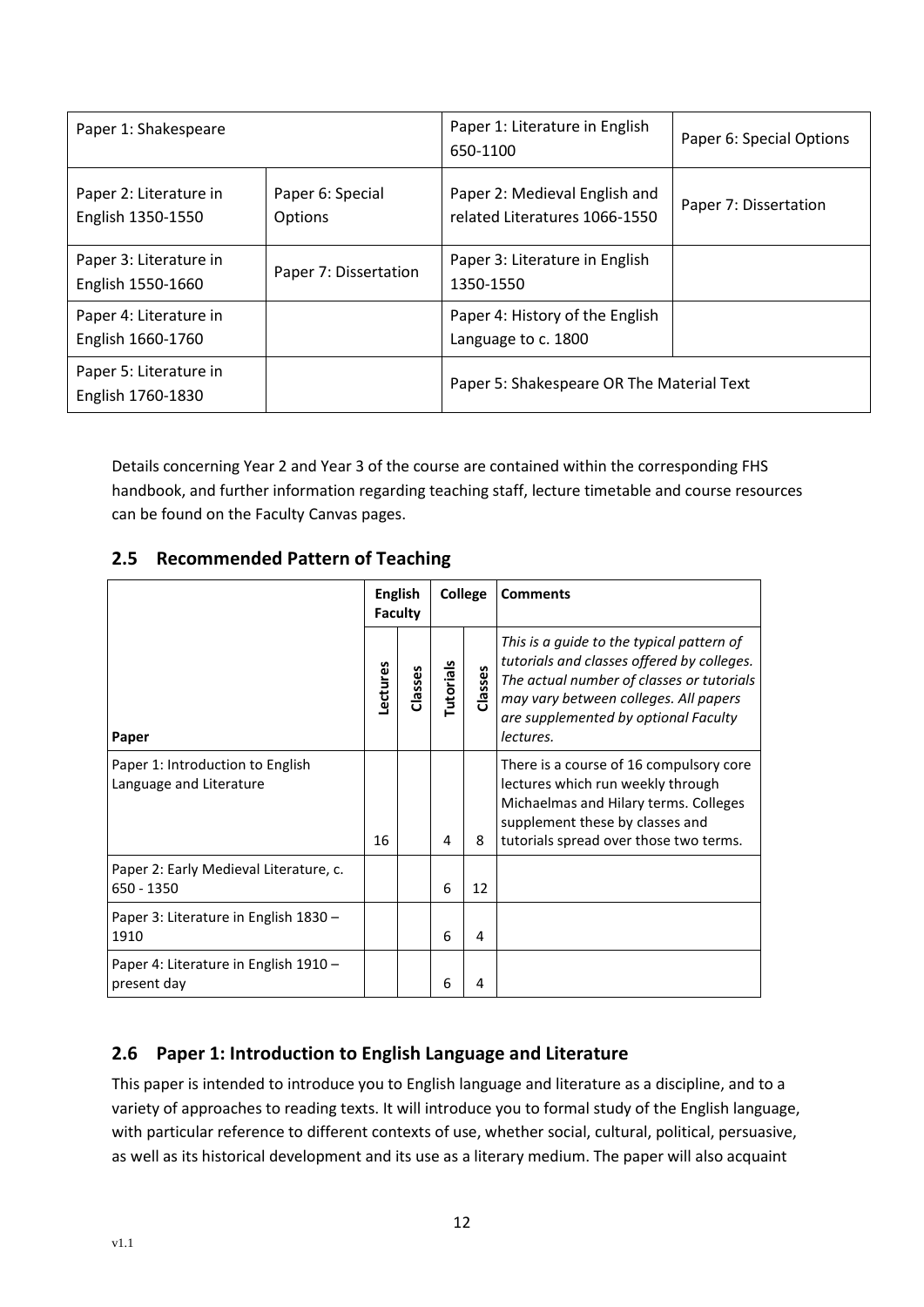you with a wide range of theoretical issues and reading skills, but in doing so seeks to encourage you to think for yourself and to exercise critical scrutiny.

The English Faculty Library's Guide to Prelims 1: <http://ox.libguides.com/english-prelims-paper-1> contains direct links to an invaluable range of online and bibliographic resources for this paper.

There is a course of 16 core lectures which run weekly through Michaelmas and Hilary terms. The lectures in Michaelmas Term will cover topics relating to literature, and those in Hilary Term will cover language.

Colleges will normally supplement these by eight college classes spread over those two terms, and by four tutorials. This college teaching will give you the opportunity to practice written work for your portfolio examination, and to explore different types of texts and the analytical approaches that might be used.

NOTE: College tutors will not necessarily base classes and tutorials on the weekly lecture topics and the further reading that accompanies them. The lectures are designed to introduce topics and to suggest approaches to them. Your college work will supplement and challenge what you have learnt in lectures. You will be expected to make connections between and around the lecture topics, and you will want to think about how studying for this paper informs and enriches your first year work as a whole.

#### **Assessment**

The examination paper, consisting of a section on language and a section on literature, will be released by the Faculty on Monday of week 4 of Trinity Term. Assessment for this paper will be by portfolio, consisting of two pieces of written work of between 1,500 and 2,000 words each (including footnotes but excluding bibliography and appendix). You are required to choose one question from each of the two sections. Your portfolio must be submitted online on Thursday of week 5, Trinity Term.

**Questions in the language section** require an answer in the form of a commentary. This commentary is based on texts or extracts of texts that you choose for yourself. A passage or extract of text is defined as a single continuous extract; brief ellipses in an otherwise continuous text may be acceptable, but it is not acceptable to take several separate extracts from the same work (e.g. the opening of a novel plus part of chapter 3).

You should be careful to select textual material that meets the precise terms of the question you have chosen to answer. Unless the question specifies otherwise, the texts you choose may be either literary or non-literary, and produced in any historical period (**NB**. If you are using a modern edition of a text written in an earlier period, e.g. a novel by Charles Dickens, you should also cite the original date of publication of the novel as well as the date of the modern edition). You may select texts that include visual images or graphics if you judge that to be appropriate in relation to a particular question, but language is expected to be the primary focus. You should not choose texts that contain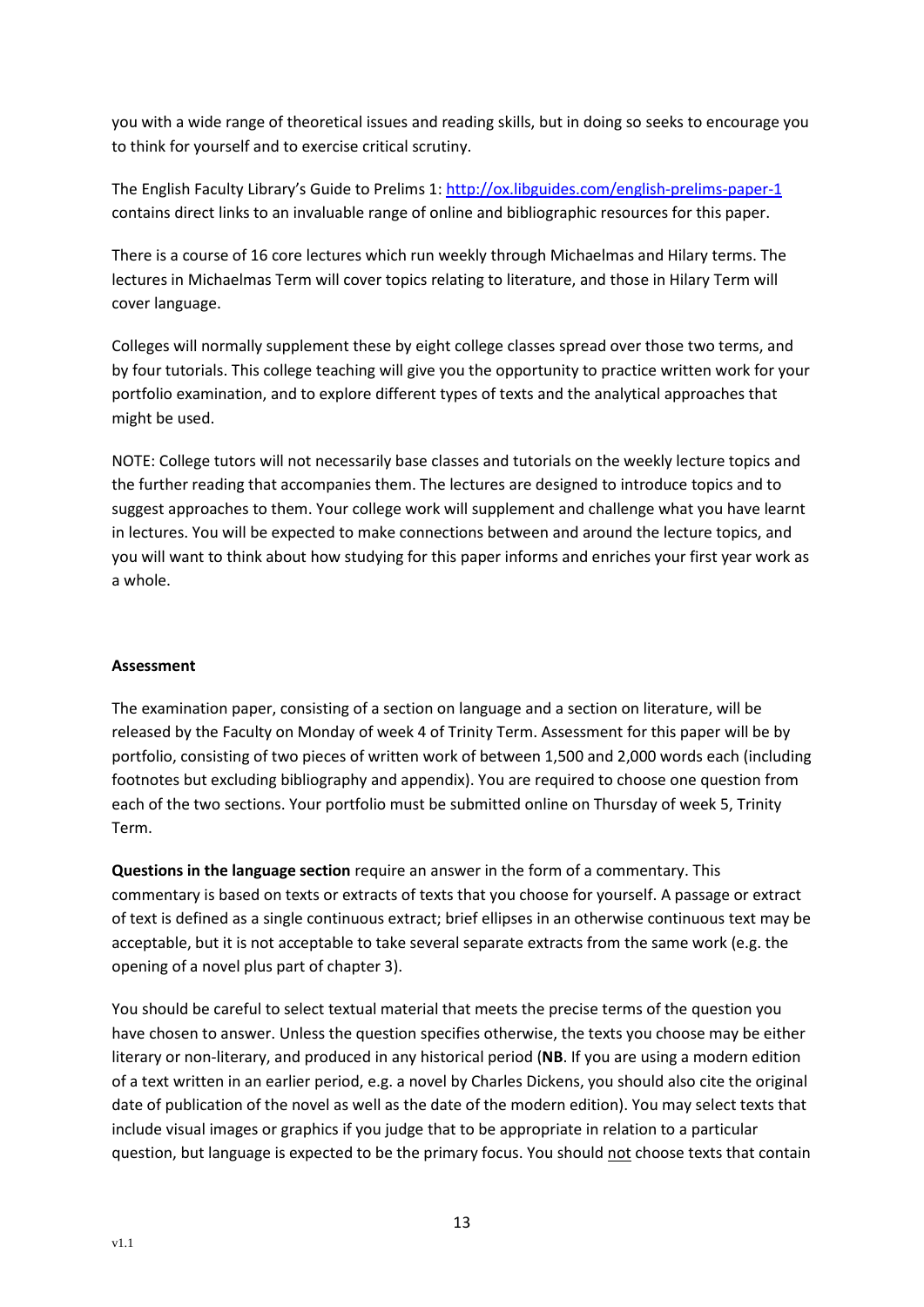no verbal material at all. Likewise, candidates should not attempt to make their own texts by e.g. transcribing oral material. The texts chosen for commentary must not be produced by the candidate.

Copies of your chosen extracts (either screenshots or photocopies) must be included as an appendix to the portfolio, with bibliographical details as appropriate. The combined length of the material you have used must not exceed 70 lines in total. You should indicate the total line length for the material you have used at the top of the first page of your answer. Texts should be clearly annotated with line numbers e.g. every five lines (it is fine to do this by hand). No other annotations should be made on the submitted extracted. Should retyping of your originals be judged necessary (e.g. because it is impossible to make a readable photocopy of your chosen text), it must follow the format of the source exactly (the source text should also be supplied). Photocopied or scanned material must be easily readable—candidates should not submit copies that have been misaligned so that parts of the original are missing, or copies which are too small, too light or too dark to be deciphered.

Bibliographies should appear at the end of the answer to which they pertain rather than as a separate document.

**Questions in the literature section** require an answer in the form of an essay. You must avoid duplicating material used in this paper when answering other papers, ie. if writing on a text or extract from a text under this paper, you may not write on the same text under any other Prelims paper. In addition, you are not permitted to duplicate material between the two sections of the portfolio. For Section B, note that the general rule prohibiting you from writing more than one third of your essay about texts not originally written in English is suspended. Here you may write on non-English primary and secondary texts. However, if you are discussing texts not originally in English, please provide a translation, which will not count towards the word count.

Information on presentation and referencing requirements for portfolio essays may be found in sections [3.3](#page-27-1) an[d 3.4](#page-28-1) of this handbook.

# <span id="page-14-0"></span>**2.7 Paper 2: Early Medieval Literature, c. 650 - 1350**

This paper introduces literatures characterized by astonishing invention and innovation. In 650 CE Britain and Ireland comprised numerous competing kingdoms. Christianity, introduced to England in the late sixth century by missionaries from the Roman and Celtic Churches, was assuming a dominant religious and cultural influence. Languages and cultures mingled and clashed, including early English dialects, Irish, Welsh, Pictish, Old Norse, Byzantine, and varieties of Latin. This is the time of the earliest extant English poem ascribed to a named author, Cædmon, yet the seventh century also produced, in Bede, the finest scholar in Europe at the time; in Aldhelm one of the most talented of poets (he wrote in Latin); and at Canterbury the best school in northern Europe, run by an abbot born in North Africa and an archbishop from Tarsus (in what is now south-east Turkey).

By 1350 England was a powerful nation with imperial ambitions, embroiled in wars with Scotland and France, but also ravaged by the Black Death of 1348. King Edward III and his court chroniclers and poets drew upon an extensive cultural and literary heritage, in which history and fiction blended, consciously emulating the legendary King Arthur, holding tournaments and festivals in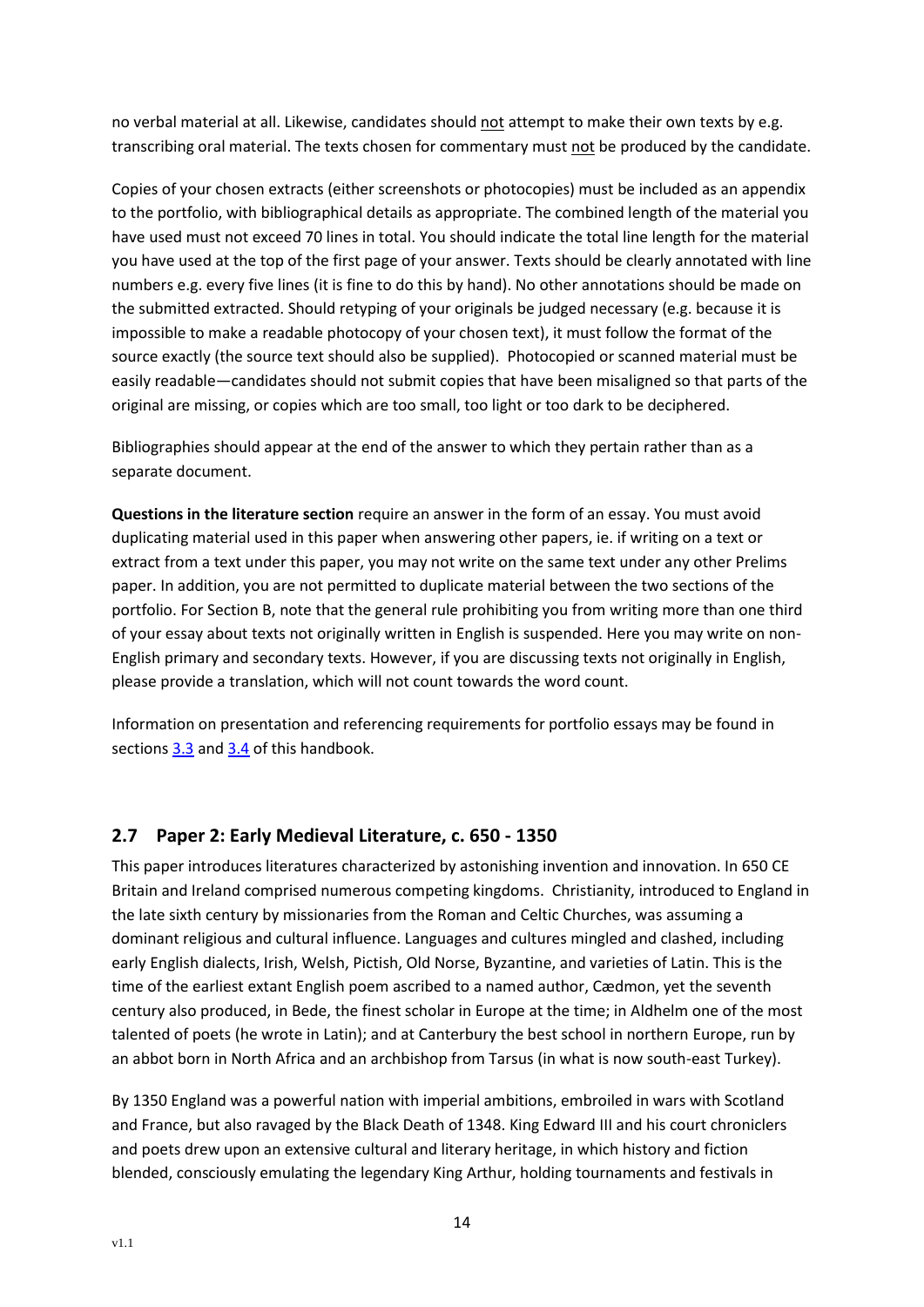celebration of court, knighthood and chivalry. And around the middle of the whole period comes the Norman Conquest of 1066 and the subsequent colonization of England and, in time, Wales and parts of Ireland. The Norman castles and cathedrals still prominent in many towns are only one kind of material legacy from 650–1350, in which the development of literacy, manuscript production, the legal system, schools and universities including Oxford gave huge scope for artistic and literary creativity.

The Norman Conquest changed English language and literature profoundly, and helps mark a shift between what we call Old English (to c.1100) and Early Middle English (c.1100 to c.1300 or so). However, it was one of numerous moments of political and demographic change, starting with Germanic migration before this period begins, and including Viking and Danish raiders, settlers and rulers, religious and mercantile travellers, and a significant community of Jews, who became subject to persecution and were eventually expelled in the late thirteenth century. At the same time, successive attempts to capture and control contested holy sites such as Jerusalem fed the development of religious and racial, including racist, ideologies. Throughout this period, questions of identity and belonging are probed across a vast range of literary forms: lyric and epic; debate and dialogue; riddles; secular and saintly biographies; fable and vision; sermons and sagas; history and romance.

In the 3-hour examination you will write two essays, and will be able to choose between writing a critical commentary on a passage of either Old or Early Middle English. The passages set will be taken from the following recommended texts.

i. Old English (All in Bruce Mitchell and Fred C. Robinson, A Guide to Old English (Oxford, 2012), 8th edition.)

- *The Dream of the Rood*
- *The Battle of Maldon*
- *The Wanderer*
- an extract from *Beowulf* ('Beowulf's fight with Grendel', lines 702–897)

ii. Early Middle English

- *The Owl and the Nightingale*, an extract (in John Burrow and Thorlac Turville-Petre, *A Book of Middle English* , 3rd edn (Oxford, 2005), lines 1–390)
- Laȝamon's *Brut*, an extract (in W.R.J. Barron and S.C. Weinberg, *Layamon's Arthur* (Exeter, 2001), lines 13971–14297)
- *Havelok*, an extract (in Ronald B. Herzman, Graham Drake, and Eve Salisbury, *Four Romances of England* (Kalamazoo, 1999), lines 2512–2855)
- *Ancrene Wisse*, an extract (in Robert Hasenfratz, *Ancrene Wisse* (Kalamazoo, 2000) Part 7, lines 1–194).

(Annotated editions of all of these texts and extracts are available via Canvas)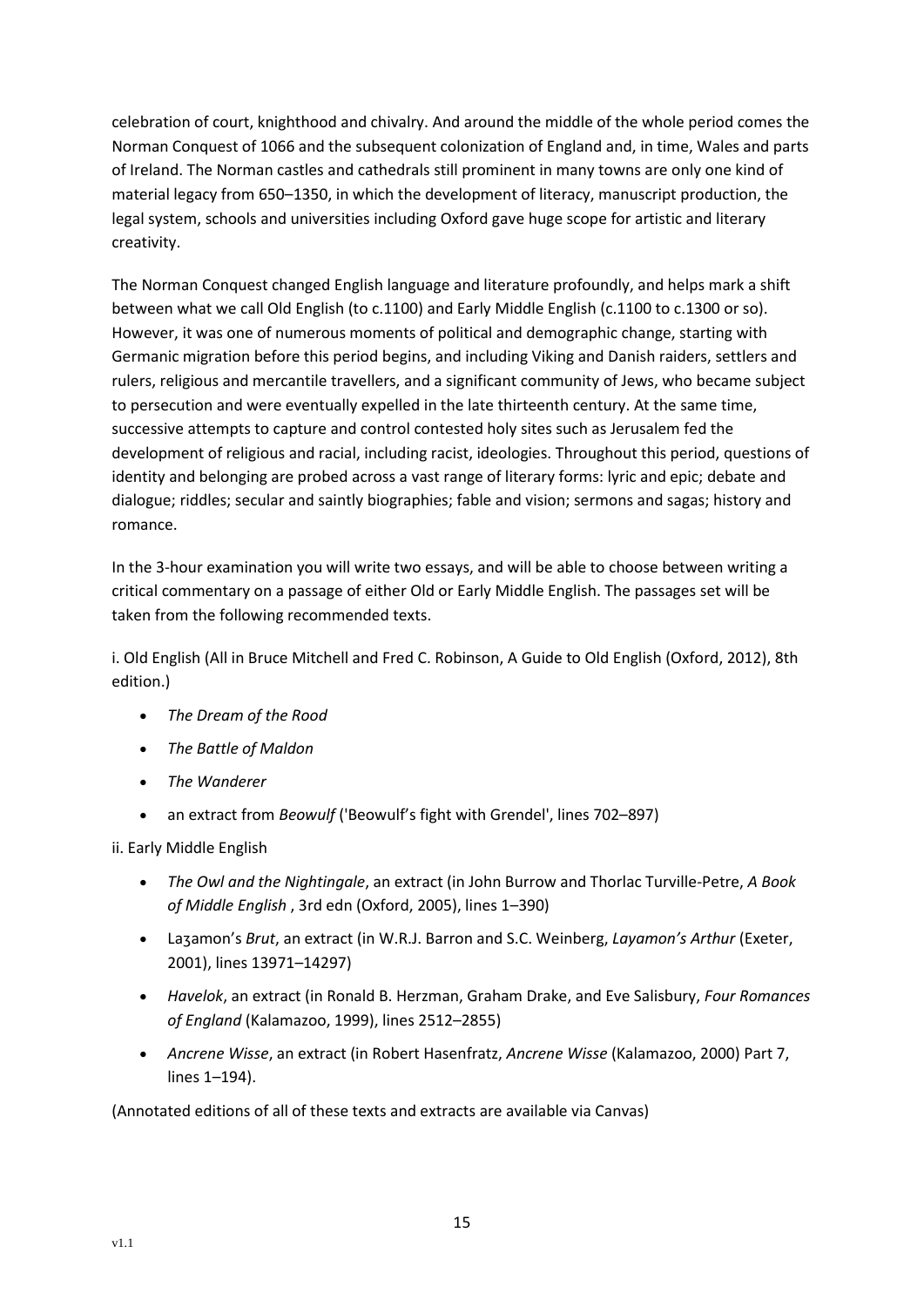On the examination paper candidates will be able to choose from a total of four commentary passages each year (two Old English and two Early Middle English). You will be expected to comment on aspects of content and style and to show that you have a good understanding of either Old or Early Middle English as a literary language.

The essay questions will tend to be based on topics rather than individual authors. You can answer them with reference to either Old or Early Middle English literature, or by comparative consideration of the two. You are expected to focus closely on the recommended texts (Old and/or Early Middle English) in your work for this paper as a whole, but there is also scope to read beyond the recommended texts and to work more broadly on some of the major preoccupations of the literature of the period c. 650–1350. You may write an essay on the text on which you also write a commentary, but if you do so you must not repeat material. You must show substantial knowledge of at least THREE texts across the two essays. You may write on texts in languages other than English (e.g. Latin, Anglo-Norman, Old Norse) for up to one third of this paper (e.g. all of one essay, or a portion of both essays). However, you are required to show substantial knowledge of Old English and/or Early Middle English language in BOTH Section A and Section B of the paper.

# <span id="page-16-0"></span>**2.8 Paper 3: Literature in English 1830 – 1910**

This paper examines literature in English from roughly 1830 to 1910, though you are permitted to look at material earlier and later than these boundaries in order to make sense of any particular writer's development. The essay questions in the examination tend to be based on topics, rather than authors. This gives you the opportunity to write across a range of authors, focusing on some of the major preoccupations, both thematic and stylistic, of the period. Alternatively, you may choose to focus each of your examination answers on the work of only one or two authors. Issues that you might choose to cover could include (for example) the development of realism, responses to industrialism, women's writing, concepts of identity and selfhood, guilt and transgression, memory and uses of the past, verbal and metrical experimentation, attitudes towards nation, race and Empire, decadence, the roots of modernism, symbolism, science, religion, class, domesticity, writing for children and the treatment of childhood, romance, popular fiction, melodrama, the social problem play, drama and identity, theatre and performance issues, the relationship between literature and art. These are only some of the possible topics that might legitimately be studied for this paper; there is no set list of texts or topics you are expected to cover.

Among the authors you might consider studying are the following: Arnold, Braddon, the Brontës, Elizabeth Barrett Browning, Robert Browning, Carlyle, Carroll, Clough, Wilkie Collins, Conrad, Dickens, Emily Dickinson, Frederick Douglass, George Eliot, Emerson, Margaret Fuller, Elizabeth Gaskell, George Gissing, Hardy, Nathaniel Hawthorne, Hopkins, Harriet Jacobs, Henry James, Melville, Meredith, John Stuart Mill, Newman, Pater, Patmore, Charlotte Perkins Gilman, Poe, Christina Rossetti, Ruskin, Olive Schreiner, Shaw, R. L. Stevenson, Swinburne, Harriet Beecher Stowe, Tennyson, Thackeray, Thoreau, Twain, H. G. Wells, Wharton, Whitman, and Oscar Wilde. However, you may also choose to study groups of writers or particular genres, such as spasmodic poetry, Gothic, the dramatic monologue, elegy, and so on.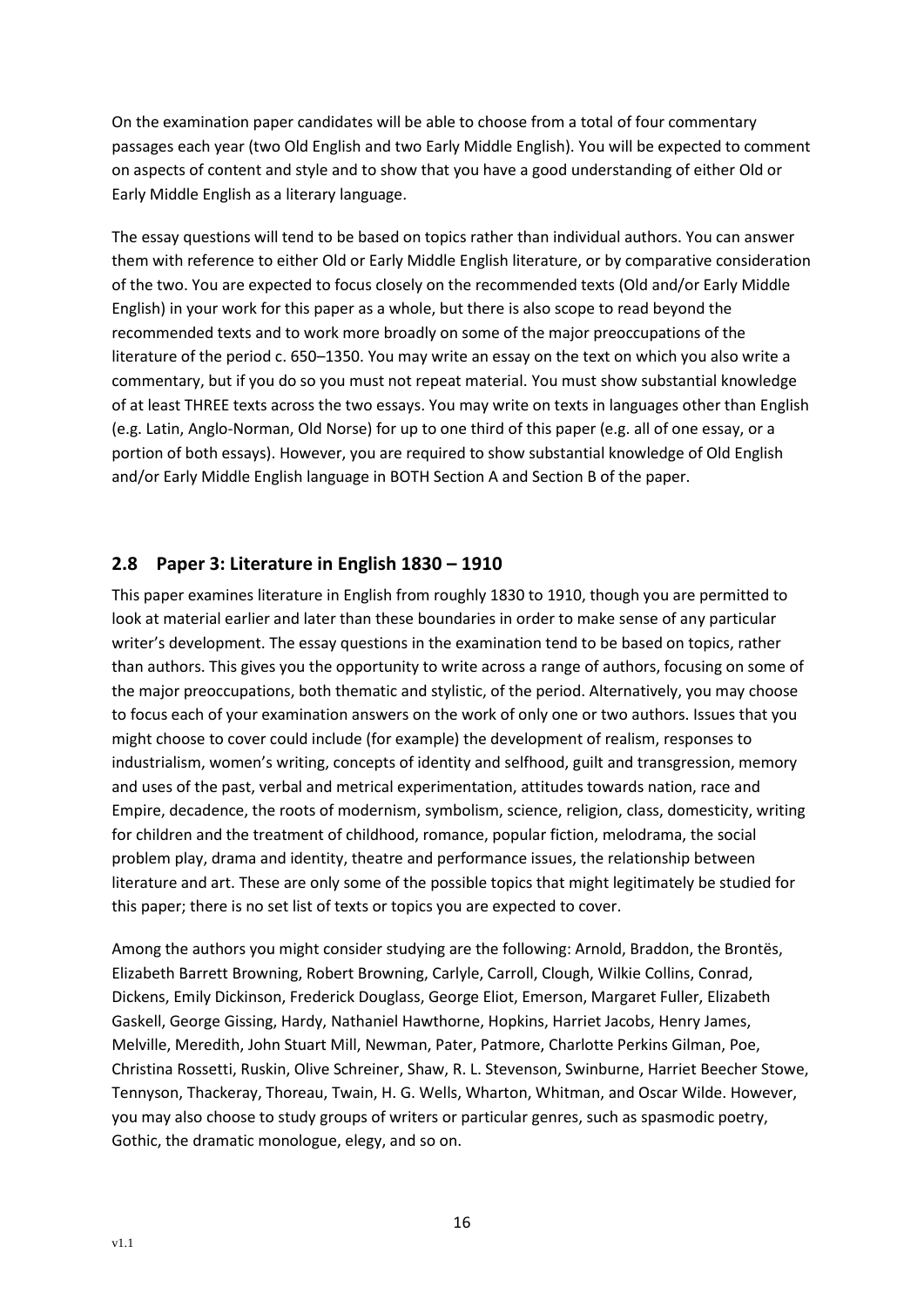Candidates are encouraged to read widely within the period. You may discuss any literature written in the English language: there are no exclusions based on the author's citizenship, country of origin, or residence.

#### **Structure of the examination**

This paper is examined by an 3-hour written exam. Students will be expected to answer three essay questions, and to show substantial knowledge of the work of at least three authors. Do not repeat material. You should NOT write more than one essay substantially on the same author.

# <span id="page-17-0"></span>**2.9 Paper 4: Literature in English 1910 – present day**

This paper examines 20<sup>th</sup> and 21<sup>st</sup> century literature. The essay questions in the examination tend to be based on topics, rather than authors. This gives you the opportunity to write across a range of authors, focusing on some of the major thematic and stylistic preoccupations of the period. Alternatively you may choose to focus each of your examination answers on the work of only one or two authors.

Issues that you might choose to cover would include (for example) modernism, post-modernism, ideas of literary language, postcolonialism, literary experimentalism, primitivism, national (and other) identities, popular culture, concepts of literary value, journalism, gender, intertextuality, literature and other art forms, technology, innovations in modern theatre, war literature, and representations of the city.

Among the authors you might consider studying are Achebe, Atwood, Auden, James Baldwin, Djuna Barnes, Beckett, Bishop, Bowen, Kamau Brathwaite, Caryl Churchill, Coetzee, Conrad, DeLillo, Duffy, T. S. Eliot, William Faulkner, Forster, Friel, Greene, Heaney, Hemingway, Hill, Langston Hughes, Ted Hughes, Joyce, Larkin, Lawrence, Lessing, Mamet, Mansfield, Miller, Toni Morrison, Muldoon, Nabokov, Naipaul, Ondaatje, Orwell, Osborne, Pinter, Plath, the poets of the two World Wars, Pound, Roth, Rushdie, Shaw, Soyinka, Stein, Stoppard, Dylan Thomas, Walcott, Waugh, Tennessee Williams, Woolf, and Yeats.

Candidates are encouraged to read widely within the period. You may discuss any literature written in the English language: there are no exclusions based on the author's citizenship, country of origin, or residence.

# **Structure of the examination**

This paper is examined by a 3-hour written exam. Students will be expected to answer three essay questions, and to show substantial knowledge of the work of at least three authors. Do not repeat material. You should NOT write more than one essay substantially on the same author.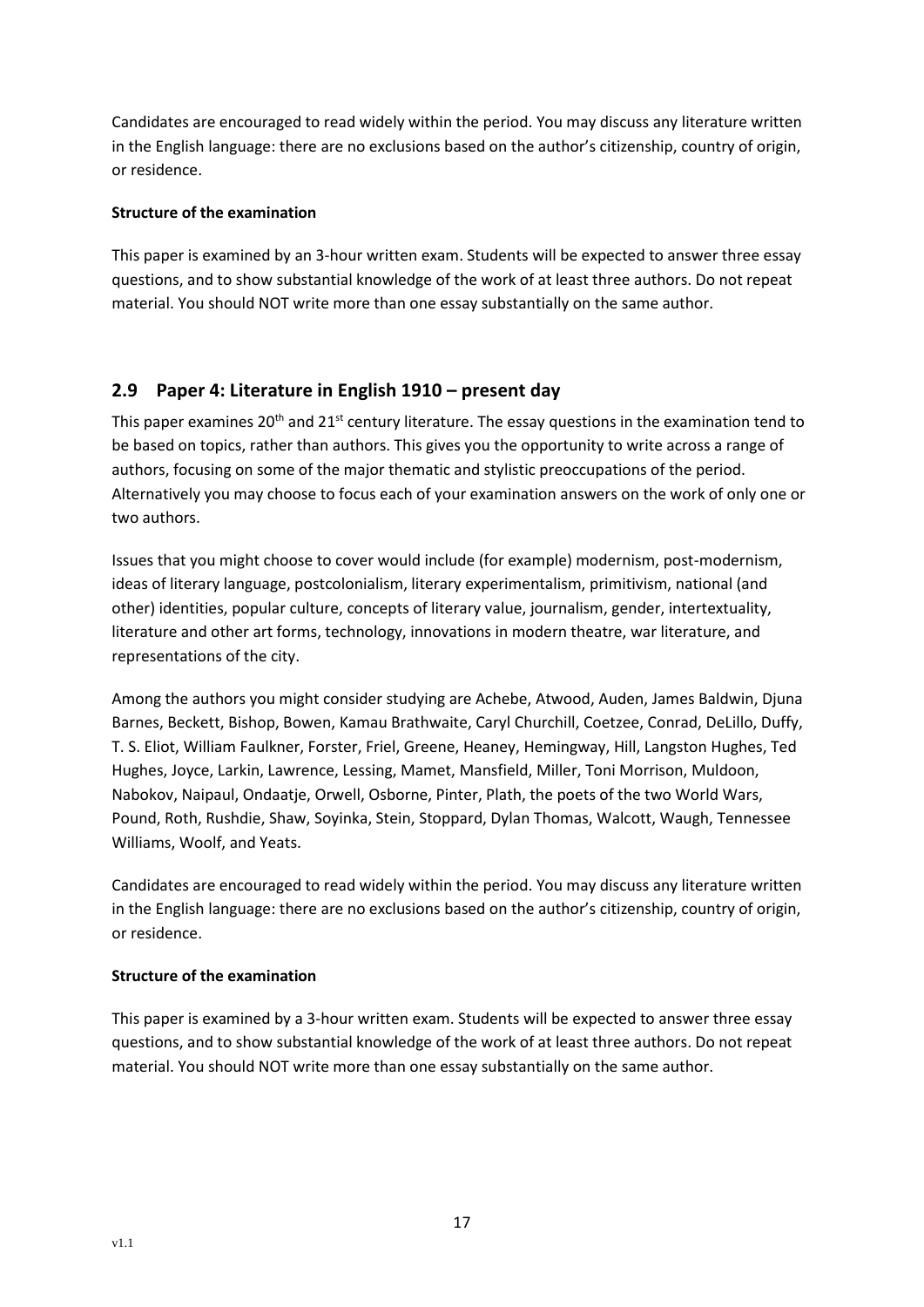# <span id="page-18-0"></span>**3 STUDYING**

# <span id="page-18-1"></span>**3.1 Examination Conventions**

Exam conventions are the formal record of the specific assessment standards for the course or courses to which they apply. They set out how your examined work will be marked and how the resulting marks will be used to arrive at a final result and classification of your award. They include information on: marking scales, marking and classification criteria, scaling of marks, progression, resits, penalties for late submission and penalties for over-length work.

Examination conventions for ELL are reviewed annually by the Teaching Committee.

Our expectation is that your written exams at the end of the year will be held in person, in Exam Schools. However, in the event that this is not possible (due to the Pandemic, or other emergency circumstances beyond our control), the alternative will be online open book exams – see [Open-book,](#page-26-0)  [open-web](#page-26-0) exams (3.1.14) for more details.

# <span id="page-18-2"></span>*3.1.1 Marking and Classification Criteria*

The Preliminary examination is not classified, but has three categories: Distinction, Pass, and Fail. They are designed to ensure that students are sufficiently prepared to proceed to the Honours degree in the second and third years. To this end, all papers must gain a pass mark of 40 or above. If you do not achieve the pass mark for one or two papers you may re-take them at a subsequent examination, or if you do not achieve the pass mark for three or four papers you must re-take all papers at a subsequent examination.

These are the marks profiles for English Prelims:

| <b>Distinction</b> | Two marks of 70 and above; no mark below 60; an average of 67 |
|--------------------|---------------------------------------------------------------|
| Pass               | Marks of 40 and above on all papers                           |

All papers are equally weighted, and an average is taken.

Please also find below the Humanities Division marking criteria and mark descriptors for assessed work.

# <span id="page-18-3"></span>*3.1.2 Criteria for Examination Questions*

These criteria will be used in marking all timed examination papers in both public examinations and in the marking of College Collections.

| Engagement | incisiveness of engagement with the question;<br>$\overline{\phantom{0}}$                |
|------------|------------------------------------------------------------------------------------------|
|            | depth and sophistication of comprehension of issues and<br>implications of the question; |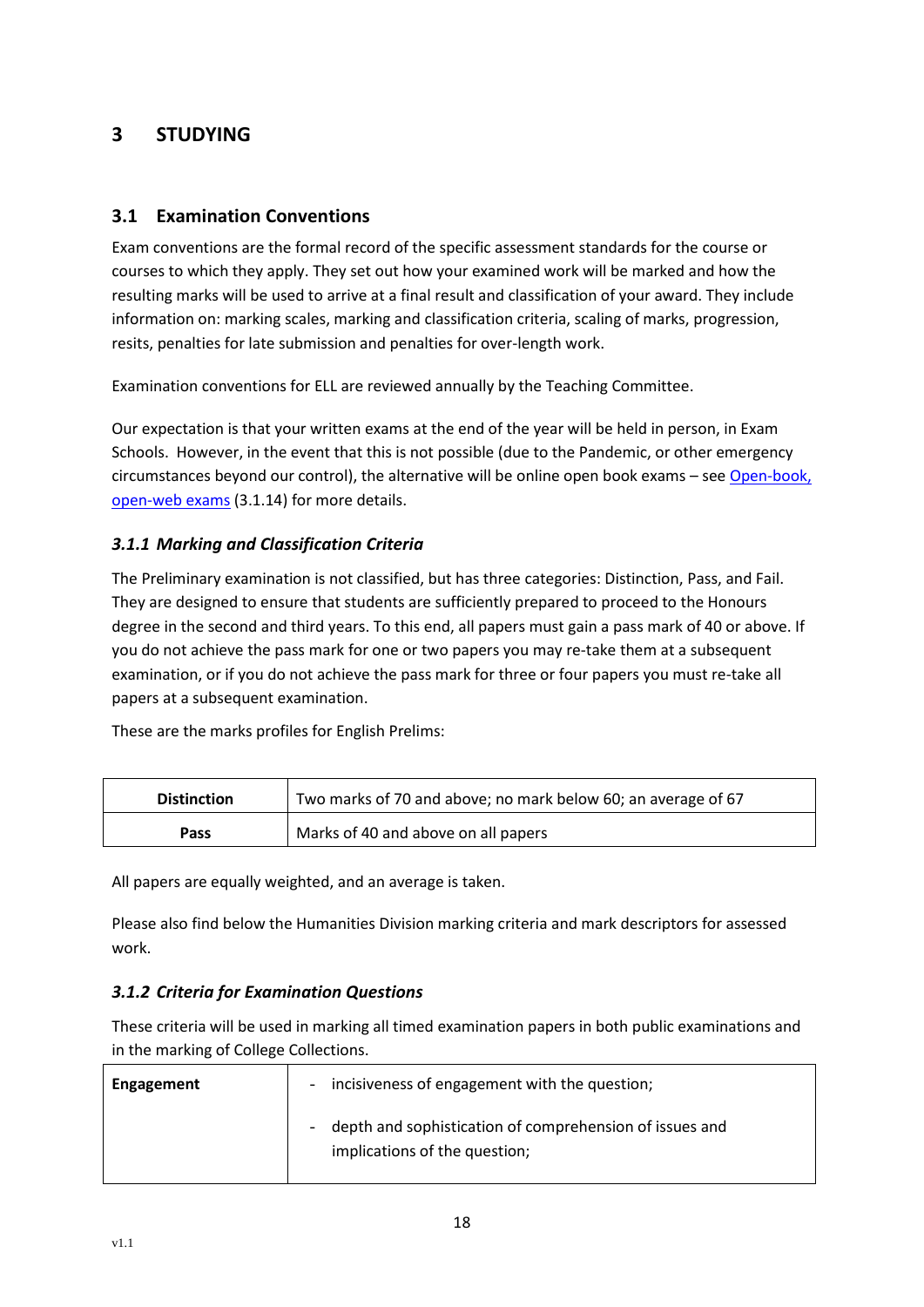|                                                  | relevant awareness of literary history and theory and critical               |
|--------------------------------------------------|------------------------------------------------------------------------------|
|                                                  | traditions;                                                                  |
|                                                  | directness of answer to the question;                                        |
|                                                  | grasp and handling of critical materials.                                    |
| <b>Argument</b>                                  | coherence of argument;                                                       |
|                                                  | analytical clarity and power;                                                |
|                                                  | intellectually incisive argument and sophistication of<br>conceptualization; |
|                                                  | independence of argument;                                                    |
|                                                  | quality of critical analysis of text in the service of argument.             |
| <b>Information</b>                               | relevance of deployment of information;                                      |
|                                                  | depth, precision and detail of evidence cited;                               |
|                                                  | accuracy of facts;                                                           |
|                                                  | relevant knowledge of primary texts.                                         |
| <b>Organisation &amp;</b><br><b>Presentation</b> | clarity and coherence of structure;                                          |
|                                                  | clarity, fluency and elegance of prose;                                      |
|                                                  | correctness of grammar, spelling, and punctuation.                           |

# *Criteria for Portfolio Essays*

These criteria will be used in marking portfolio essays in English Preliminary public examinations.

| <b>Engagement</b> | identification and clear delineation of a subject, appropriate to a<br>$\overline{\phantom{a}}$<br>1,500-2,000 word essay;                                                |
|-------------------|---------------------------------------------------------------------------------------------------------------------------------------------------------------------------|
|                   | close attention to the terms of the set theme or question;<br>$\overline{\phantom{a}}$                                                                                    |
|                   | for the commentary essay, appropriateness of choice of passages<br>$\overline{\phantom{a}}$<br>for commentary and the imagination and initiative shown in that<br>choice; |
|                   | awareness of relevant linguistic, theoretical and critical methods                                                                                                        |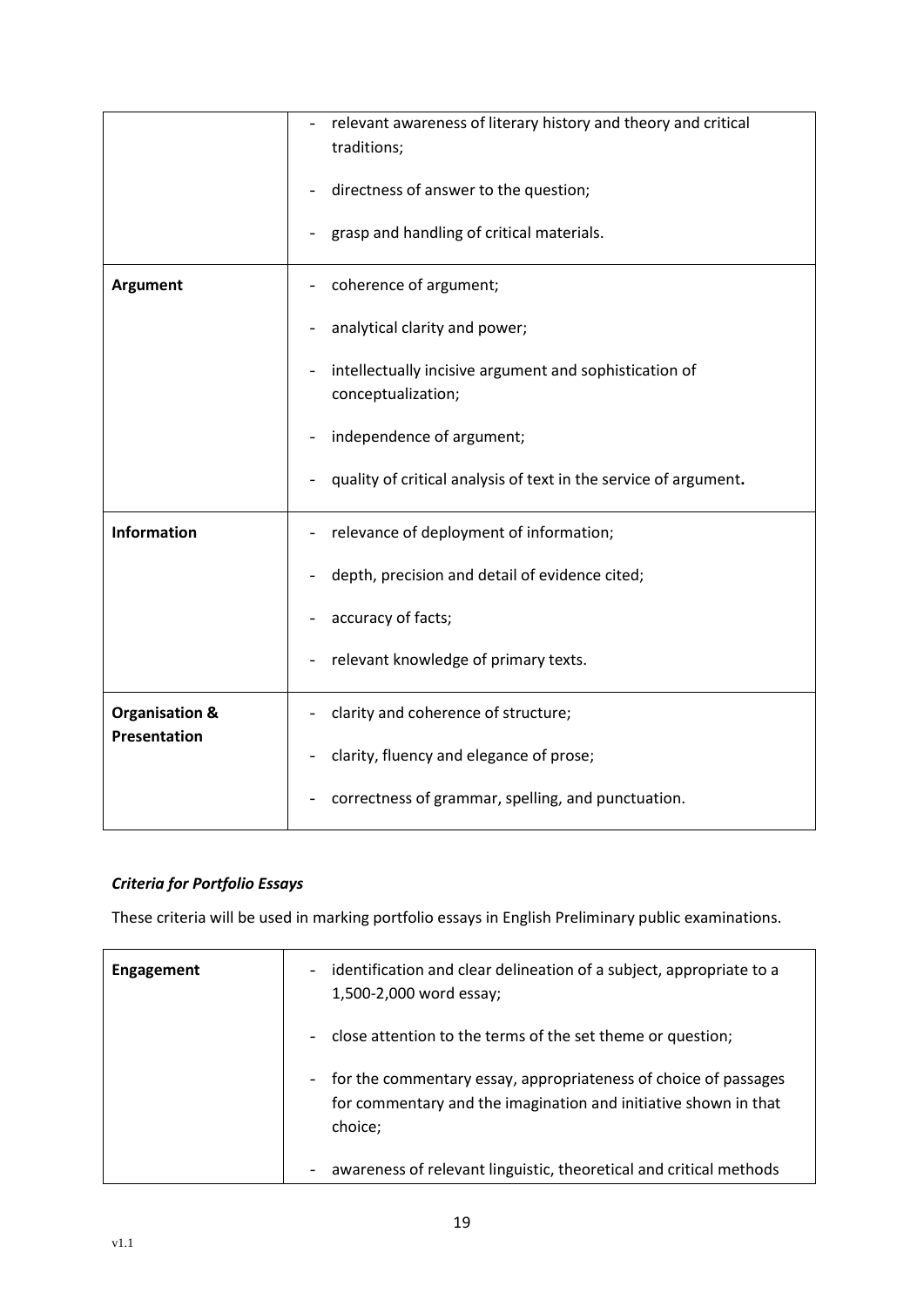|                           | and traditions;                                                                                                 |
|---------------------------|-----------------------------------------------------------------------------------------------------------------|
|                           | precise and appropriate deployment of linguistic terminology as<br>appropriate;                                 |
|                           | depth and sophistication of comprehension of and engagement<br>with issues;                                     |
|                           | grasp and handling of linguistic, theoretical and critical materials.                                           |
| <b>Argument</b>           | coherence of argument;                                                                                          |
|                           | analytical clarity and power;                                                                                   |
|                           | intellectually incisive argument and sophistication of<br>conceptualization;                                    |
|                           | independence of argument;                                                                                       |
|                           | quality of linguistic, theoretical or critical analysis (as appropriate) of<br>text in the service of argument. |
| <b>Information</b>        | use of primary texts;                                                                                           |
|                           | relevance of information deployed;                                                                              |
|                           | depth, precision, detail and accuracy of evidence cited;                                                        |
|                           | relevant knowledge of primary texts.                                                                            |
| <b>Organisation &amp;</b> | clarity and coherence of structure;                                                                             |
| Presentation              | clarity, fluency and elegance of prose;                                                                         |
|                           | correctness of grammar, spelling, and punctuation;                                                              |
|                           | correctness of apparatus and form of footnotes and bibliography.                                                |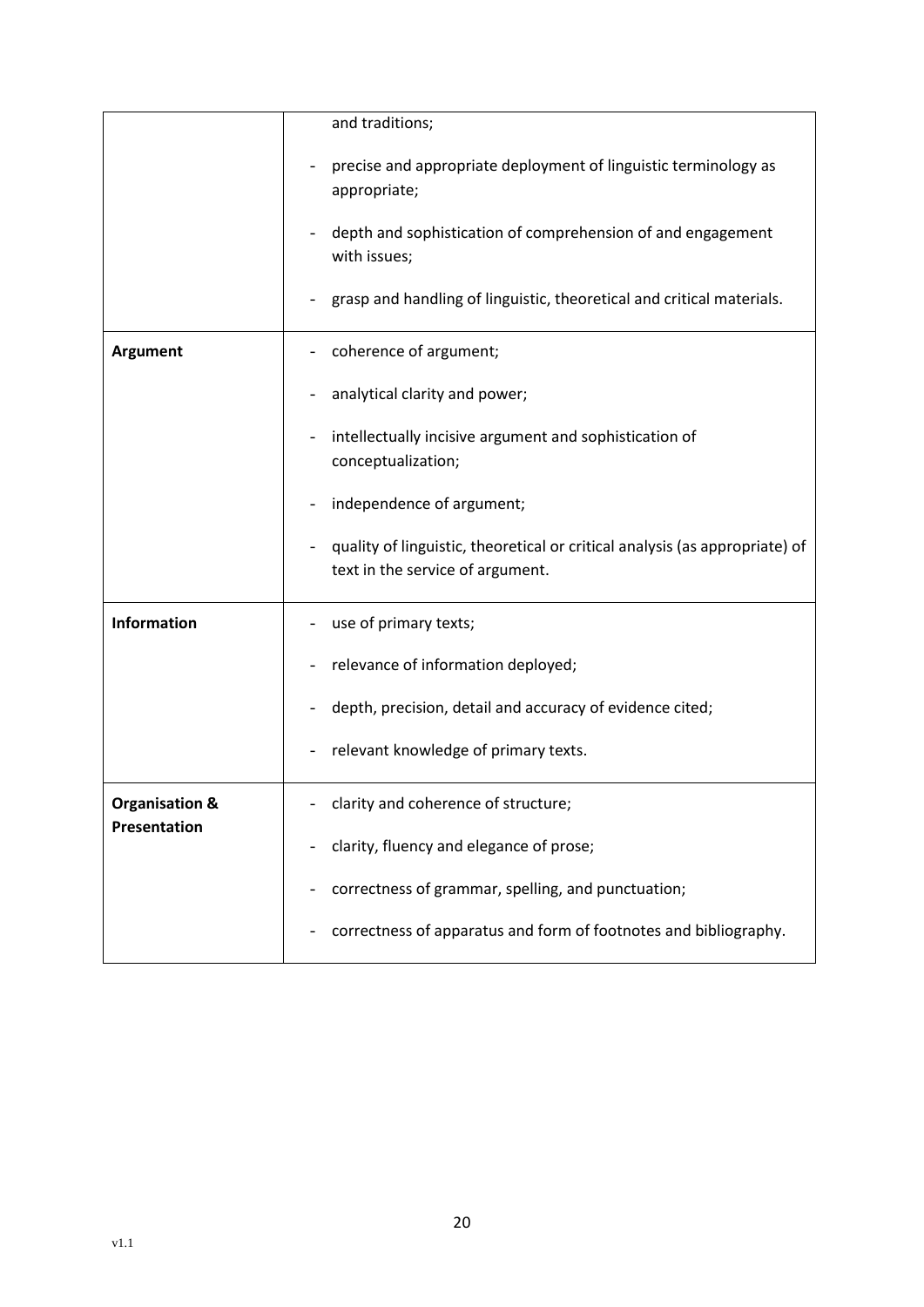*Mark descriptors*

| <b>Numerical</b><br><b>Marks</b> | Category    | <b>Criteria: Examination scripts</b>                                                                                                                                                                                                                                                                                                                                                                                                     | <b>Criteria: Portfolio Essays</b>                                                                                                                                                                                                                                                                                                                                                                                                                                                                           |
|----------------------------------|-------------|------------------------------------------------------------------------------------------------------------------------------------------------------------------------------------------------------------------------------------------------------------------------------------------------------------------------------------------------------------------------------------------------------------------------------------------|-------------------------------------------------------------------------------------------------------------------------------------------------------------------------------------------------------------------------------------------------------------------------------------------------------------------------------------------------------------------------------------------------------------------------------------------------------------------------------------------------------------|
| $86+$                            | Distinction | Outstanding work of marked<br>independence and sophistication.                                                                                                                                                                                                                                                                                                                                                                           | Work of a very high standard,<br>excellent handling of scholarly<br>apparatus, wide-ranging research,<br>command of a wide range of primary<br>and secondary material. Excellent<br>choice of subject and handling of<br>arguments to suit the limits of a 1,500-<br>2,000-word essay.                                                                                                                                                                                                                      |
| 80-85                            | Distinction | Scripts will excel across the range of<br>criteria.                                                                                                                                                                                                                                                                                                                                                                                      | Essays will excel across the range of<br>the criteria.                                                                                                                                                                                                                                                                                                                                                                                                                                                      |
| 75-79                            | Distinction | Scripts will excel in more than one<br>area, and be at least highly competent<br>in other respects. That is, they must<br>be excellent for some combination of<br>sophisticated engagement with the<br>issues, incisiveness of argument and<br>critical analysis, and quality of<br>knowledge, as well as being presented<br>clearly and coherently. Truly<br>outstanding features may compensate<br>for mere high-competence elsewhere. | Essays will excel in more than one<br>area, and be at least highly competent<br>in other respects. That is, they must<br>be excellent for some combination of<br>the quality of choice and delineation<br>of an appropriate subject, incisiveness<br>of argument and critical analysis,<br>quality of primary evidence, textual<br>and otherwise, on display, as well as<br>being presented clearly and<br>coherently. Truly outstanding features<br>may compensate for mere high-<br>competence elsewhere. |
| 70-74                            | Distinction | Scripts will be at least very highly<br>competent across the board, and<br>probably excel in at least one group of<br>criteria. Relative weaknesses in some<br>areas may be compensated by<br>conspicuous strengths in others.                                                                                                                                                                                                           | Essays will be at least very highly<br>competent across the board, and<br>probably excel in at least one group of<br>criteria. Relative weaknesses in some<br>areas may be compensated by<br>conspicuous strengths in others.                                                                                                                                                                                                                                                                               |
| 65-69                            | Pass        | Scripts will demonstrate considerable<br>competence across the range of the<br>criteria. They must exhibit some<br>essential features, addressing the<br>question directly and relevantly, and<br>offering a coherent argument<br>substantiated with accurate and<br>relevant evidence, the whole being                                                                                                                                  | Essays will demonstrate considerable<br>competence across the range of the<br>criteria. They must exhibit some<br>essential features, identifying a clear<br>subject and offering a coherent<br>argument based on accurate primary<br>evidence and textual analysis, the<br>whole being clearly-presented.                                                                                                                                                                                                  |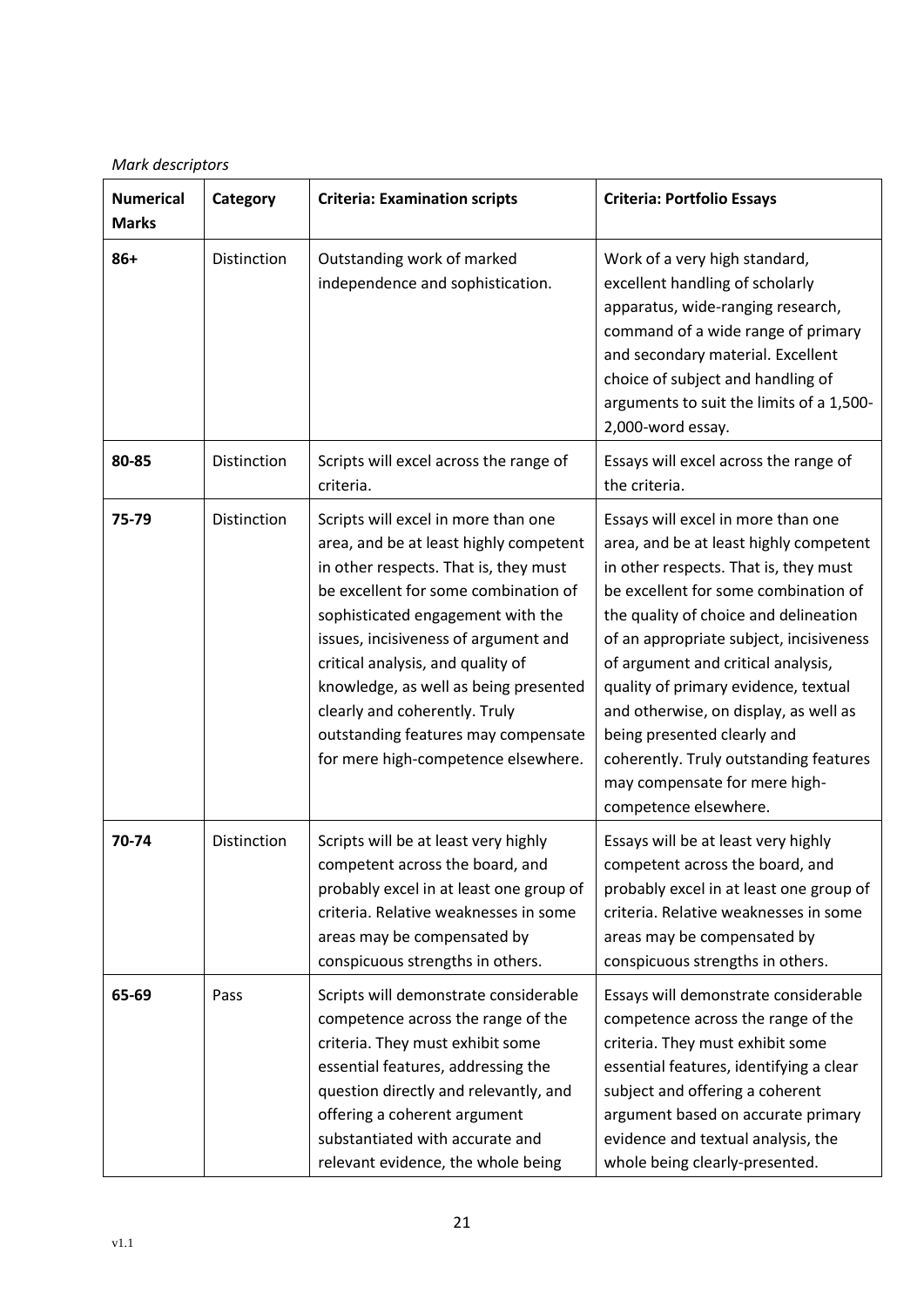|       |      | clearly-presented. Nevertheless,<br>additional strengths (for instance, the<br>sophistication of the arguments, or<br>the quality of literary analysis) may<br>compensate for other weaknesses.                                                                                                                                                                                                                                                                                                                                                                                                     | Nevertheless, additional strengths (for<br>instance, the sophistication of the<br>arguments, or the quality of literary,<br>linguistic or other analysis) may<br>compensate for other weaknesses.                                                                                                                                                                                                                                                       |
|-------|------|-----------------------------------------------------------------------------------------------------------------------------------------------------------------------------------------------------------------------------------------------------------------------------------------------------------------------------------------------------------------------------------------------------------------------------------------------------------------------------------------------------------------------------------------------------------------------------------------------------|---------------------------------------------------------------------------------------------------------------------------------------------------------------------------------------------------------------------------------------------------------------------------------------------------------------------------------------------------------------------------------------------------------------------------------------------------------|
| 60-64 | Pass | Scripts will be competent and should<br>manifest the essential features<br>described above, in that they must<br>offer relevant, substantiated and clear<br>arguments; but they will do so with<br>less range, depth, precision and<br>perhaps clarity. Again, qualities of a<br>higher order may compensate for<br>some weaknesses.                                                                                                                                                                                                                                                                | Essays will be competent and should<br>manifest the essential features<br>described above, but they will do so<br>with less range, depth, precision and<br>perhaps clarity. Again, qualities of a<br>higher order may compensate for<br>some weaknesses.                                                                                                                                                                                                |
| 50-59 | Pass | Scripts must show evidence of some<br>solid competence in expounding<br>information and analysis. But they will<br>fall down on one or more criteria:<br>ability to discuss the question directly;<br>relevant citing of information; factual<br>knowledge; knowledge of detail;<br>organization and presentation; prose<br>style. But they will be marred by a<br>failure on one criterion or another:<br>failure to discuss the question directly,<br>irrelevant citing of information, factual<br>error, lack of detail, or poor<br>organization and presentation,<br>including incorrect prose. | Essays must show evidence of some<br>solid competence in research and<br>analysis, but they will fall down on one<br>or more criteria: clear argument;<br>research and primary evidence (or<br>relevance in its deployment);<br>organization and presentation; prose<br>style; adequate apparatus.                                                                                                                                                      |
| 40-49 | Pass | Scripts will fall down on a number of<br>criteria, but will exhibit some vestiges<br>of the qualities required, such as the<br>ability to see the point of the<br>question, to deploy information, or to<br>offer some coherent analysis towards<br>an argument. Such qualities will not<br>be displayed at a high level or<br>consistently, and will be marred by<br>irrelevance, incoherence, error and<br>poor organization and presentation.                                                                                                                                                    | Essays will fall down on a number of<br>criteria, but will exhibit some vestiges<br>of the qualities required, such as the<br>ability to identify a subject, to deploy<br>evidence found in research, or to offer<br>some coherent analysis towards an<br>argument. But such qualities will not<br>be displayed at a high level or<br>consistently, and will be marred by<br>irrelevance, incoherence, error and<br>poor organization and presentation. |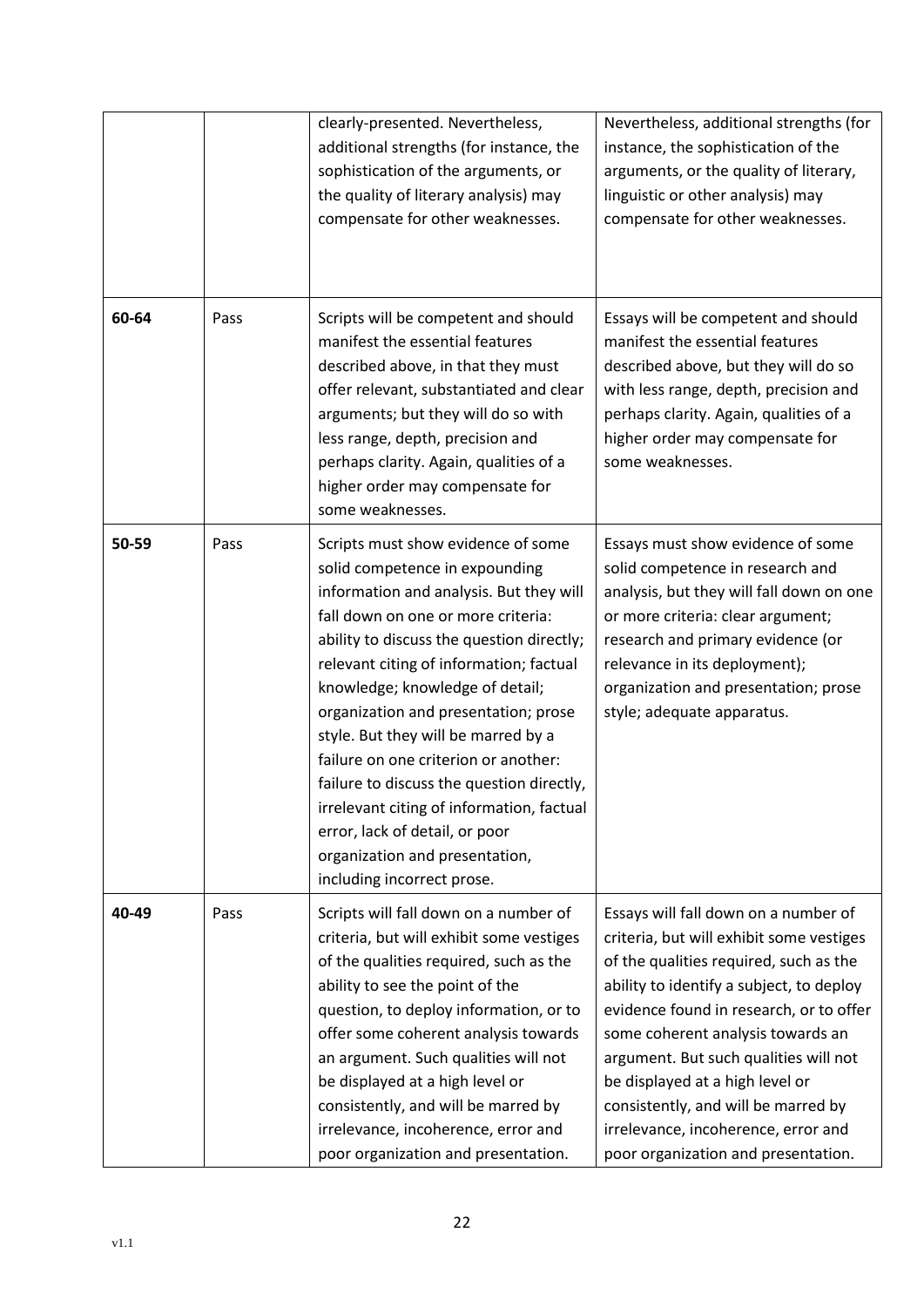| 30-39                          | Fail | Scripts will display a modicum of<br>knowledge or understanding of some<br>points, but will display almost none of<br>the higher qualities described in the<br>criteria. They will be marred by high<br>levels of factual error and irrelevance,<br>generalization and lack of information,<br>and poor organization and<br>presentation. | Essays will display a modicum of<br>knowledge or understanding of some<br>points, but will display almost none of<br>the higher qualities described in the<br>criteria, and will not be based on any<br>meaningful research. They will be<br>marred by high levels of factual error<br>and irrelevance, generalization and<br>lack of information, and poor<br>organization and presentation; and<br>they may be very brief. |
|--------------------------------|------|-------------------------------------------------------------------------------------------------------------------------------------------------------------------------------------------------------------------------------------------------------------------------------------------------------------------------------------------|------------------------------------------------------------------------------------------------------------------------------------------------------------------------------------------------------------------------------------------------------------------------------------------------------------------------------------------------------------------------------------------------------------------------------|
| Less than<br>or equal to<br>29 | Fail | Scripts will fail to exhibit any of the<br>required qualities. Candidates who fail<br>to observe rubrics and rules beyond<br>what the marking-schemes allow for<br>may also be failed.                                                                                                                                                    | Essays will fail to exhibit any of the<br>required qualities.                                                                                                                                                                                                                                                                                                                                                                |

# <span id="page-23-0"></span>*3.1.3 Verification and reconciliation of marks*

- **a)** Each script, and each section of the portfolio, is marked independently by a single marker.
- **b)** An individual mark is given for each question (where there is more than one question) and an overall mark is given for each paper by averaging the component marks. The mark for each paper is expressed as a whole number, rounding up from 0.5 (e.g. a mark of 39.5 would become 40).
- **c)** For the two sections of Prelims Paper 1, the two marks are averaged to give the overall mark for the paper, rounding up from 0.5 to a whole number.
- **d)** The overall mark for Prelims is given by averaging the paper marks, unless an additional adjustment has been made e.g. for impressive (or limited) range. The overall mark is not rounded up, but is expressed as a decimal.
- **e)** All marks and classifications are determined without recourse to viva voce (oral) examinations.
- **f)** All marks and classifications are agreed upon and verified by the Board of Examiners.

#### <span id="page-23-1"></span>*3.1.4 Scaling of marks*

Runs of marks by individual markers are compared to ensure parity. If necessary, scaling may be used, and an explanation will be given in the Chair's report.

#### <span id="page-23-2"></span>*3.1.5 Short weight convention and departure from rubric*

'Short weight' is a failure to answer the required number of questions on a paper. Where required questions have not been answered marks will be deducted and notes will not be taken into account in lieu of completed essays. Where some attempt has been made to answer a question, the examiners will mark what is there. The maximum deduction is equal to the value of the unanswered question or questions.

Where there is an infringement of rubrics, the examiners will decide on an appropriate penalty.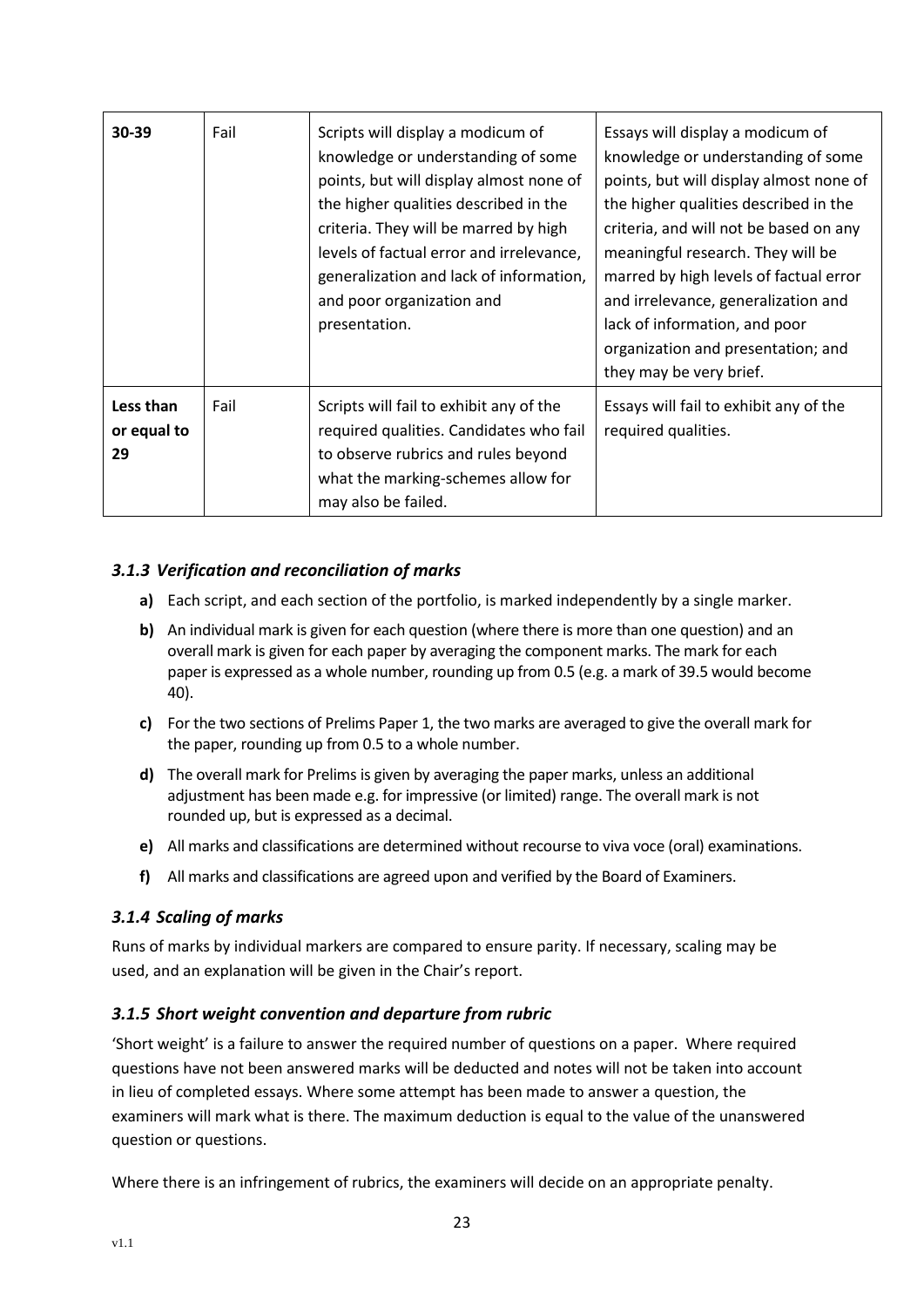# <span id="page-24-0"></span>*3.1.6 Penalties for late or non-submission of portfolio essays*

Late submission will incur accumulating automatic penalties which can result in the mark for the essay being lowered by a class or more. The Proctors have ruled that computer difficulties are no excuse for late submission.

Penalties for late submissions are as follows:

| Late submission                                                                                                                                            | Penalty   |
|------------------------------------------------------------------------------------------------------------------------------------------------------------|-----------|
| Up to one day                                                                                                                                              | -5 marks  |
| (submitted on the day but after the deadline)                                                                                                              |           |
| Each additional day                                                                                                                                        | -1 mark   |
| (i.e., two days late = -6 marks, three days late = -7 marks, etc.; note that each<br>weekend day counts as a full day for the purposes of mark deductions) |           |
| Max. deducted marks up to 2 weeks late                                                                                                                     | -18 marks |
| More than 2 weeks late                                                                                                                                     | Fail      |

Failure to submit a required element of assessment will result in failure of the assessment with any resit capped at the pass mark.

# <span id="page-24-1"></span>*3.1.7 Penalties for under-length and over-length portfolio essays*

Penalties for work that exceeds the stipulated maximum word length are as follows:

| Percentage by which the<br>maximum word count is<br>exceeded: | Penalty<br>(up to a maximum of $-10$ ) |
|---------------------------------------------------------------|----------------------------------------|
| Up to 5% over word limit                                      | -1 mark                                |
| Up to 10% over                                                | $-2$                                   |
| Up to 15% over                                                | -3                                     |
| Each further 5% over                                          | -1 more                                |

There are no formal penalties for under-length work, and candidates are reminded that word-limits are not a target, but a maximum. However, work that is significantly shorter than the maximum is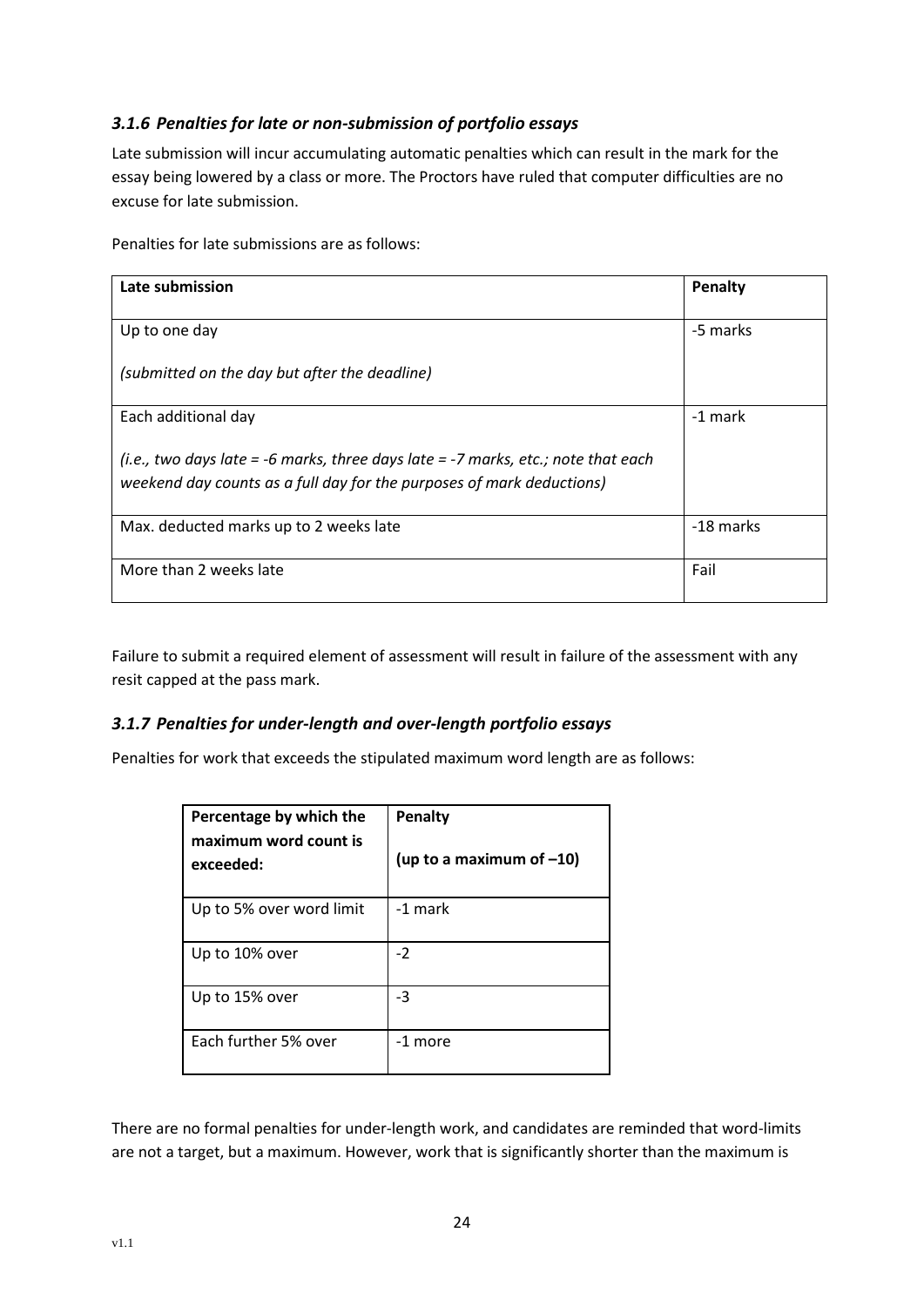likely to be inadequate in its coverage and content, and will be so marked. As a rough guideline, less than three-quarters of the maximum is likely to be inadequate.

# <span id="page-25-0"></span>*3.1.8 Penalties for poor academic practice*

Examiners may deduct marks for poor academic practice (lack of adequate referencing, poor use of citation conventions, etc) of up to 10% of the marks available.

# <span id="page-25-1"></span>*3.1.9 Penalties for non-attendance*

Failure to attend an examination will result in the failure of the assessment. The mark for any resit of the assessment will be capped at a pass.

# <span id="page-25-2"></span>*3.1.10 Resits*

Candidates who have failed a paper may have one attempt to resit that paper over the long vacation. The mark for any resit of the assessment will be capped at a pass.

# <span id="page-25-3"></span>*3.1.11 Mitigating Circumstances*

Where a candidate or candidates have made a submission, under Part 13 of the Regulations for Conduct of University Examinations, that unforeseen factors may have had an impact on their performance in an examination, a subset of the board will meet to discuss the individual notices and band the seriousness of each notice on a scale of 1-3 with 1 indicating minor impact, 2 indicating moderate impact, and 3 indicating very serious impact. When reaching this decision, examiners will take into consideration the severity and relevance of the circumstances, and the strength of the evidence. Examiners will also note whether all or a subset of papers were affected, being aware that it is possible for circumstances to have different levels of impact on different papers. The banding information will be used at the final board of examiners meeting to adjudicate on the merits of candidates.

It is likely that in most cases no further action will be required for notices in band 1. Students will be informed that their notice to examiners has been considered but that no adjustment has been made. It is also possible for there to be clear evidence of moderate or even very serious impact on a student (bands 2 or 3) but for there to be no appropriate action which the examiners can take, and therefore for no adjustment to be made.

In some cases limited action can be taken to make adjustments to individual marks and/or to the final classification. Such actions will be considered by the Board of Examiners on the basis of both the banding information and the scripts/submissions and marks.

Further information on the procedure is provided in the *[Policy and Guidance for examiners,](https://academic.admin.ox.ac.uk/examiners) Annex C*  and information for students is provided at [www.ox.ac.uk/students/academic/exams/guidance](http://www.ox.ac.uk/students/academic/exams/guidance)*.*

# <span id="page-25-4"></span>*3.1.12 Details of examiners and rules on communicating with examiners*

Candidates should not under any circumstances seek to make direct contact with individual examiners regarding the content, conduct, or outcome of an examination. Any queries should be addressed to the Chair of Examiners via the Examinations Secretary. If you are unhappy with an aspect of your assessment you may make a complaint or appeal (see Section 4.6).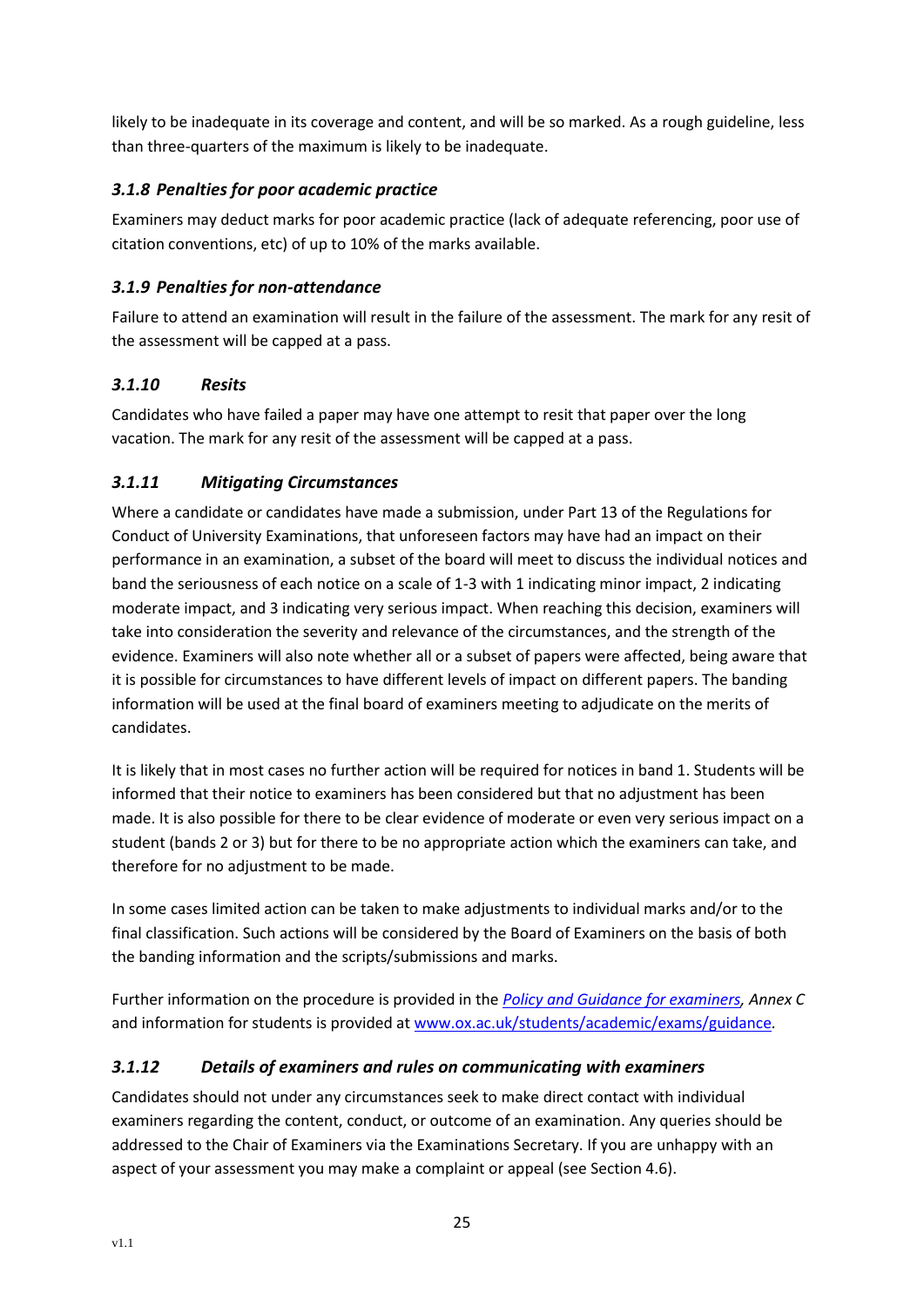Examiners' reports for past years can be found on the Faculty Canvas pages.

# <span id="page-26-1"></span>*3.1.13 Old English & Early Middle English character protocol for typed work in timed exams*

Most special characters for Old English and Early Middle English letters (æ, ð, þ) are available on Inspera by clicking the Special Characters button  $(Ω)$ , or they can be copied and pasted from your computer into the Inspera submission box. Alternatively, candidates who are typing their exams for any reason can represent these characters as follows::

| Đ or ð (eth)   | dh |
|----------------|----|
| Þ or þ (thorn) | th |
| Æ or æ (ash)   | ae |
| 3 (yogh)       | 3  |

For portfolios and dissertations (as opposed to timed exams) the Faculty expects the correct characters to be used rather than the exam protocol, which is intended to aid rapid typing. Students choosing to use the Old English or Early Middle English characters rather than the conventions in an exam will not be penalised.

# <span id="page-26-0"></span>*3.1.14 Open-book, open-web exams*

In the event that Prelims are held as online exams, the expected format would be to use uninvigilated open-book, open-web, exams with an 8-hour submission window, using the Inspera system.

# **3.1.14.1 Penalties for under-length and over-length open-book examination scripts**

Essays and commentaries should fall within the word range of 900-1500 words. There will be no marks taken off for under or over-length scripts, but examiners will not read beyond 1500 words, and it should be noted that essays or commentaries of under 900 words are unlikely to be able to display at the highest level the qualities assessed by the marking criteria.

# **3.1.14.2 Penalties for late submission of handwritten open-book examination scripts**

Candidates undertaking exams with a typed mode of completion via Inspera have their exam responses automatically captured by the system and therefore are not able to submit late. This section applies to candidates with a handwritten mode of completion, including those who handwrite an online exam as an exam adjustment.

Candidates should upload their submission within the time allowed for their online examination (inclusive of any additional time for exam adjustments and technical time). Candidates who access the paper later than the published start time (and who do not have an agreed alternative start time) will still need to finish and submit their work within the originally published timeframe or be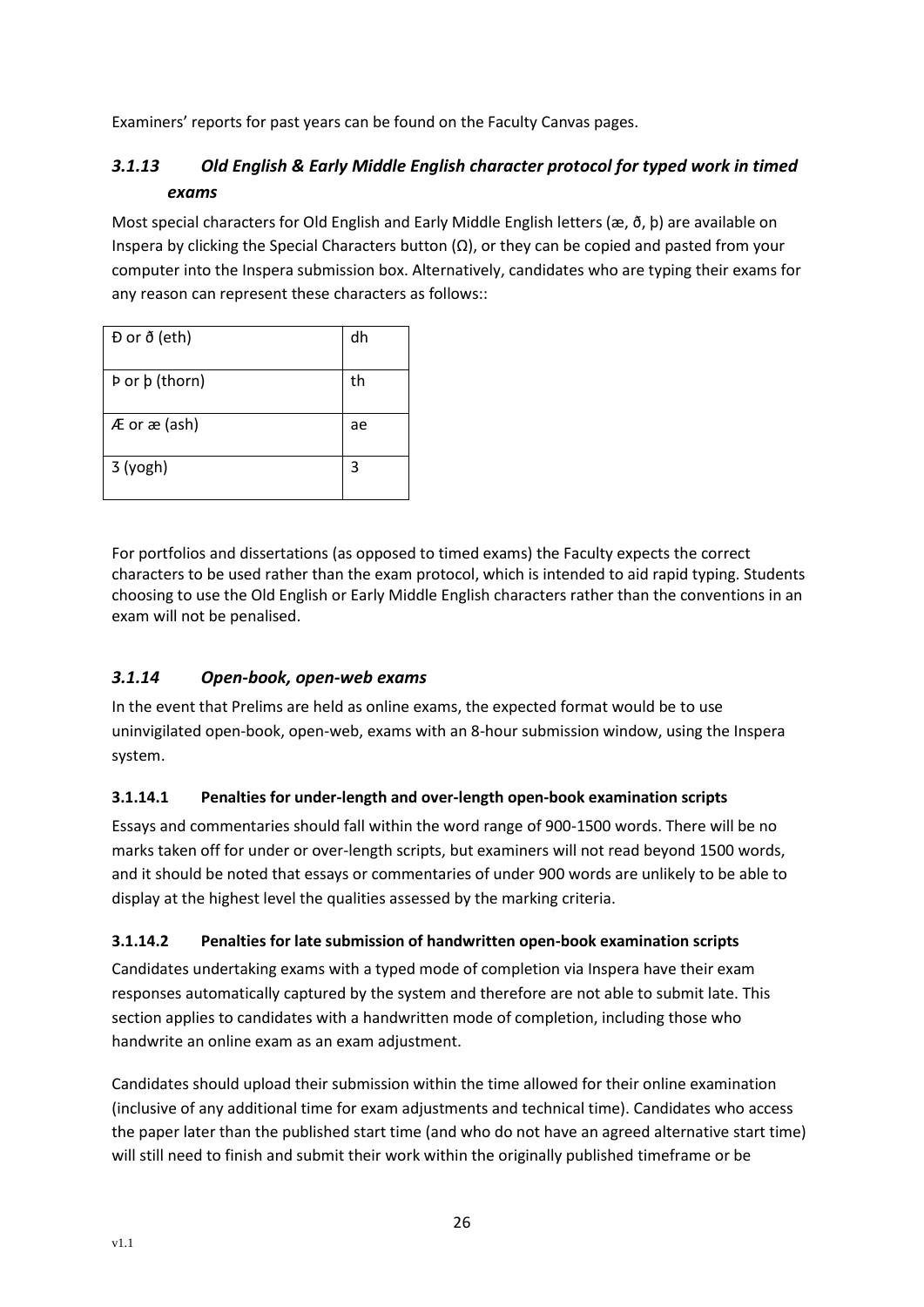considered to have submitted late. Candidates who access the paper on time but who submit their work after the published timeframe will also be considered to have submitted late.

| Time                           | Penalty       |
|--------------------------------|---------------|
| First 5 minutes and 59 seconds | No penalty    |
| 6 minutes onwards              | Fail mark (0) |

Where candidates submit their examination after the end of the specified timeframe and believe they have a good reason for doing so, they may submit a mitigating circumstances notice to examiners to explain their reasons for the late submission. The Exam Board will consider whether to waive the penalties for late submission. Penalties will only be applied after the work has been marked and the Exam Board has checked whether there are any valid reasons for late submission.

# **3.1.14.3 Mode of completion**

All online timed exams have a **typed** mode of completion. Students will not be able to request a different mode of completion on the basis of preference.

Any student who, for reasons of disability, is unable to undertake a typed exam will be able to apply through the exam adjustments process to undertake it in a different mode (such as handwriting, scanning and uploading an exam script).

# <span id="page-27-0"></span>**3.2 Good academic practice**

Plagiarism is presenting someone else's work or ideas as your own, with or without their consent, by incorporating it into your work without full acknowledgement. All published and unpublished material, whether in manuscript, printed or electronic form, is covered under this definition.

Plagiarism may be intentional or reckless, or unintentional. Under the regulations for examinations, intentional or reckless plagiarism is a disciplinary offence. Further guidance on plagiarism can be found at https://www.ox.ac.uk/students/academic/guidance/skills/plagiarism

The University has also produced an extensive set of resources to help you maintain good academic practice; this can be found at [www.ox.ac.uk/students/academic/guidance/skills.](http://www.ox.ac.uk/students/academic/guidance/skills) Further to this we would recommend all students use the online learning opportunities to develop their skills further; [canvas.ox.ac.uk](https://www.canvas.ox.ac.uk/) and more guidance on good referencing practice can be found in section 3.4 of this handbook.

# <span id="page-27-1"></span>**3.3 Presentation and word limits of portfolio essays**

Portfolio essays will be submitted online. The body of your essays should be one and a half or double-spaced.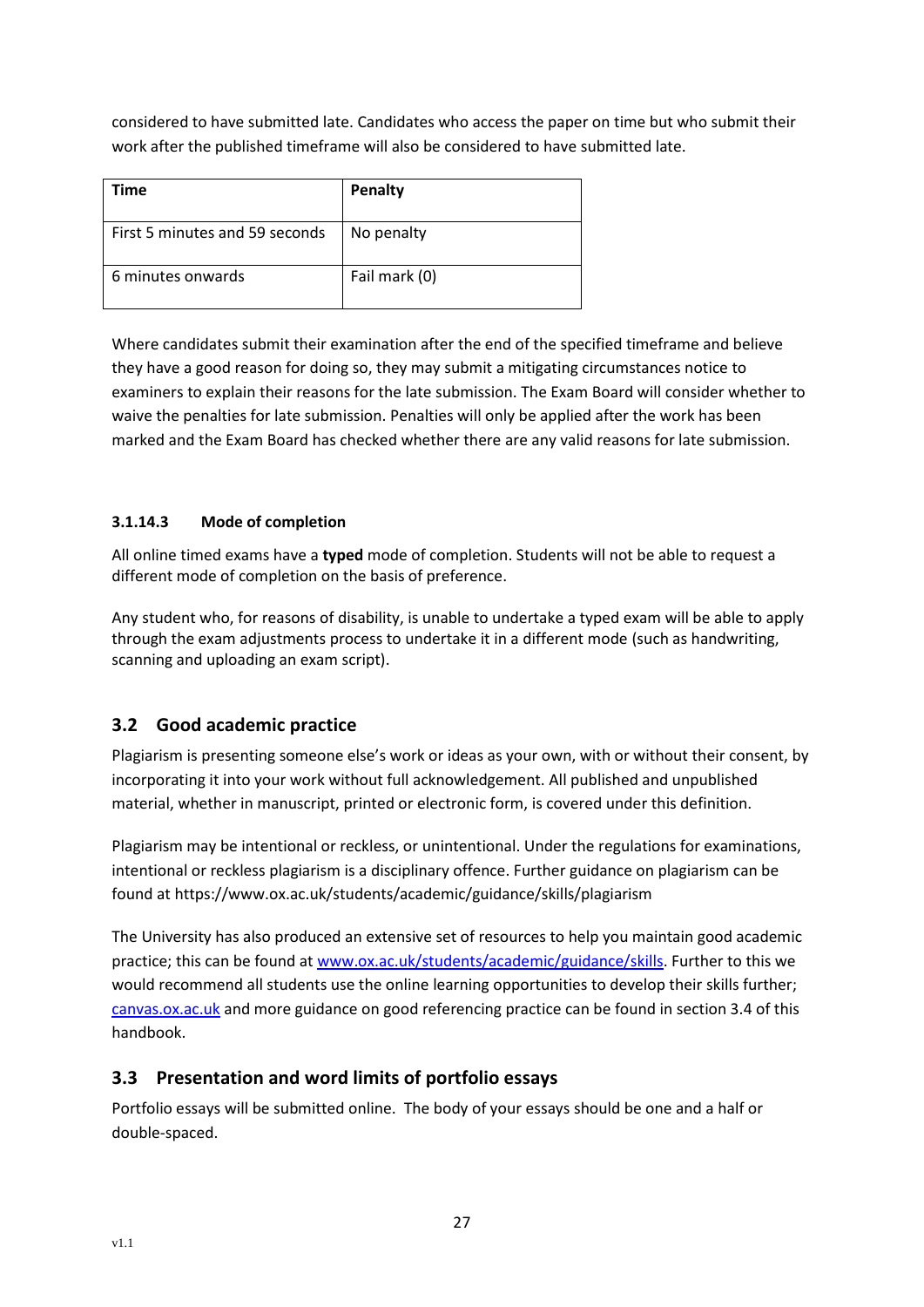Short quotations of a sentence or less should not be set in a paragraph by themselves. Longer quotations should be set in a separate paragraph, indented and single-spaced. Do not indent the first line of the first paragraph, or the first paragraph of a new section of the essays. Indent all subsequent paragraphs. Please remember to number the pages of your essays.

Copies of the texts or passages used must be included as an appendix to the portfolio, and the combined length of all texts you have chosen must not exceed 70 lines in total.

# <span id="page-28-0"></span>**3.3.1 Word limits and appendices**

The word limits stated for portfolio essays, extended essays and dissertations include footnotes but exclude bibliographies, appendices, and the title of the essay/dissertation. Images, tables and figures are permitted where they may usefully illustrate the argument, and may be included without having to make a special request.

If your essay or dissertation requires extensive quotation from texts in languages other than English, translations into modern English must be provided. The translations should be supplied in the main text, in square brackets, and will not be included in the word count. You must specify both the word count of your essay and also the subtraction you have made for translations.

Appendices should only be included if you are referring to unpublished evidence of primary importance (especially if it is unlikely to be readily accessible to your examiners), or for images, tables and figures. The vast majority of submissions will not require an appendix. Where an appendix is deemed necessary, every effort should be made to keep it as short as possible, and candidates are reminded that no discursive argument can be placed there. In cases of uncertainty about the inclusion of an appendix it is a good idea to consult the Chair of Examiners for advice.

# <span id="page-28-1"></span>**3.4 References and Bibliography**

The English Faculty does not impose a mandatory referencing system, though your tutors may communicate their own preferences to you in the matter of style. It is compulsory, however, to present your work in a form that complies with academic standards of precision, clarity, and fullness of reference. Whatever system you employ, please remember these three essentials:

#### i) **Consistency**

Ensure that you are using the same style and format for your references throughout your work.

ii) **Clarity**

Remember that references are included primarily as a guide for the reader. The more explicit you make your citations, the easier it is for anyone reading your work to find your sources.

#### iii) **Common sense**

You will at some stage have to deal with a citation or a reference from a source which does not easily fit into a prescribed system. On these occasions, employing your own judgement will probably enable you to generate a reference in line with the others in your document.

An introduction to a common referencing system, MHRA (Modern Humanities Research Association), is included below. This is intended for guidance only, and you are free to adopt other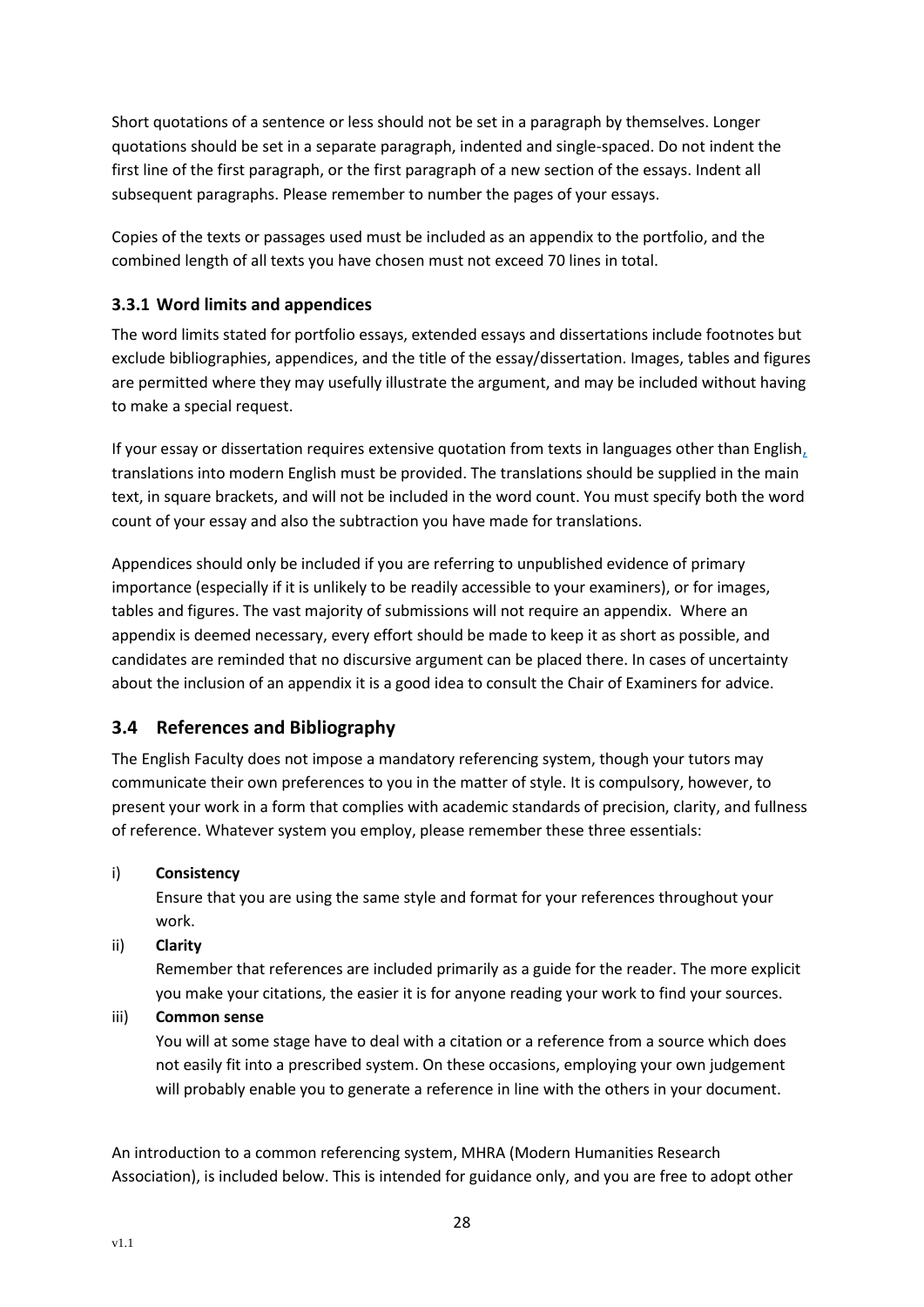scholarly systems if you prefer. Paying close attention to the referencing systems used in the academic publications you read is another good way to familiarise yourself with habits of scholarly presentation.

A small sample bibliography of style handbooks is also given here, and you will find copies of these in the Bodleian and the EFL, as well as many other Oxford libraries. Style handbooks will go into much greater detail about formatting and writing habits than this Faculty handbook, which only covers methods of referencing.

# <span id="page-29-0"></span>*3.4.1 Sample bibliography of style handbooks*

Details given here are of first editions except where noted; many of these guides have since been republished in new incarnations and you may like to seek out the most recent edition.

Gibaldi, Joseph, *MLA Style Manual and Guide to Scholarly Publishing* (New York: Modern Language Association of America, 1998)

Gibaldi, Joseph, *MLA Handbook for Writers of Research Papers* (New York: Modern Language Association of America, 1984)

Price, Glanville and Brian Richardson, *MHRA Style Guide: a Handbook for Authors, Editors and Writers of Theses* (London: Modern Humanities Research Association, 2002)

This handbook is also available for free download from the MHRA website at [http://www.mhra.org.uk/Publications/Books/StyleGuide/index.html.](http://www.mhra.org.uk/Publications/Books/StyleGuide/index.html)

The Chicago Manual of Style, 16<sup>th</sup> edn (Chicago; London: University of Chicago Press, 2010)

Turabian, Kate L., *A Manual for Writers of Research Papers, Theses, and Dissertations*, rev. by Wayne C. Booth, Gregory Colomb and Joseph M. Williams, 8<sup>th</sup> edn (Chicago; London: University of Chicago Press, 2013)

# <span id="page-29-1"></span>*3.4.2 Modern Humanities Research Association (MHRA) referencing*

Below is a brief explanation of two MHRA approved referencing systems:

- 1. MHRA (general)
- 2. The author-date system

Both of the systems explained below have two points of reference. Firstly, each time you use a quotation, or any other information taken directly from your source, you must place a reference within the text (in parentheses) or in a footnote. Secondly, at the end of your work you will need to include a full bibliography detailing all sources. This is the case even for a system like the first which also provides full bibliographic detail within the text.

[A guide to drawing up your bibliography](#page-36-0) is provided below. Your bibliography will not count towards any word limits for assessed work, but references in the text and in footnotes will count, so you might like to consider a system (like the author-date system) which reduces the number of words contained in the reference.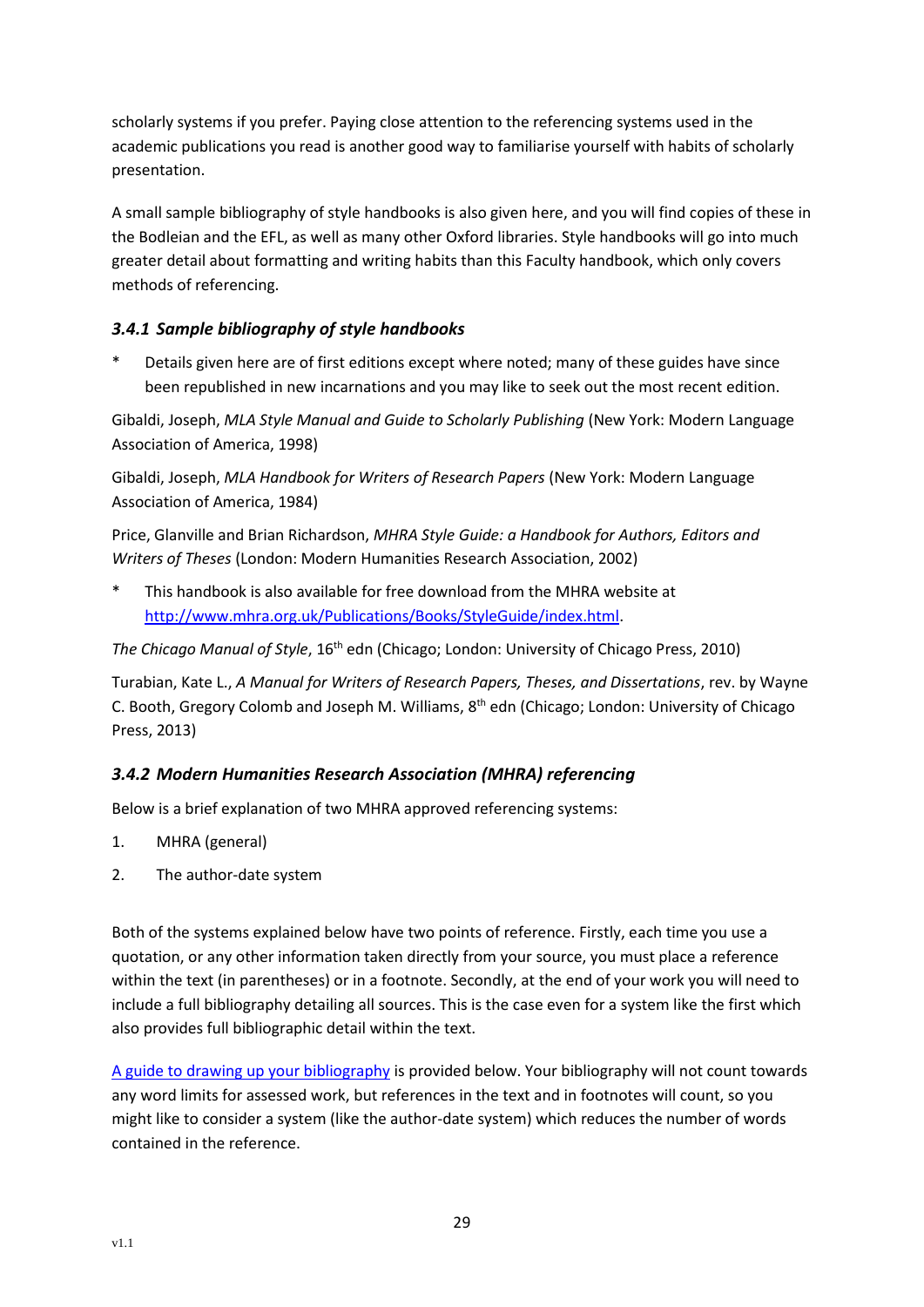#### **3.4.2.1 MHRA (general)**

The general MHRA system requires that the first reference to every book, article or other publication in your document should be given in full. Thereafter, references to the same publication may take an abbreviated, but easily identifiable, form (see below, Abbreviated references).

#### **Books**

In general, a full reference to a book would appear in a footnote and be presented in the following order, with each piece of information separated from the next by a comma. (It may not be necessary to include all of this information for every book you refer to):

- 1. *Author*: in the form given on the title page, and with first name preceding surname. When referring to an edition of a primary work which contains the author's name in the title, as with *The Sermons of John Donne*, it is not essential to repeat 'John Donne' before the title.
- 2. *Title*: in full and in italics. The initial letters of all principal words should be capitalised.
- 3. *Editor / translator, etc.*: in the form 'ed. by', 'trans. by', 'rev. by'.
- 4. *Series*: if the book belongs in a series, give the series title and volume number.
- 5. *Edition*: if other than the first edition, specify '2nd edn', 'rev. edn' etc.
- 6. *Number of volumes*: if the work is in several volumes, state this in the form '4 vols'.
- 7. *Details of publication*: these should be enclosed in round brackets, and take the form (Place of publication: Publisher, Year).
- 8. *Volume number*: in roman numerals. Where necessary, include the publication date of the volume in brackets after the volume number.
- 9. *Page numbers*: preceded by 'p.' or 'pp.', unless you have included a volume number.

Here are some examples of first references to books under the MHRA system:

Edmund Spenser, *The Shorter Poems*, ed. by Richard McCabe (London: Penguin, 1999), p. 221

Patrick Collinson, *The Religion of Protestants: the Church in English Society 1559-1625* (Oxford: Oxford University Press, 1982), pp. 7-12

Francis Bacon, *The Advancement of Learning*, ed. and with introduction, notes and commentary by Michael Kiernan, The Oxford Francis Bacon, IV (Oxford: Clarendon Press, 2000), p. 66

*The Book of Margery Kempe*, ed. by Barry Windeatt (London: Longman, 2000), pp. 41 – 50

Paul Strohm, *Social Chaucer*, 2nd edn (Cambridge, Mass: Harvard University Press, 1994), pp. 47 - 83

#### **Chapters or articles in books**

Information about a chapter or an article published in a book should be presented in the following order:

- 1. *Author.*
- 2. *Article title*: in single quotation marks and not italicised.
- 3. *'in'*: preceded by a comma.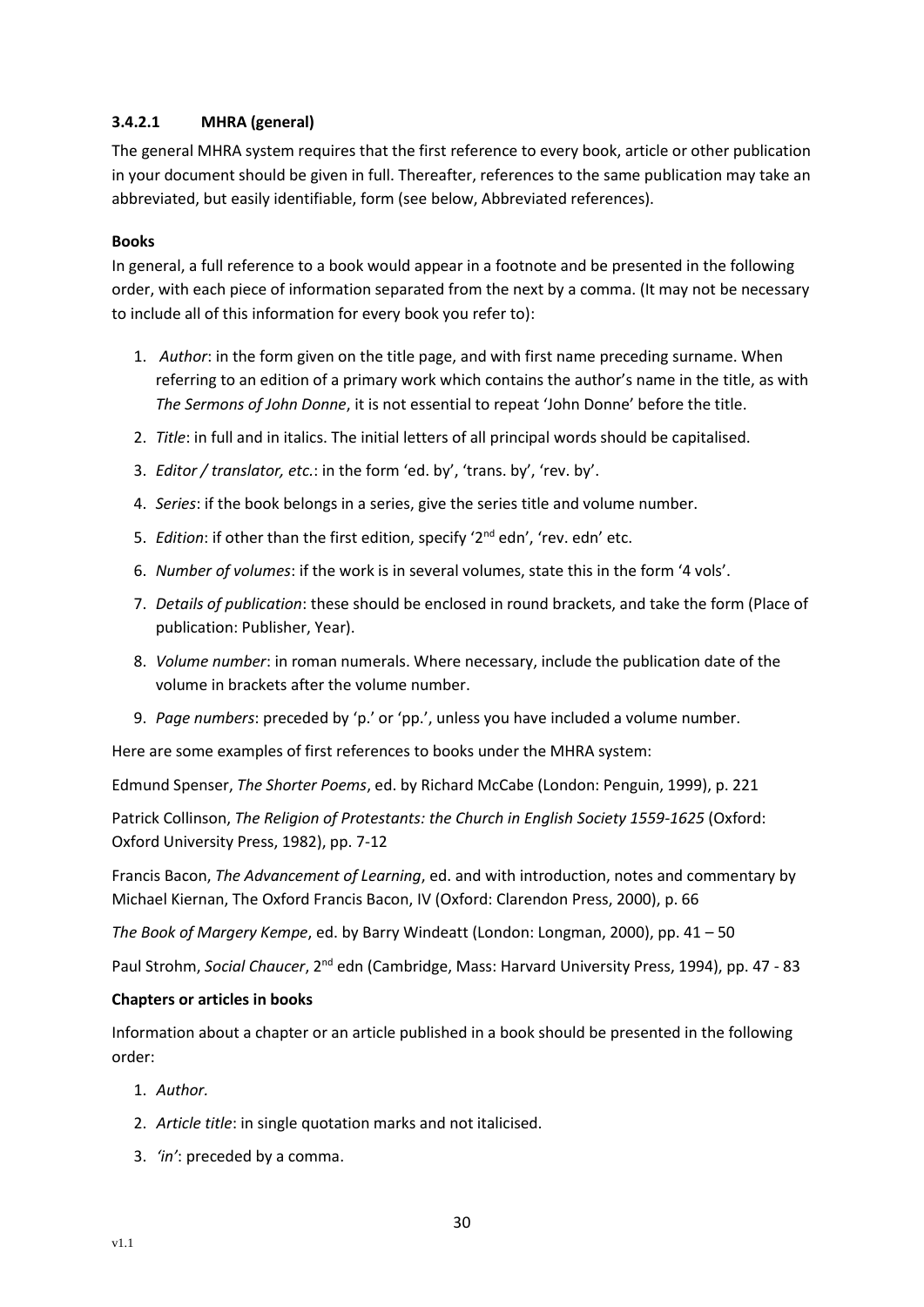- 4. *Title, editor and publication details of the book* as described above*.*
- 5. *First and last pages of article*: preceded by 'pp.'
- 6. *Page number of reference*: in parentheses and preceded by 'p.' or 'pp.'

E.g.:

Mark Thornton Burnett, '"We are the makers of manners": The Branagh Phenomenon', in *Shakespeare After Mass Media*, ed. by Richard Burt (Basingstoke: Palgrave, 2002), pp. 83–105 (p. 91).

Virginia Woolf, 'A Letter to a Young Poet', in *The Essays of Virginia Woolf: Volume 5, 1929-1932*, ed. by Stuart N. Clarke (London: Hogarth Press, 2009), pp. 306-323.

#### **Journal articles**

A reference to a journal article should be composed as follows:

- 1. *Author.*
- 2. *Article title*: in single quotation marks and not italicised.
- 3. *Journal title*: in italics.
- 3. *Series number*: in Arabic numerals, not Roman.
- 4. *Volume number*: in Arabic numerals, not Roman.
- 5. *Year of publication*: in parentheses.
- 6. *First and last pages of article*: without 'pp.'
- 7. *Page number of reference*: in parentheses and preceded by 'p.' or 'pp.'

#### E.g.:

Brean Hammond, 'Joseph Addison's Opera *Rosamond*: Britishness in the Early Eighteenth Century', *ELH,* 73.3 (Fall 2006), 601–629 (p. 616).

Sylvia Federico, 'Chaucer and the Matter of Spain', *The Chaucer Review*, 45.3 (2011), 299–320 (pp. 301–307).

#### **Online resources**

An increasingly large amount of academic information can be found online. When choosing whether to use an online resource, you should use your judgement in determining the quality of the material. Who has created it, and why? Is it appropriate for academic citation?

When referencing an online source, you should keep as closely as possible to the guidelines given above for printed sources. Information should be supplied in the following order:

- 1. *Author*
- 2. *Title*
- 3. *Title of complete work / resource*: this might be the name of the website or an online database, or might be the bibliographic details for an online journal or text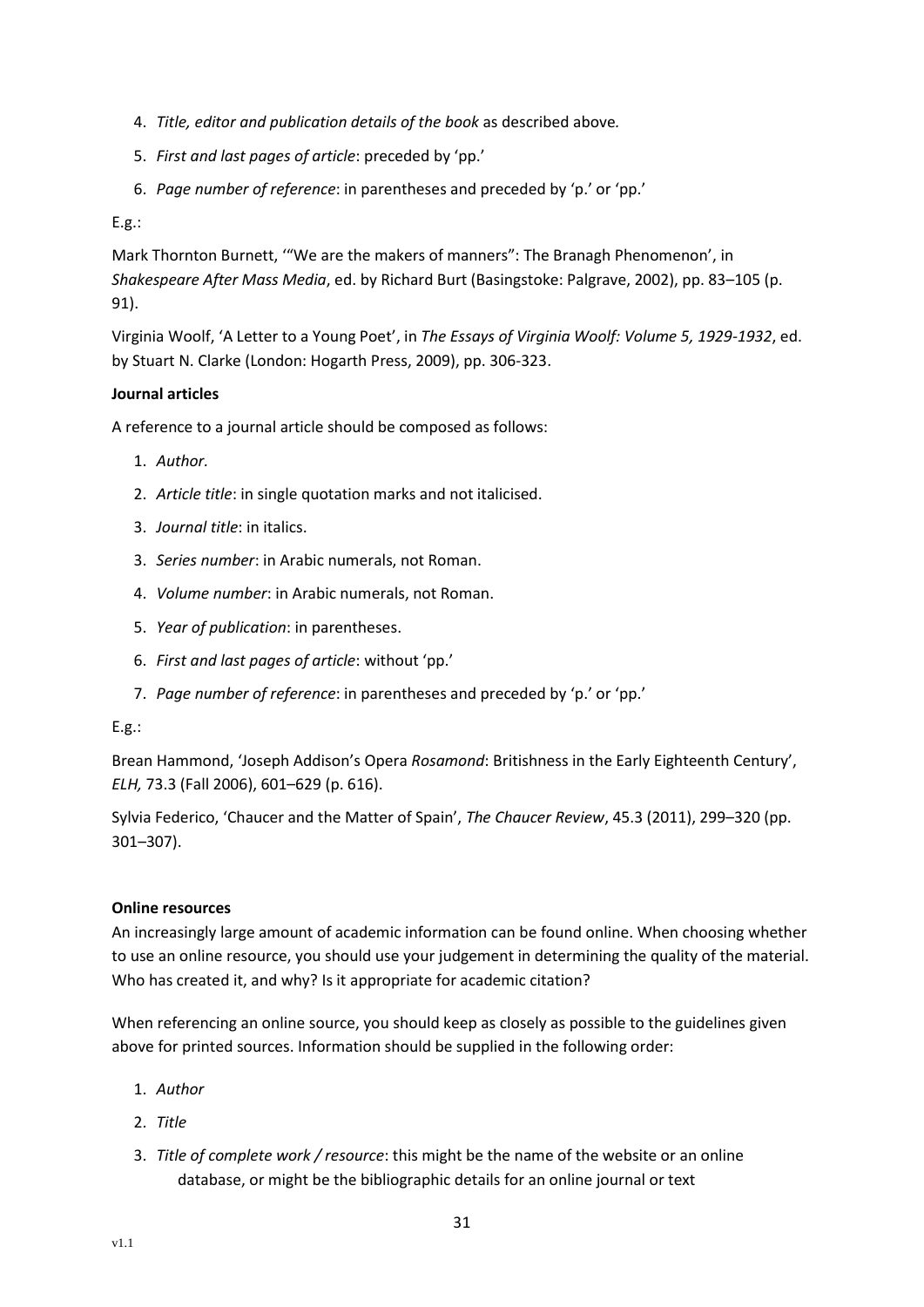- 4. *Publication details*: where known, supply the volume and date
- 5. *Full web address, URL or DOI*: in angle brackets < > . If you can find a stable URL or the DOI listed, this is better than the sometimes very lengthy web address you will have in your browser window. Avoid using TinyURL or similar for academic citation.
- 6. *Date of consultation*: in square brackets
- 7. *Location of reference*: for example, the paragraph number or page number where supplied. Include in parentheses.

#### E.g.:

Rosemary O'Day, 'Family Galleries: Women and Art in the Seventeenth and Eighteenth Centuries', *Huntingdon Library Quarterly* 71.2 (June 2008), [<http://www.jstor.org/stable/10.1525/hlq.2008.71.2.323>](http://www.jstor.org/stable/10.1525/hlq.2008.71.2.323), [accessed 14 March 2011] (p. 332)

Hans J. Hillebrand, 'Reformation' in *Encyclopedia of Religion*, [<http://go.galegroup.com/ps/i.do?&id=GALE%7CCX3424502608&v=2.1&u=oxford&it=r&p=GVRL&s](http://go.galegroup.com/ps/i.do?&id=GALE%7CCX3424502608&v=2.1&u=oxford&it=r&p=GVRL&sw=w) [w=w>](http://go.galegroup.com/ps/i.do?&id=GALE%7CCX3424502608&v=2.1&u=oxford&it=r&p=GVRL&sw=w), [accessed 6 November 2010] (p. 7657)

Melvyn New, 'Sterne, Lawrence (1713 – 1768)' in *Oxford Dictionary of National Biography*, [<http://www.oxforddnb.com/view/article/26412>](http://www.oxforddnb.com/view/article/26412), [accessed 22 May 2011] (para. 12 – 16)

As more resources are accessed online, academic sites and databases regularly provide users with detailed bibliographic information about their content (often located at the very end of an article), which can be very useful when composing your footnotes.

#### **Video Games**

References to software should provide the author or designer (if identifiable), the title in italics, the date, and the platform, e.g.:

Emily Short, *Galatea* (2000), Z-machine.

Id Software, *Doom* (1993), MS-DOS and subsequently other platforms.

Neil McFarland and Ken Wong for Ustwo, *Monument Valley* (2014), iOS and Android.

#### **Abbreviated references**

After your initial, full reference, you can save space in the rest of your document by using abbreviated references to repeated sources. These abbreviated references can either be included as further footnotes, or can be placed in parentheses in the body of your document. In addition, it is permissible to include all abbreviated references to primary sources in parentheses and all abbreviated references to secondary sources as footnotes if you so choose.

Abbreviated references will normally consist of the author's name followed by the page reference (and the volume reference where necessary) as: (Strohm, 91).

Where more than one work by an author has been cited, you may also need to include a short version of the title, in addition to author, volume and page:

MHRA discourages the use of 'op. cit.', 'loc. cit.' and 'ibid.'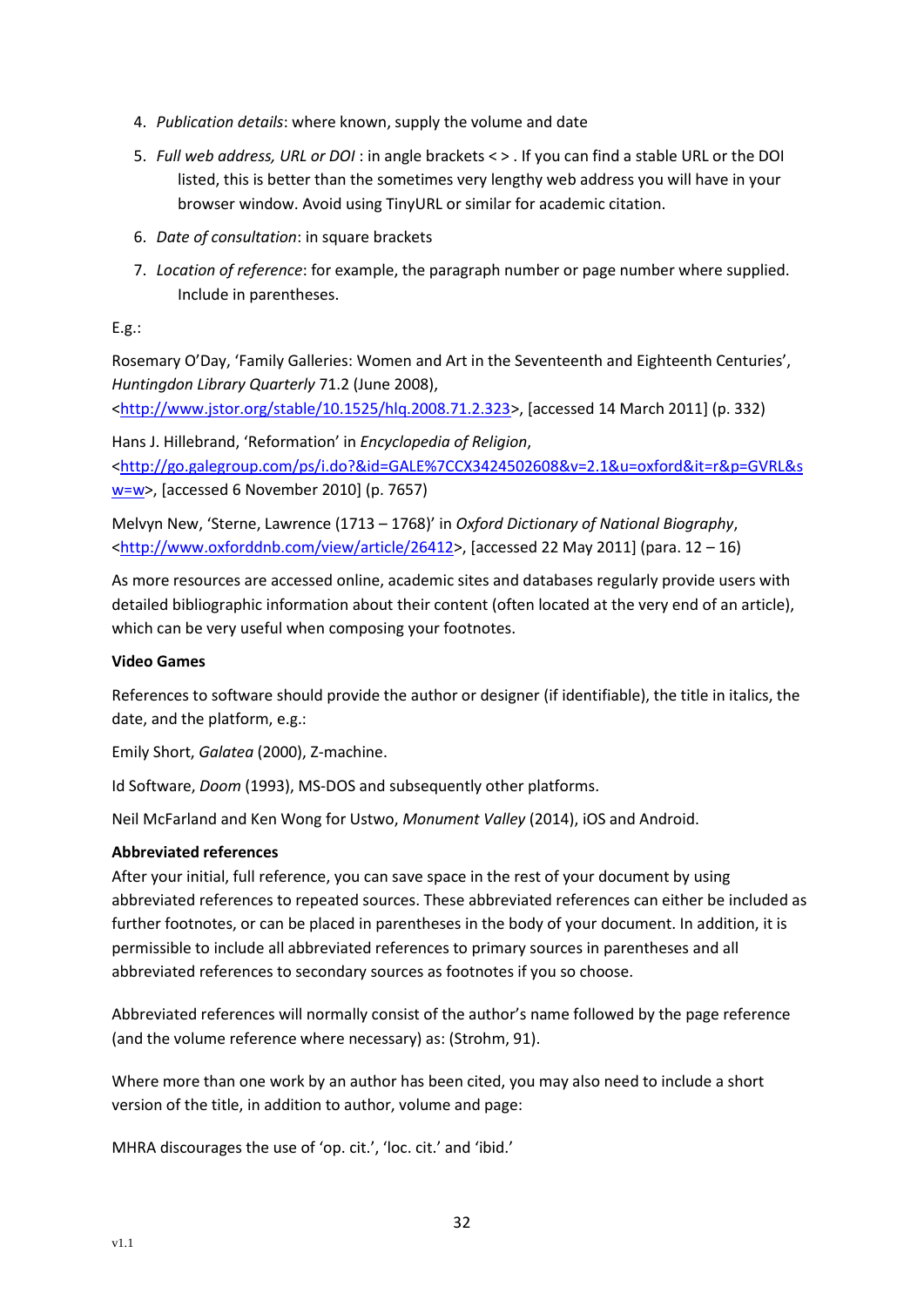If you are writing an essay which consistently refers to a set of primary texts by the same author, you may like to adopt a system of abbreviation. Following your first (full) citation of each text, you might say at the end of a footnote "All subsequent references are to this edition and incorporated into the body of the essay". Thereafter, you can place page numbers in parentheses within the text. If there is any ambiguity as to which primary text you are referring to, include a short title.

Alternatively, if you are consistently referring to a set of original primary sources such as manuscripts, or again, you are relying on a particular group of texts which you need to refer to repeatedly in your work, you may include a section in your bibliography that shows the abbreviations you will use for each source. For example, if you were writing an essay about Bacon's *Advancement of Learning* and you were using the Michael Kiernan edition cited above as your primary text, you might enter it into your list of abbreviations as follows:

*AL* Francis Bacon, *The Advancement of Learning*, ed. and with introduction, notes and commentary by Michael Kiernan, *The Oxford Francis Bacon, IV* (Oxford: Clarendon Press, 2000)

You would then label all references to the text with *AL* and the page number (again, you can do this in parentheses or in footnotes).

# **3.4.2.2 MHRA (author – date system)**

This system can save you space when you are working to a word limit. Instead of including full references in the document, all source information is contained in a comprehensive bibliography at the end of your document. Such a bibliography would not be included in any word counts.

Your bibliography should be arranged in alphabetical order by author surname, and multiple works by one author should be arranged by date of publication. If two or more works by the same author share a publication date, you should distinguish between them by marking them e.g. '1995a' and '1995b'. The form of each entry should follow the guidelines below in the section on Bibliographies.

When you need to make a reference in your document, you should include it in the body of the text in parentheses. It should give the author's surname, the date of publication and the page reference, in the following form: (Colclough, 2001: 105). If your text already mentions the author's name, as in "Colclough suggests that...", you may omit the name from the reference in parentheses.

# <span id="page-33-0"></span>*3.4.3 Citing the OED*

*OED Online* [\(www.oed.com\)](http://www.oed.com/) is an online resource whose content changes every three months, when new and revised entries (along with other editorial and discursive material) are uploaded to the website. When you cite *OED Online* as your authority for a definition, or for any other information in an entry (etymology, pronunciation, range and date of illustrative quotations, etc), you need to specify two things:

(1) The date at which you accessed the website - simply attach the words 'accessed MONTH DAY YEAR' as appropriate to whatever information you cite from the dictionary (2) The date at which the content you cite was published.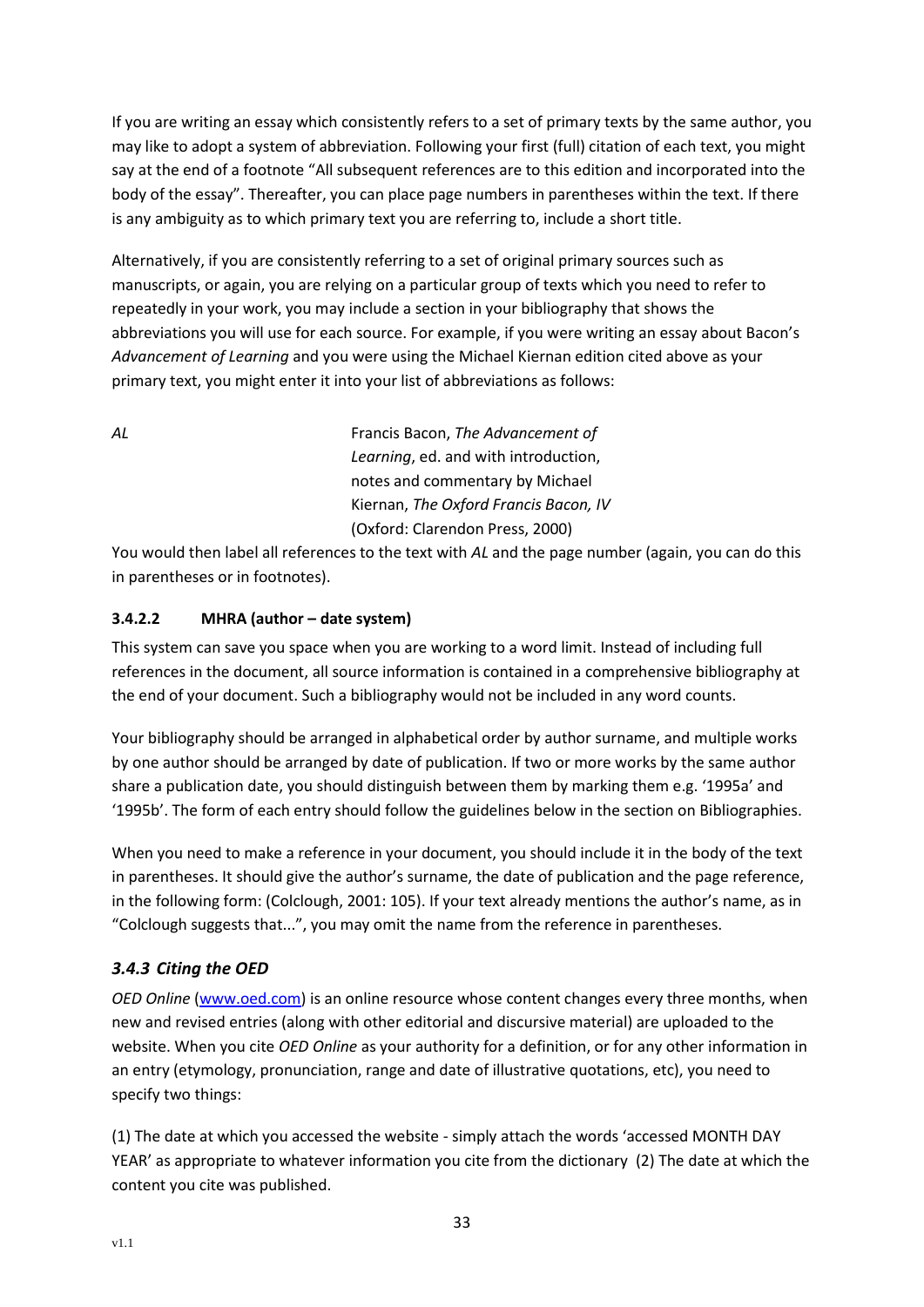Currently, every entry on the website is displayed with an additional central bar, bearing either red or blue rubric, which specifies the first date and origin of the entry. Blue rubric indicates the entry has been revised since 2000 and is up-to-date. Red rubric warns you that the entry was first inserted in the dictionary many years ago and may not have been fully updated.

The noun *relic*, for example, is accompanied by blue rubric stating 'This entry has been updated (OED Third Edition, December 2009)'. So it is a reliable up-to-date entry, and when citing it you should specify the word itself, its grammatical form, the date at which the entry was updated, and your date of access, along with (if relevant) the sense number of the definition you're referring to:

e.g. *relic*, n., sense 3d: 'An old, outmoded, or outdated person or thing; someone or something left over from an earlier era, or having the characteristics of a former time', *OED Online* (revised entry Sept 2009, accessed MONTH DAY YEAR).

You may also find it relevant to quote or otherwise take note of the accompanying label, in this case '*colloq.* (*humorous* or *derogatory*)'. Note that there is no need to cite the URL.

By contrast, slang n<sup>3</sup> is marked with red rubric stating 'This entry has not yet been fully updated (first published 1911)'. This alerts you that the entry may be significantly out of date. The definition of sense 1 reads 'The special vocabulary used by any set of persons of a low or disreputable character; language of a low and vulgar type'. No dictionary of English published today would intentionally incorporate value judgements in its definitions, and this definition (and its vocabulary) is significantly out of line with current linguistic thinking about slang and its users. For an up-to-date definition of *slang* you need to use either a good quality recently published print dictionary or a reliable online equivalent (to find this via *OED Online* itself, see the link below the red rubric to *Oxford Dictionaries Online* [\(http://oxforddictionaries.com](http://oxforddictionaries.com/)), which defines the word as follows: 'a type of language consisting of words and phrases that are regarded as very informal, are more common in speech than writing, and are typically restricted to a particular context or group of people'.

When citing red rubric entries you should be sure to specify the date of first publication, e.g.

slang n<sup>3</sup>, sense 1a: 'The special vocabulary used by any set of persons of a low or disreputable character; language of a low and vulgar type', *OED Online* (entry first published 1911, accessed MONTH DAY YEAR)

As before, there is no need to cite the URL.

Further information on the OED Online and how to cite material from it may be found on the Faculty Canvas page.

# <span id="page-34-0"></span>*3.4.4 Citation of Objects in Written Work*

Illustrations may be gathered in one place at the end of the work, or, if you prefer, incorporated with the text. Captions within the text, and 'List of Illustrations' at the end of the essay, should contain the same information but captions should minimally include the following:

1. artist/architect/maker /manufacturer (e.g. Meissen)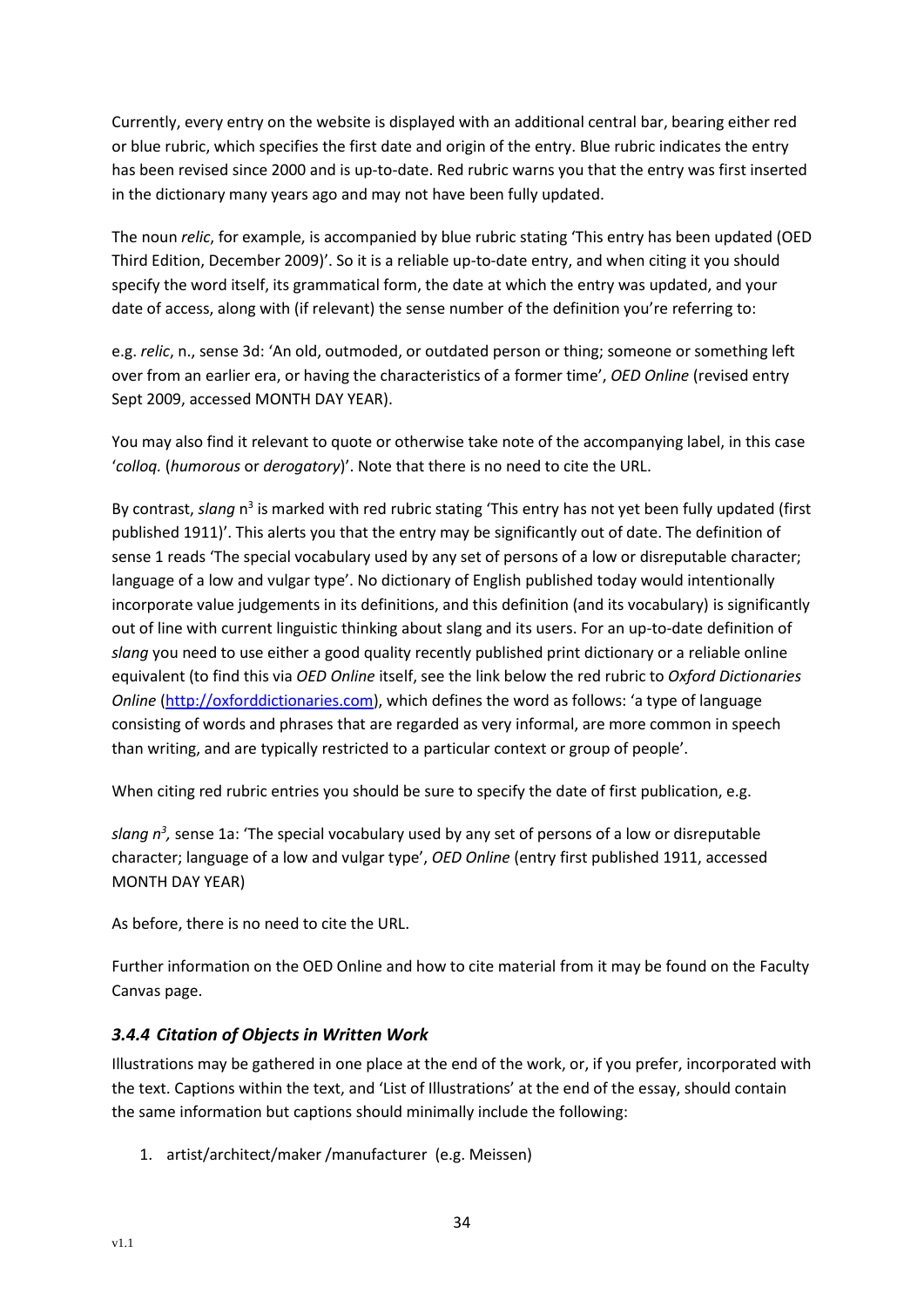- 2. title of work/name of building/object description (e.g. teapot)
- 3. date of production (date range or century acceptable)
- 4. present location
- 5. brief reference for the source of the illustration

The 'List of Illustrations' should include the following information, in the recommended order:

- 1. artist/architect/maker
- 2. title of work/name of building/object description
- 3. size (metric)
- 4. medium (e.g. engraving; ceramic; textile; mixed media)
- 5. date of production
- 6. present location
- 7. brief reference for the source of the illustration (e.g., your own photograph, a museum photograph, copied from a book or the internet – if the last, give URL as you would for written work).

You should illustrate your work carefully since good illustrations can be vital to supporting your arguments. Wherever possible, you should use good quality, high-resolution illustrations of images, objects or buildings discussed at any length in the text. Illustrations can be in black and white; colour illustrations are only necessary if used to support a specifically 'colour-related' point in your argument or discussion. Captions can simply be numbered sequentially as Fig. 1, Fig. 2, etc., since the reader will be able to refer to the 'List of Illustrations' for the full information. Make sure you refer to your illustrations at appropriate points in your text and argument, with the relevant figure number in brackets, thus: (Fig. 10)."

Captions and lists of illustrations do not count as part of the overall word limit; neither do illustrations themselves.

# <span id="page-35-0"></span>*3.4.5 Text Analysis Tools*

When citing text analysis tools it is sufficient to simply state the tool which has been used, in the body of the text in parentheses.

For example: ….this passage has a Gunning Fog Index of 18.2 (LexTutor)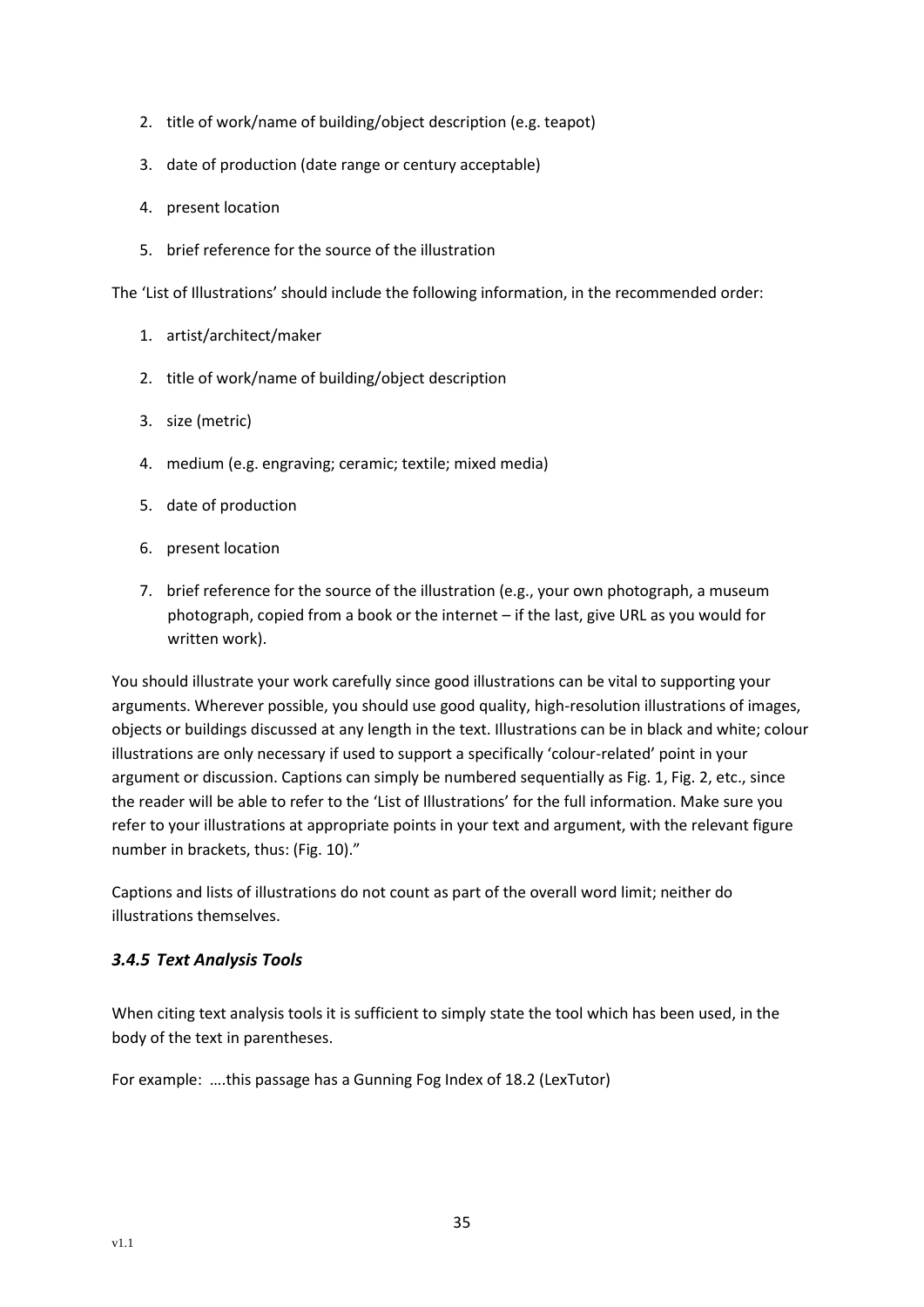# <span id="page-36-0"></span>*3.4.6 Bibliographies*

As with referencing, the format of your bibliography may vary according to the system you employ. Again, the most important thing is to maintain consistency in the way you present your sources in your bibliography.

If you have been using the MHRA referencing system outlined above, each item in your bibliography can be presented in much the same way as for the first full reference. The principal difference is that it is general practice to reverse the author's surname and first name, as in the example below. When a work has more than one author or editor, you need only invert the first named author.

# E.g.:

Berg, Christian, Frank Durieux, and Geert Lernout, eds., *The Turn of the Century: Modernism and Modernity in Literature and the Arts* (Antwerp: DeGruyter, 1995)

Caws, Mary Ann, ed., *Mallarmé in Prose*, trans. by Rosemary Lloyd and Mary Ann Caws (New York: New Directions, 2001)

Page numbers are not required in a bibliography unless you are listing an article or chapter that appears within another publication.

Your bibliography should be ordered alphabetically and thereafter by date of publication. Do not include full stops after each item in the list.

It is common, but not required, to divide your sources into primary and secondary works.

# <span id="page-36-1"></span>*3.4.7 Online Resources*

The English Faculty Library (EFL) has produced an online guide covering referencing and bibliography. It should be used as a supplement to the information given in this handbook.

https://libguides.bodleian.ox.ac.uk/english/referencing

The EFL also runs training sessions on referencing, which will be advertised.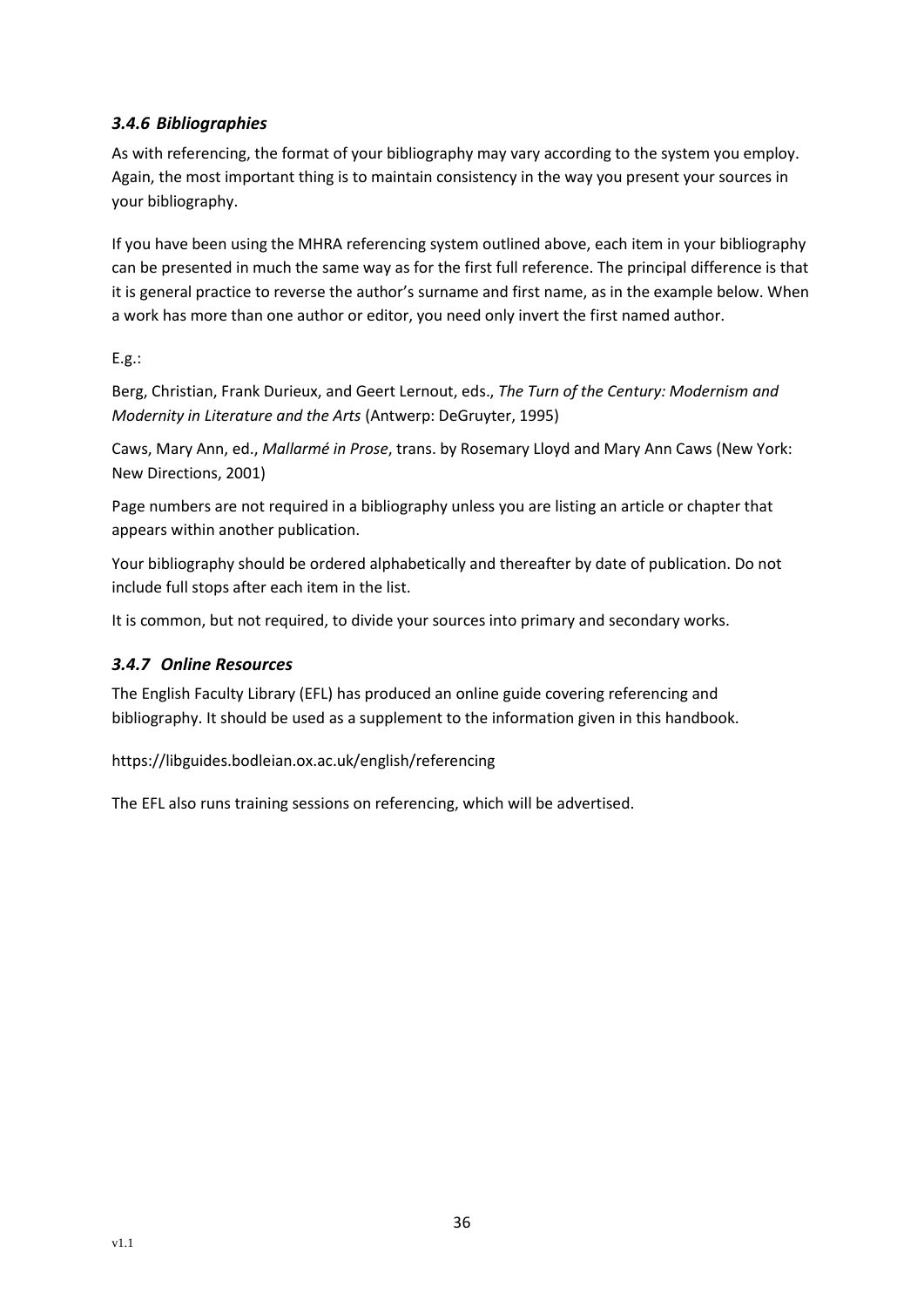# <span id="page-37-0"></span>**4 ABOUT THE FACULTY**

# <span id="page-37-1"></span>**4.1 Key Contacts and the Faculty Office**

These notes of guidance will provide you with information about the English Language and Literature Prelims course, but if you do have any enquiries, the following people are available to assist:

- Your college tutors
- Lis Allen, Academic Administration Officer, 01865 2 71540[, undergrad@ell.ox.ac.uk](mailto:undergrad@ell.ox.ac.uk)
- Andy Davice, Academic Administrator, 01865 2 71930[, andy.davice@ell.ox.ac.uk](mailto:andy.davice@ell.ox.ac.uk)
- TBC, Academic Administration Assistant
- TBC, Academic Administration Manager
- Professor Adam Smyth, Director of Undergraduate Studies
- Professor Emma Smith, Director of Teaching,
- Dr Nicholas Perkins, Director of Diversity and Equality[, nicholas.perkins@st-hughs.ox.ac.uk](mailto:nicholas.perkins@st-hughs.ox.ac.uk?subject=Diversity%20&%20Equality)

The Director of Undergraduate Studies, Academic Administrator, and Academic Administration Assistant are also available and happy to be contacted should you have any concerns or feedback about the course.

Students with a disability, as well as students who develop any health issues during the course of their studies, are invited to contact Andy Davice, the Academic Administrator and Disability Coordinator, if they have any questions or concerns. The Disability Lead for the Faculty is Professor Marion Turner (who is also Chair of the Faculty Board).

#### **Harassment Advisor**

Dr Stefano-Maria Evangelista, [stefano-maria.evangelista@trinity.ox.ac.uk](mailto:stefano-maria.evangelista@trinity.ox.ac.uk)

The Faculty is committed to creating a happy and healthy working environment, where everyone is treated with respect and dignity. We do not tolerate any form of harassment or bullying.

The Harassment Advisor offers confidential support to all members of the Faculty. Seeking support from one of our Advisors is not the same as making a complaint – this is an informal opportunity to seek confidential advice. In some instances this may be enough to resolve the issue. In other cases, should you decide to make a complaint, the Harassment Advisor can be a valuable source of support and guidance. Alternatively, if you do not feel comfortable talking to someone from within the Faculty, you can access the University's anonymous Harassment Line.

Email: [harassment.line@admin.ox.ac.uk](mailto:harassment.line@admin.ox.ac.uk)

Telephone 01865 (2)70760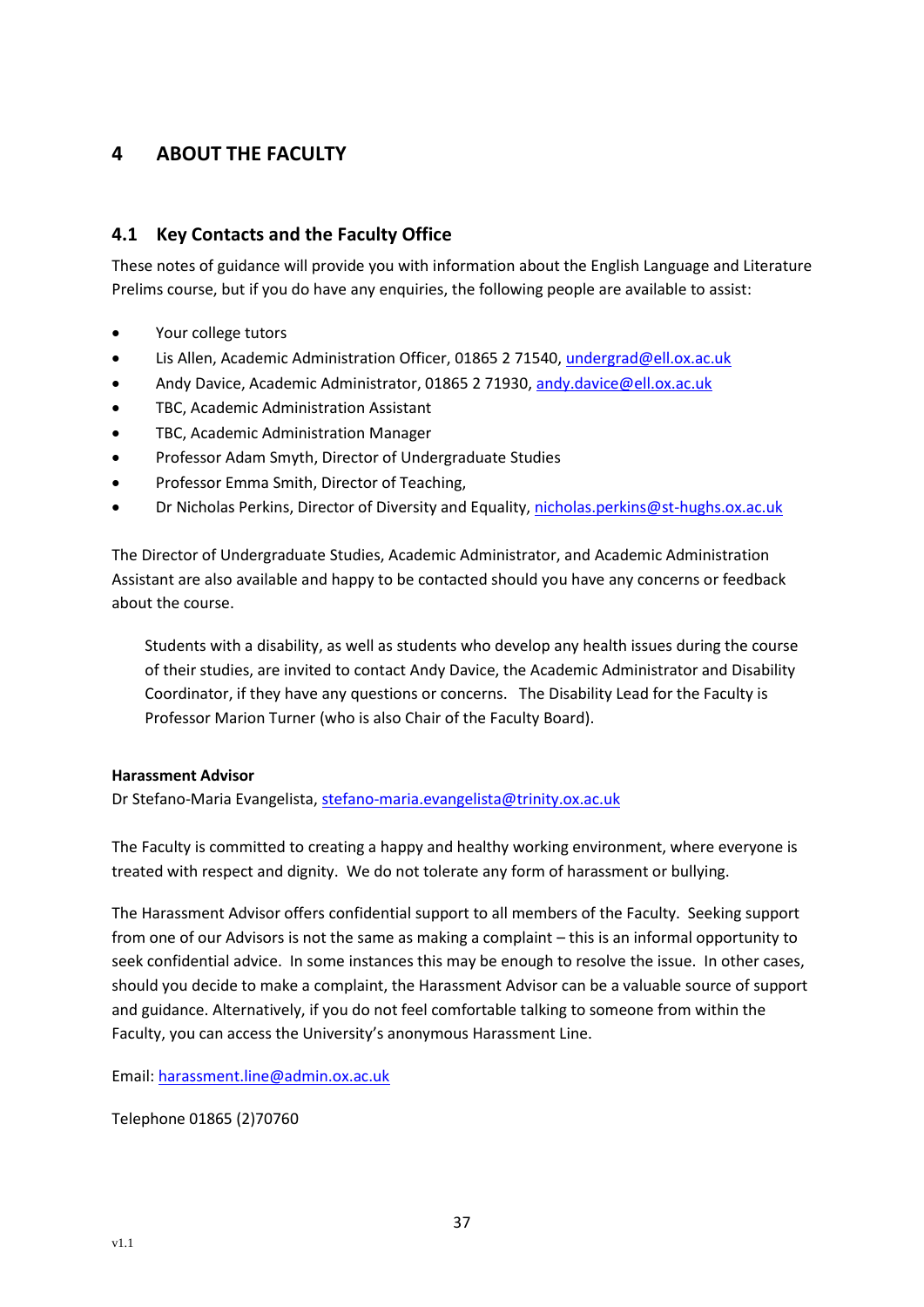The English Faculty Office is located in the St Cross Building, beneath the Library, and will be able to assist with logistical queries about the lecture list and lecture room locations. During term-time (including week 0 and week 9) the office is open every weekday from 9.00 to 5.30 (4.30 on Fridays). In the vacations, the office is open 9.00 to 5.00 (4.30 on Fridays).

You can also call the office on 01865 271 055 or e-mail [english.office@ell.ox.ac.uk.](mailto:english.office@ell.ox.ac.uk)

Other useful contact numbers:

| (2)71050     |
|--------------|
| (2)77162     |
| (2)71481     |
| (2)73200     |
| (2)88452     |
| (2)70300     |
| (2)70270     |
| 01865 722122 |
|              |

# <span id="page-38-0"></span>**4.2 Committees and Decision-making within the Faculty**

Senior members of the Faculty (i.e. academic staff) are invited to attend meetings of the Faculty (once a term), where key items are discussed. Strategic decisions are taken by the Faculty Board (which meets twice a term), in consultation with the Faculty, and all other committees report to the Faculty Board. The Board is made up of 20 individuals, who are elected from all members of the Faculty, and includes a graduate and an undergraduate junior member.

There are also two joint consultative committees (made up of academics and students) where student representatives are given a chance to raise issues for the attention of the Faculty. There is one JCC for graduates and one for undergraduates. See section 4.3.1 below*.*

Changes to the courses are typically discussed at the Teaching Committee, and then referred to the Faculty Board for approval (with consultation with the Faculty, if necessary). All significant changes to courses must be agreed by the University's Education Committee, published in the *Gazette* and amended in the *Examination Regulations*.

On a day to day basis, the Faculty is managed by the Chair of the Faculty Board and the Faculty Head of Administration and Finance. The academic officers for 2021-2022 are:

Professor Marion Turner (Jesus), Chair of the Faculty Board Professor Adam Smyth (Balliol), Director of Undergraduate Studies Professor Emma Smith (Hertford), Director of Teaching Dr Patrick Hayes (St John's), Director of Taught Graduate Studies Dr Lynn Robson (Regent's Park), Director of Undergraduate Admissions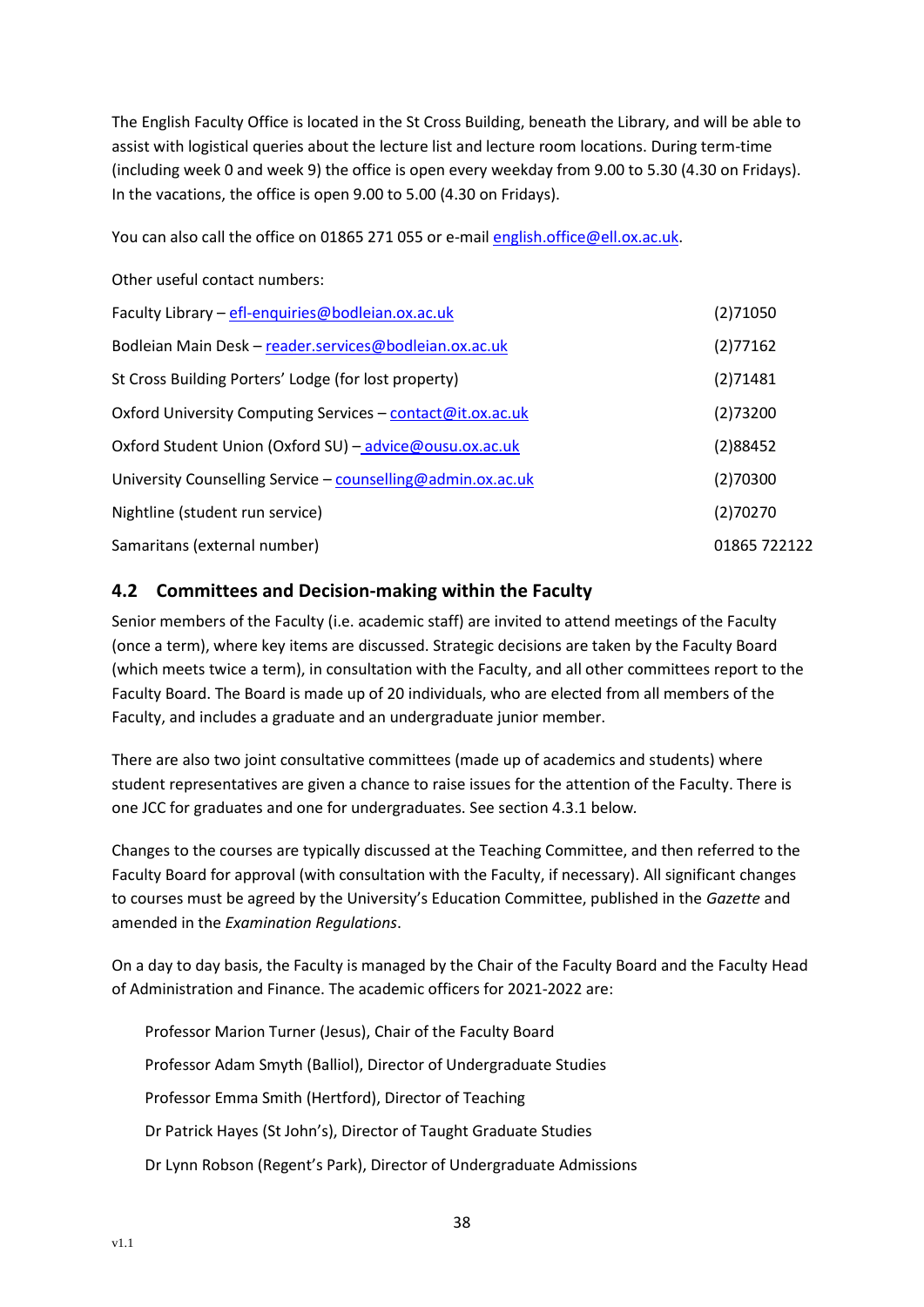Professor Lloyd Pratt (St John's), Director of Doctoral Studies Professor Helen Small (Merton), Director of Research

# <span id="page-39-0"></span>**4.3 The Undergraduate Joint Consultative Committee (JCC)**

The Joint Consultative Committee meets once a term, on Wednesday of fifth week. The Committee comprises a number of Faculty post-holders, including the Director of Undergraduate Studies, a library representative, and up to two undergraduate representatives from each college.

The Committee considers all aspects of Faculty activity that affects Undergraduates, for example: syllabus, teaching and examining arrangements and library facilities (though there is also a committee for library provision which deals in greater detail with the latter). The JCC also provides members for the various other committees and bodies on which students are represented (the English Faculty and Faculty Board, Teaching Committee, the joint schools' committees and the Committee for Library Provision in English). The JCC will have various items of discussion referred to it by Faculty Board and other committees for consideration, but JCC members, and the students whom they represent, can also ask for items to be put on the agenda for consideration. If you wish to serve on the JCC, you should talk to the senior English tutor in your college – they will usually be able to advise you on how nominations are made in your college.

# <span id="page-39-1"></span>**4.4 Evaluation and feedback**

Students on full-time and part-time matriculated courses are surveyed once per year on all aspects of their course (learning, living, pastoral support, college) through the Student Barometer. Previous results can be viewed by students, staff and the general public at: *[www.ox.ac.uk/students/life/feedback](http://www.ox.ac.uk/students/life/feedback)*

Final year undergraduate students are surveyed instead through the National Student Survey. Results from previous NSS can be found at *[www.unistats.com](http://www.unistats.com/)*.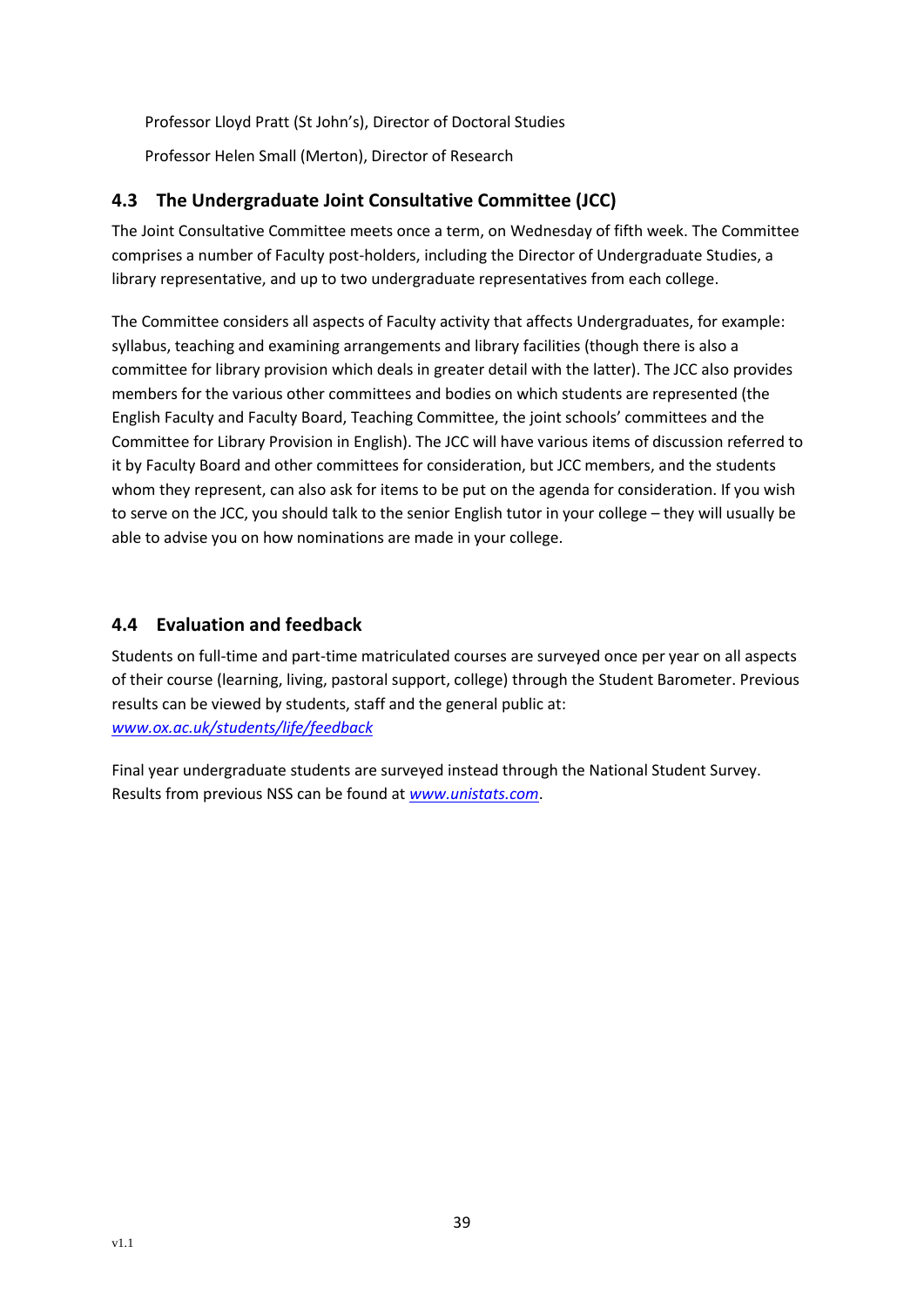# <span id="page-40-0"></span>**4.5 The St Cross Building**



# **St. Cross Building**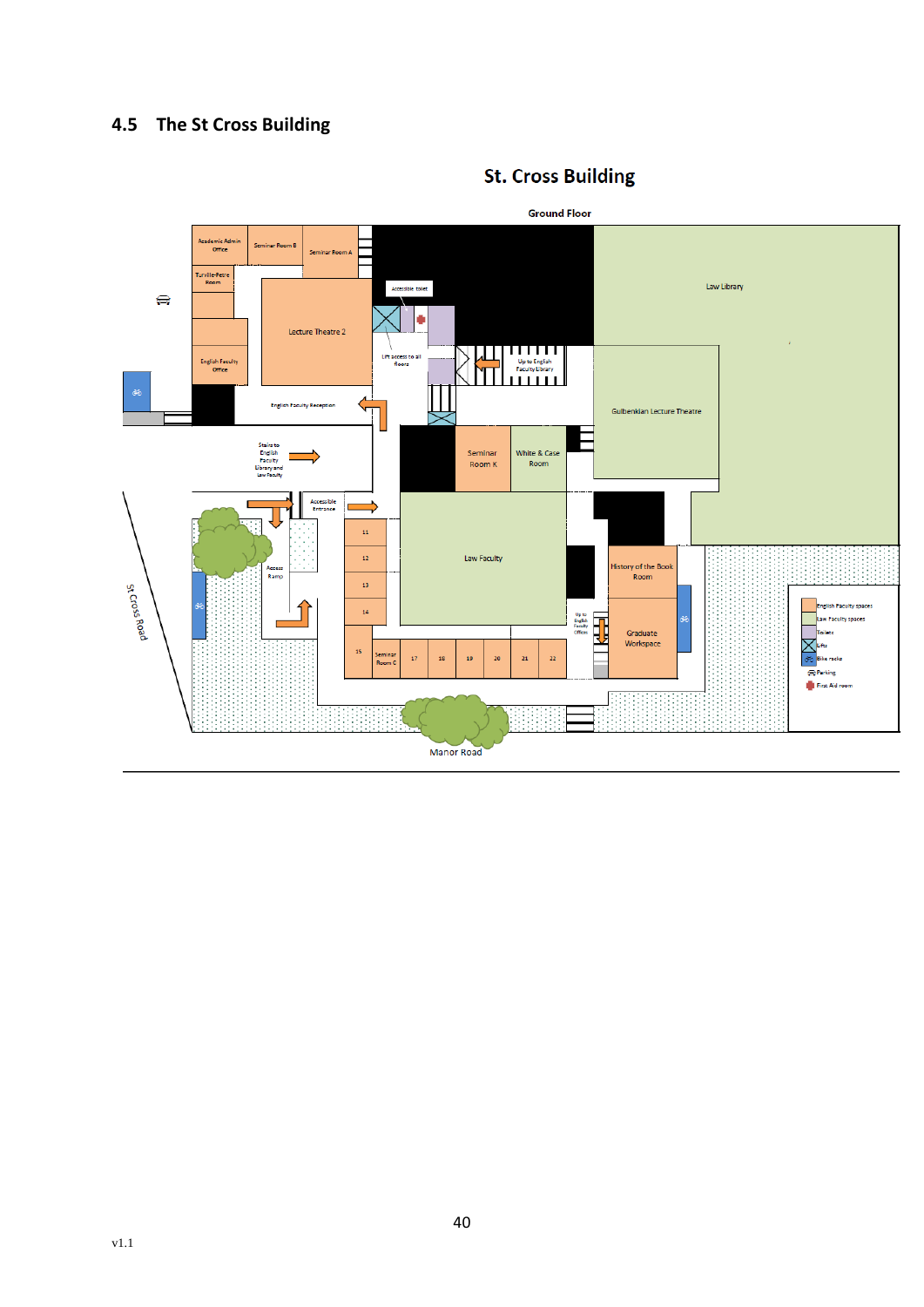

The accessible entrance to the St Cross Building is via an access ramp at the front of the building, with a lift connecting all floors. Any students with access queries, or needing assistance from a porter, can contact the Facilities Manager on 01865 271 480.

Smokers please note that the only designated smoking area for the St Cross Building is on the top balcony, where a cigarette bin is provided. Please do not smoke on the main steps of the St Cross Building or in the areas under the overhang of the building at ground level.

# <span id="page-41-0"></span>**4.6 Complaints**

# **Complaints and academic appeals within the Faculty of English**

If you have a complaint, an informal discussion with the person immediately responsible for the issue that you wish to complain about (and who may not be one of the individuals identified below) is often the simplest way to achieve a satisfactory resolution.

Many sources of advice are available from colleges, faculties/departments and bodies like the Counselling Service or the Oxford Student Union Student Advice Service, which have extensive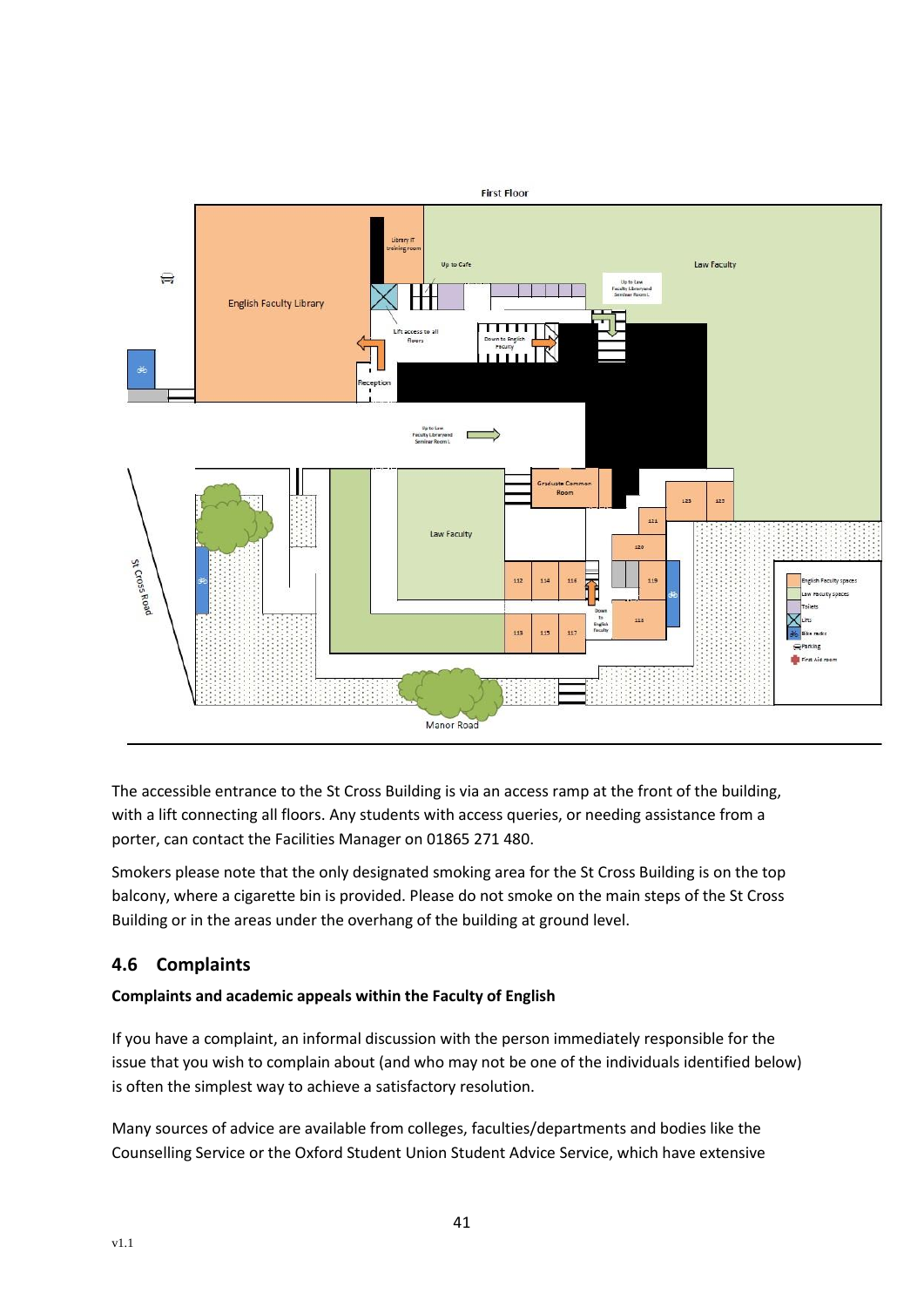experience in advising students. You may wish to take advice from one of those sources before pursuing your complaint.

General areas of concern about provision affecting students as a whole should be raised through Joint Consultative Committees or via student representation on the Faculty's committees.

#### **Complaints**

If your concern or complaint relates to teaching or other provision made by the Faculty, then you should raise it with Director of Undergraduate Studies (Professor Adam Smyth). Complaints about departmental facilities should be made to the Departmental administrator (Ms Sadie Slater). If you feel unable to approach one of those individuals, you may contact the Head of Faculty (Professor Marion Turner). The officer concerned will attempt to resolve your concern/complaint informally.

If you are dissatisfied with the outcome, you may take your concern further by making a formal complaint to the Proctors under the University Student Complaints Procedure [\(https://www.ox.ac.uk/students/academic/complaints\)](https://www.ox.ac.uk/students/academic/complaints).

If your concern or complaint relates to teaching or other provision made by your college, you should raise it either with your tutor or with one of the college officers, Senior Tutor, Tutor for Graduates (as appropriate). Your college will also be able to explain how to take your complaint further if you are dissatisfied with the outcome of its consideration.

#### **Academic appeals**

An academic appeal is an appeal against the decision of an academic body (e.g. boards of examiners, transfer and confirmation decisions etc.), on grounds such as procedural error or evidence of bias. There is no right of appeal against academic judgement.

If you have any concerns about your assessment process or outcome it is advisable to discuss these first informally with your subject or college tutor, Senior Tutor, course director, director of studies, supervisor or college or departmental administrator as appropriate. They will be able to explain the assessment process that was undertaken and may be able to address your concerns. Queries must not be raised directly with the examiners.

If you still have concerns you can make a formal appeal to the Proctors who will consider appeals under the University Academic Appeals Procedure [\(https://www.ox.ac.uk/students/academic/complaints\)](https://www.ox.ac.uk/students/academic/complaints).

# <span id="page-42-0"></span>**4.7 Career development**

A number of English graduates (about 7 %) choose to undertake research, while many more use the communication and analytical skills they develop at Oxford in a range of careers including advertising, acting, publishing, teaching, librarianship, public relations, journalism, the legal profession, management consultancy and finance.

The University Careers Service [\(www.careers.ox.ac.uk\)](http://www.careers.ox.ac.uk/) is open to all students from the beginning of your study. The service is useful for identifying work experience or vacation jobs, and whether you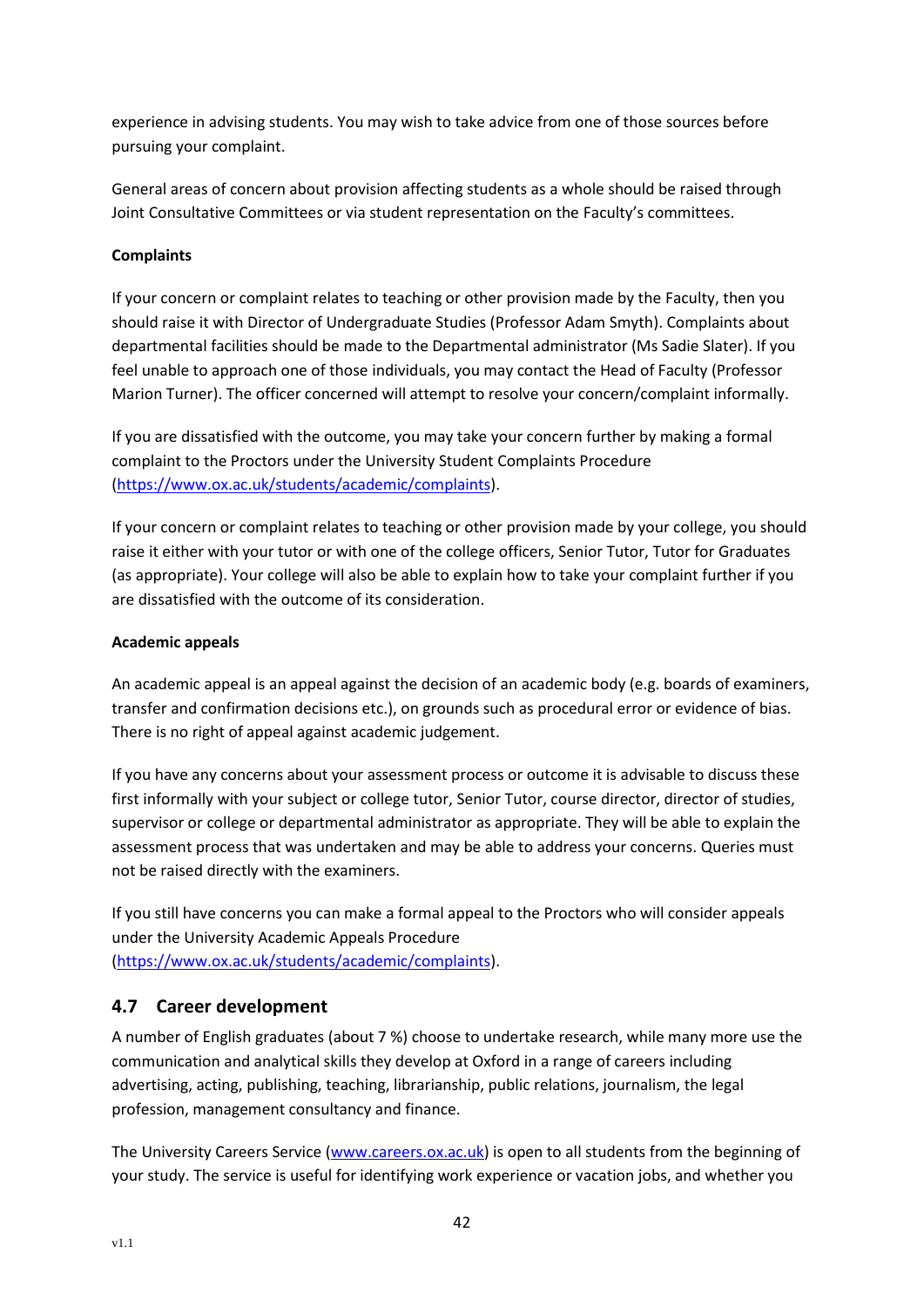have a clear idea of future career possibilities or not it is worth familiarising yourself with the wide range of advice and events on offer.

Supplementary talks and events at the Faculty will be advertised as appropriate.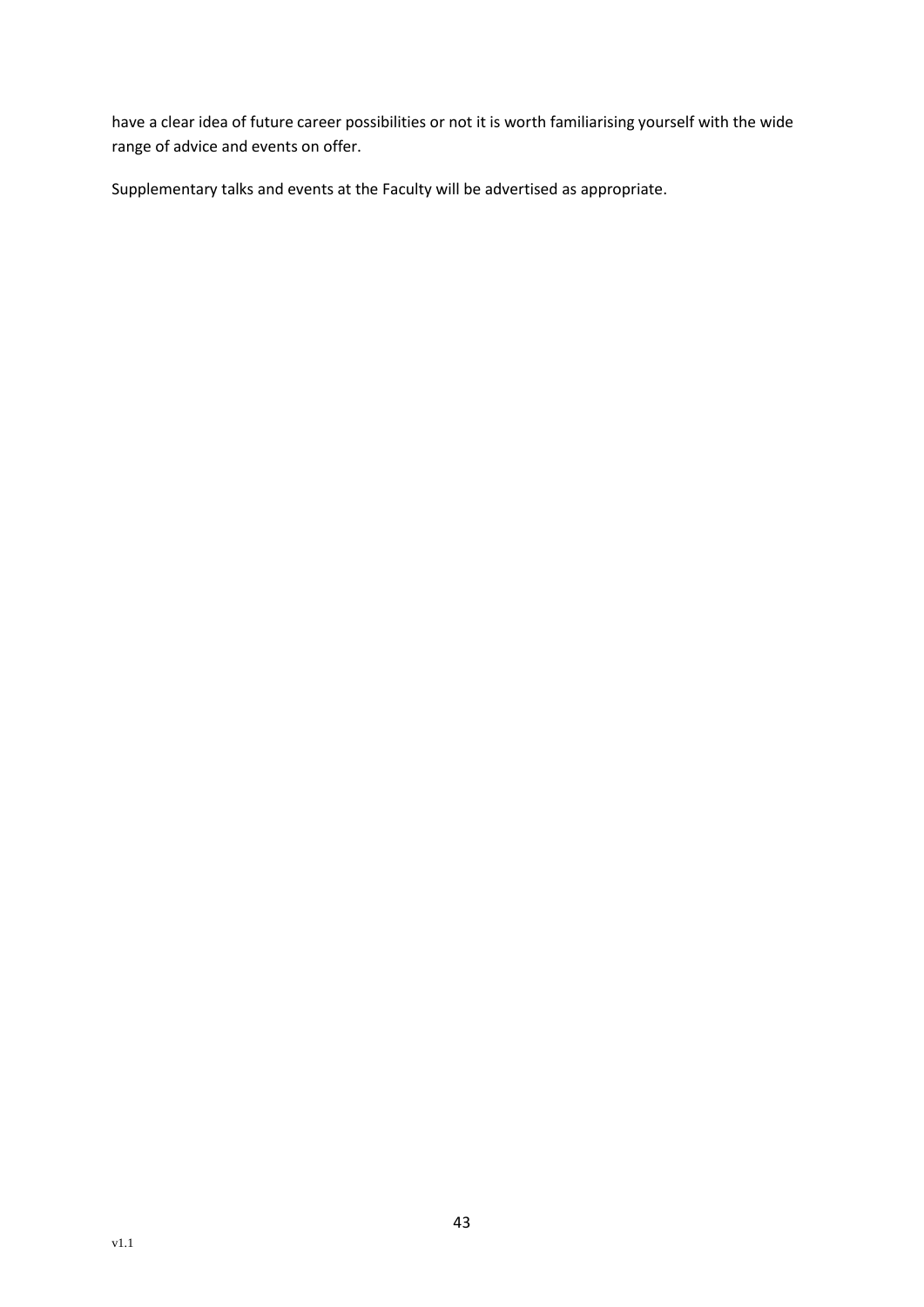# <span id="page-44-0"></span>**5 APPENDICES**

# <span id="page-44-1"></span>**5.1 Equality and Diversity at Oxford**

'The University of Oxford is committed to fostering an inclusive culture which promotes equality, values diversity and maintains a working, learning and social environment in which the rights and dignity of all its staff and students are respected. We recognise that the broad range of experiences that a diverse staff and student body brings strengthens our research and enhances our teaching, and that in order for Oxford to remain a world-leading institution we must continue to provide a diverse, inclusive, fair and open environment that allows everyone to grow and flourish.'

*University of Oxford Equality Policy* 

As a member of the University you contribute towards making it an inclusive environment and we ask that you treat other members of the University community with respect, courtesy and consideration.

The Equality and Diversity Unit works with all parts of the collegiate University to develop and promote an understanding of equality and diversity and ensure that this is reflected in all its processes. The Unit also supports the University in meeting the legal requirements of the Equality Act 2010, including eliminating unlawful discrimination, promoting equality of opportunity and fostering good relations between people with and without the 'protected characteristics' of age, disability, gender reassignment, marriage and civil partnership, pregnancy and maternity, race, religion and/or belief, sex and sexual orientation. Visit our website for further details or contact us directly for advice[: https://edu.web.ox.ac.uk/harassment-advice](https://edu.web.ox.ac.uk/harassment-advice) or [equality@admin.ox.ac.uk.](mailto:equality@admin.ox.ac.uk)

The Equality and Diversity Unit also supports a broad network of harassment advisors in departments/faculties and colleges and a central Harassment Advisory Service. For more information on the University's Harassment and Bullying policy and the support available for students visit[: https://edu.web.ox.ac.uk/harassment-advice](https://edu.web.ox.ac.uk/harassment-advice)

There are a range of faith societies, belief groups, and religious centres within Oxford University that are open to students. For more information visit: [edu.admin.ox.ac.uk/religion-and-belief-0](https://edu.admin.ox.ac.uk/religion-and-belief-0) 

# <span id="page-44-2"></span>**5.2 Student Welfare and Support Services**

The Disability Advisory Service (DAS) can provide information, advice and guidance on the way in which a particular disability may impact on you[r student](https://www.ox.ac.uk/students/shw/das) experience at the University and assist with organising disability-related study support. For more information visit: [www.ox.ac.uk/students/shw/das](https://www.ox.ac.uk/students/shw/das)

The Counselling Service is here to help you address personal or emotional problems that get in the way of having a good experience at Oxford and realising your full academic and personal potential. They offer a free and confidential service. For more information visit: [www.ox.ac.uk/students/shw/counselling](https://www.ox.ac.uk/students/shw/counselling)

While working remotely due to the pandemic, the Disability Advisory Service and the Counselling Service are both offering virtual consultations.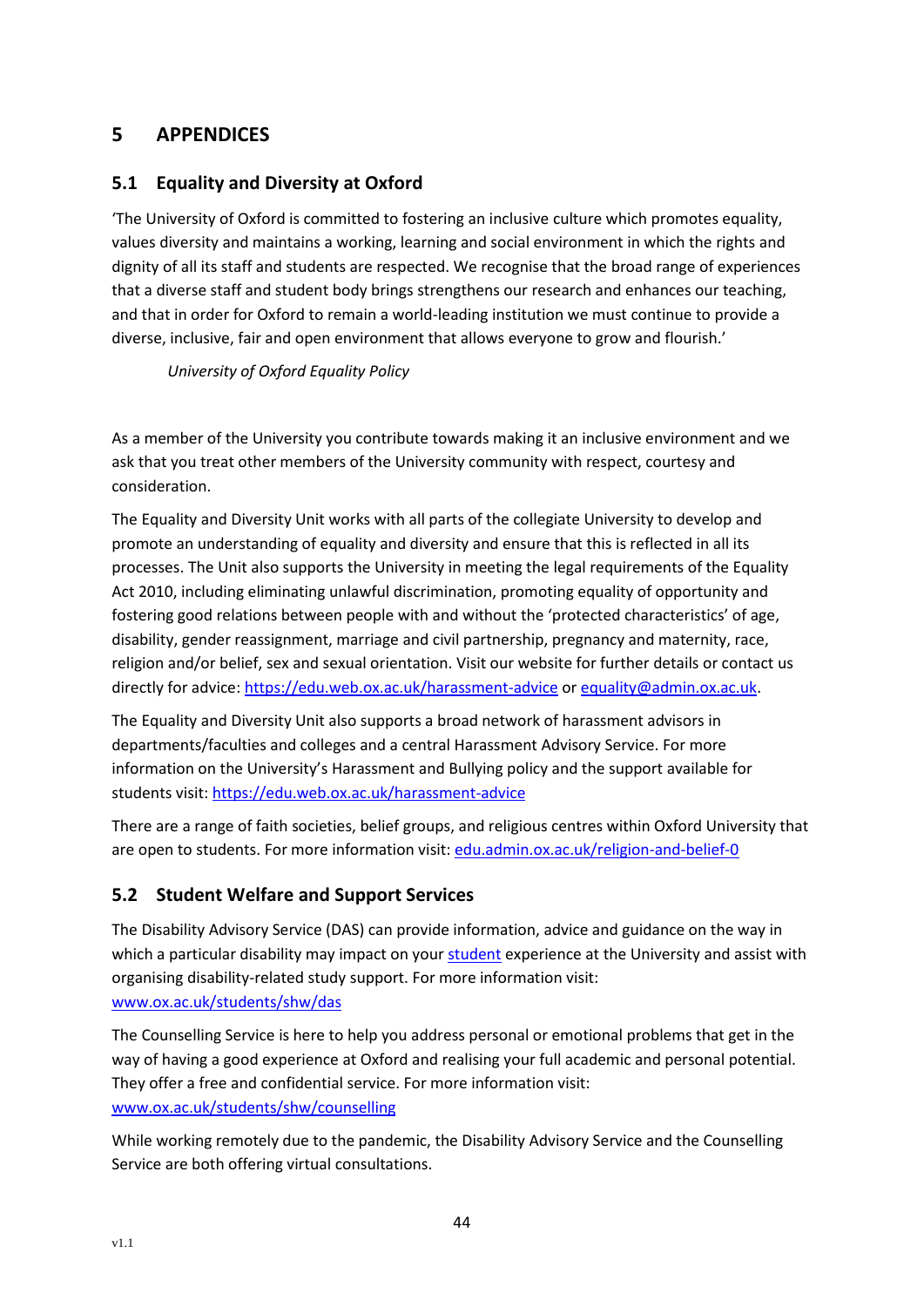A range of services led by students are available to help provide support to other students, including the peer supporter network, the Oxford SU's Student Advice Service and Nightline. For more information visit: [www.ox.ac.uk/students/shw/peer](https://www.ox.ac.uk/students/shw/peer)

Oxford SU also runs a series of campaigns to raise awareness and promote causes that matter to students. For full details, visit:<https://www.oxfordsu.org/communities/campaigns/>

There is a wide range of student clubs and societies to get involved in - for more details visit: www.ox.ac.uk/students/life/clubs

# <span id="page-45-0"></span>**5.3 Lecture Recording**

Currently, whilst we are returning to in-person seminar and tutorial teaching, all lectures are expected to be online, and will be recorded. Please note that lecture recordings and all attendant online materials may be used only for your personal and private study, and must not be passed on to any other person (except for transcription purposes, if required due to the nature of a disability, in which case they can only be provided to the transcriber), nor reproduced or published in any form (this includes, but is not limited to, the internet and hard copy publication). Any breach of this agreement or the University's policy on the recording of lectures and other formal teaching sessions will be regarded as a disciplinary offence.

When social distancing measures no longer prevent the delivery of live, in person lectures, the Faculty will return to its former position on lecture recording, which is provided here for your information:

*The Faculty supports the primary function of the lecture as a live teaching and learning event, and recognizes that the presence of the lecturer and students together has clear pedagogical benefits.* 

*An important exception to this is where students require lectures to be recorded as part of their Student Support Plan (under the Equality Act). In these cases, lecturers will be informed in advance. The recording is only available to the individual student, who can view it via Canvas. The lecture is deleted at the start of the following term.* 

*If Faculty members choose to have their lectures captured and available to all students, then the lectures will be available for one week only. They cannot be downloaded. Faculty members are under no obligation to do this.* 

*Students are forbidden to download, share, copy, record, or otherwise re-broadcast a recorded lecture. The lecturer retains intellectual property rights.*

# <span id="page-45-1"></span>*5.3.1 EULA (End User Licencing Agreement)*

# **5.3.1.1 About this licence**

*This user licence sets out the terms on which you may use a recorded lecture made available via Canvas on the English Faculty Panopto pages (the service). By continuing to view lectures recorded and provided by the English Faculty, you are agreeing to this user licence and its conditions.*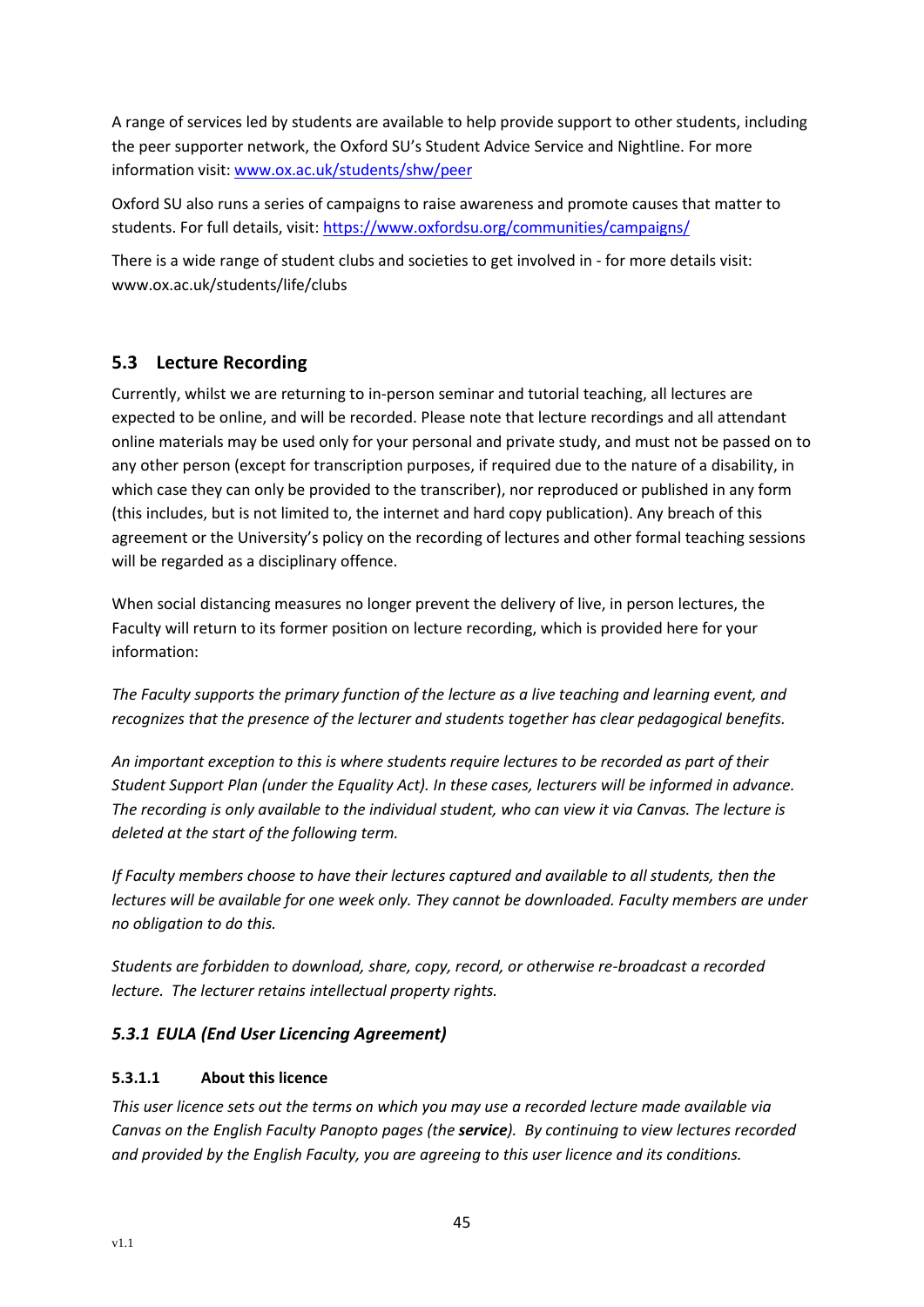#### **5.3.1.2 Permitted use**

*All rights in a lecture made available on or through the service are reserved. You may access recorded lectures only for the purposes of your own private study and non-commercial research, provided you acknowledge any use of the lecture in accordance with academic custom and any rules or guidance issued by the University. You must not download, broadcast or copy any lecture, or make copies or access details available to another person, or make an adaptation of a lecture, unless specifically authorised in writing or permitted under applicable intellectual property laws.* 

*No other personal recording of lectures is permitted except by authorisation of the lecturer, or by recommendation in a Student Support Plan (SSP) from the Disability Advisory Service.*

#### **5.3.1.3 Disclaimer**

*The views expressed in any lecture are those of the people making them, and do not necessarily reflect the views of the University or the English Faculty. The English Faculty does not guarantee that the service, or any content on it, will always be available or be uninterrupted. Access to the service is permitted on a temporary basis. The English Faculty may suspend, withdraw, discontinue or change all or any part of the service without notice. The English Faculty will not be liable to you if for any reason the site is unavailable at any time or for any period.*

*If you have any questions or concerns about this licence, please contact [undergrad@ell.ox.ac.uk](mailto:undergrad@ell.ox.ac.uk)*

# <span id="page-46-0"></span>*5.3.2 Notice of Recording*

*Please be aware that lectures may be recorded in audio format. These recordings may be used by the Faculty of English and accessed via Canvas by students.*

*At no time will audience members be intentionally recorded, but recordings will generally start and stop automatically on the hour – so conversations held next to the desk, immediately before or after a lecture, may be picked up. Audio pickup is limited by the reach of the microphone at the desk; this may include some questions from the audience.*

*No other personal recording of lectures is permitted except by authorisation of the lecturer, or by recommendation in a Student Support Plan (SSP) from the Disability Advisory Service.*

*For more information about lecture recording at the Faculty of English, please contact undergrad@ell.ox.ac.uk.*